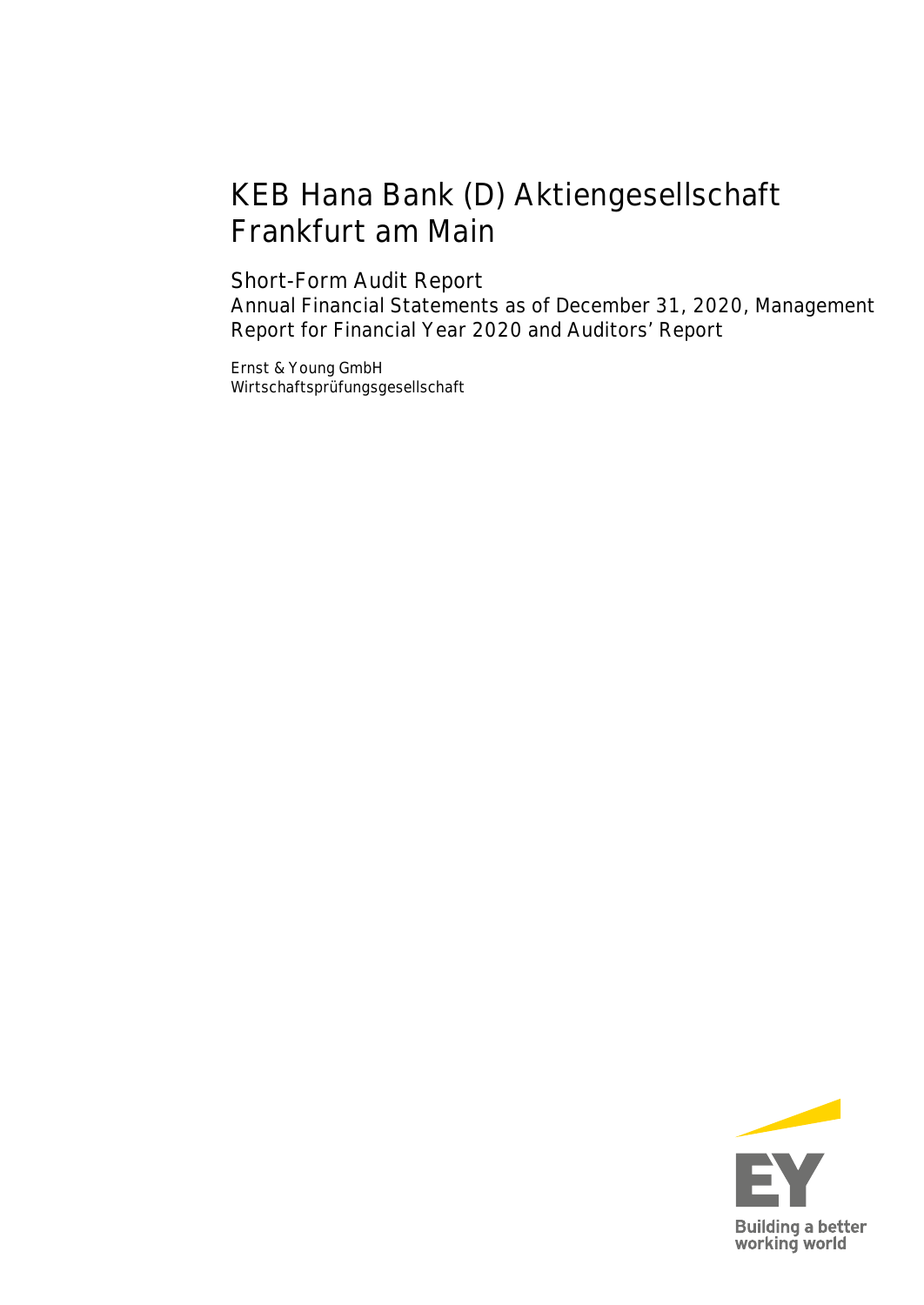

Table of contents

Audit opinion

Financial reporting

Engagement Terms, Liability and Conditions of Use

General Engagement Terms

**Note:**

We have issued the auditor's report presented below in compliance with legal and professional requirements subject to the conditions described in the enclosed "Engagement Terms, Liability and Conditions of Use.

If an electronic version of this document is used for disclosure in the elektronischer Bundesanzeiger [Electronic German Federal Gazette], only the files containing the financial reporting and, in the case of a statutory audit, the audit opinion or the report thereon are intended for this purpose.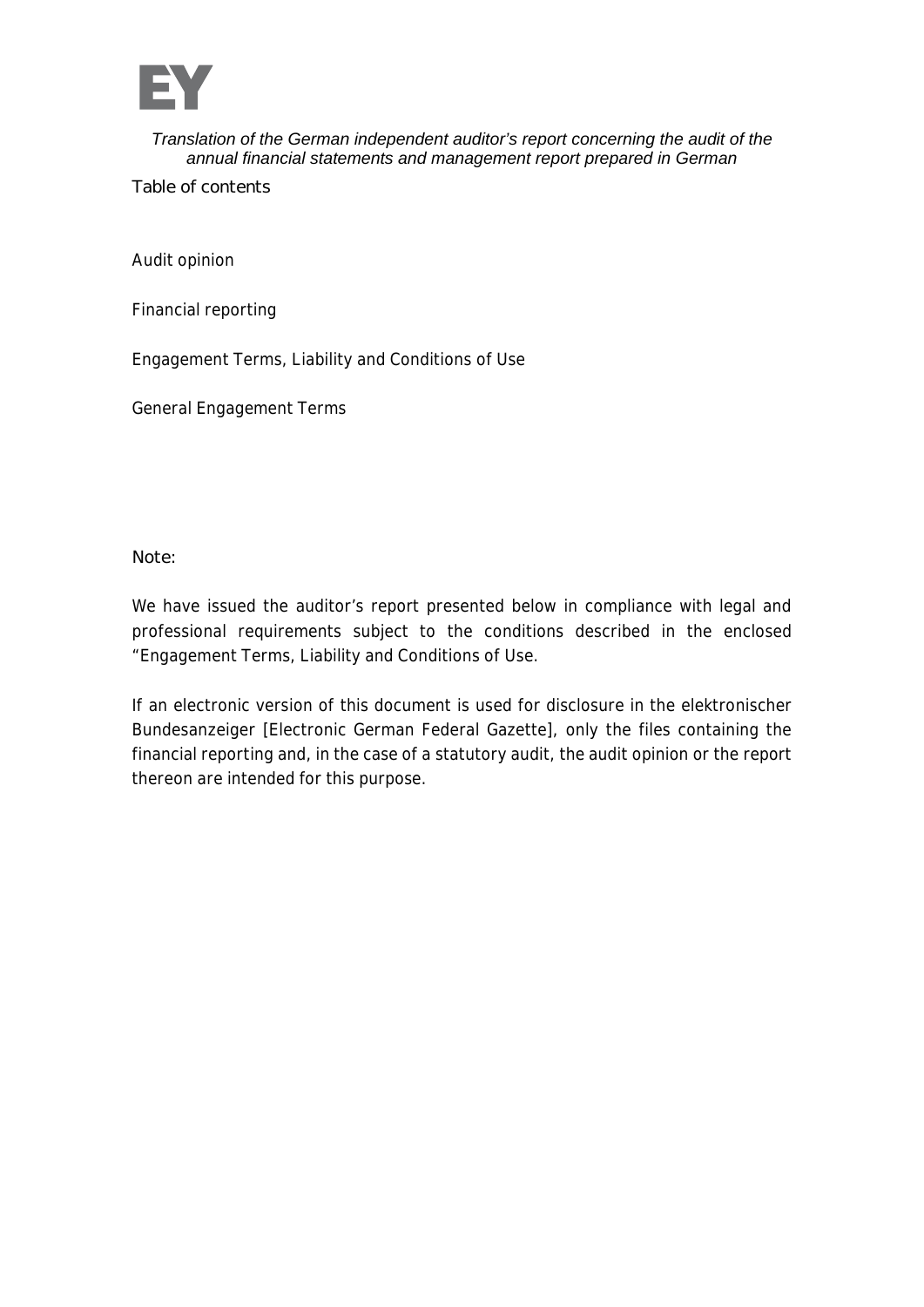

- B. Reproduction of the auditor's report
- 1 We issued the following auditor's report on the annual financial statements and the management report:

"Independent auditor's report

To KEB Hana Bank (D) Aktiengesellschaft, Frankfurt am Main

Report on the audit of the annual financial statements and of the management report

**Opinions** 

We have audited the annual financial statements of KEB Hana Bank (D) Aktiengesellschaft, Frankfurt am Main, which comprise the balance sheet as at 31 December 2021, and the income statement for the fiscal year from 1 January 2021 to 31 December 2021, and notes to the financial statements, including the recognition and measurement policies presented therein. In addition, we have audited the management report of KEB Hana Bank (D) Aktiengesellschaft, Frankfurt am Main, for the fiscal year from 1 January 2021 to 31 December 2021.

In our opinion, on the basis of the knowledge obtained in the audit,

- the accompanying annual financial statements comply, in all material respects, with the requirements of German commercial law applicable to institutions and give a true and fair view of the assets, liabilities and financial position of the Institution as at 31 December 2021 and of its financial performance for the fiscal year from 1 January 2021 to 31 December 2021 in compliance with German legally required accounting principles, and
- the accompanying management report as a whole provides an appropriate view of the Institution's position. In all material respects, this management report is consistent with the annual financial statements, complies with German legal requirements and appropriately presents the opportunities and risks of future development.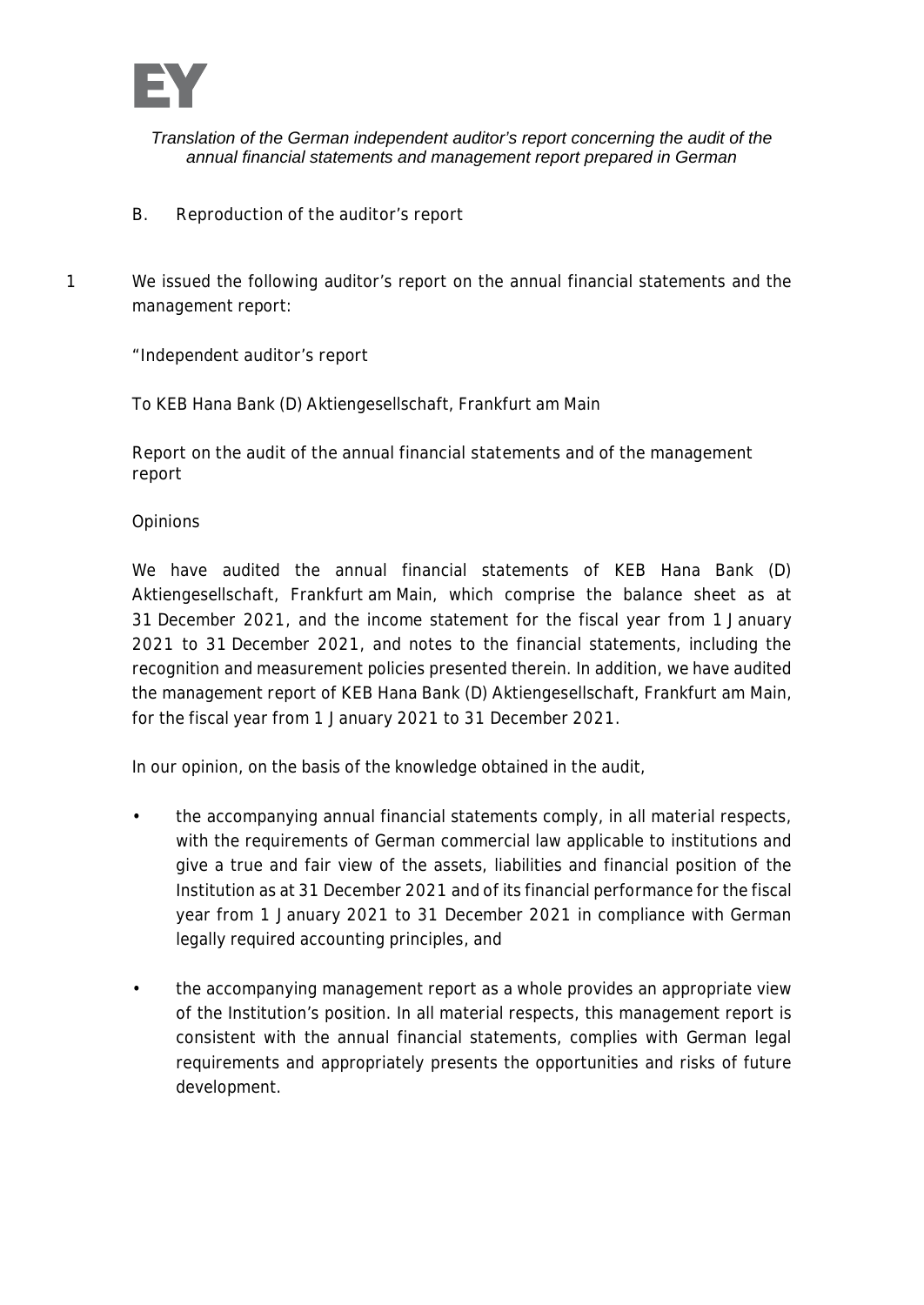

Pursuant to Sec. 322 (3) Sentence 1 HGB ["Handelsgesetzbuch": German Commercial Code], we declare that our audit has not led to any reservations relating to the legal compliance of the annual financial statements and of the management report.

#### Basis for the opinions

We conducted our audit of the annual financial statements and of the management report in accordance with Sec. 317 HGB and the EU Audit Regulation (No 537/2014, referred to subsequently as "EU Audit Regulation") and in compliance with German Generally Accepted Standards for Financial Statement Audits promulgated by the Institut der Wirtschaftsprüfer [Institute of Public Auditors in Germany] (IDW). Our responsibilities under those requirements and principles are further described in the "Auditor's responsibilities for the audit of the annual financial statements and of the management report" section of our auditor's report. We are independent of the Institution in accordance with the requirements of European law and German commercial and professional law, and we have fulfilled our other German professional responsibilities in accordance with these requirements. In addition, in accordance with Art. 10 (2) f) of the EU Audit Regulation, we declare that we have not provided nonaudit services prohibited under Art. 5 (1) of the EU Audit Regulation. We believe that the audit evidence we have obtained is sufficient and appropriate to provide a basis for our opinions on the annual financial statements and on the management report.

Key audit matters in the audit of the annual financial statements

Key audit matters are those matters that, in our professional judgment, were of most significance in our audit of the annual financial statements for the fiscal year from 1 January 2021 to 31 December 2021. These matters were addressed in the context of our audit of the annual financial statements as a whole, and in forming our opinion thereon; we do not provide a separate opinion on these matters.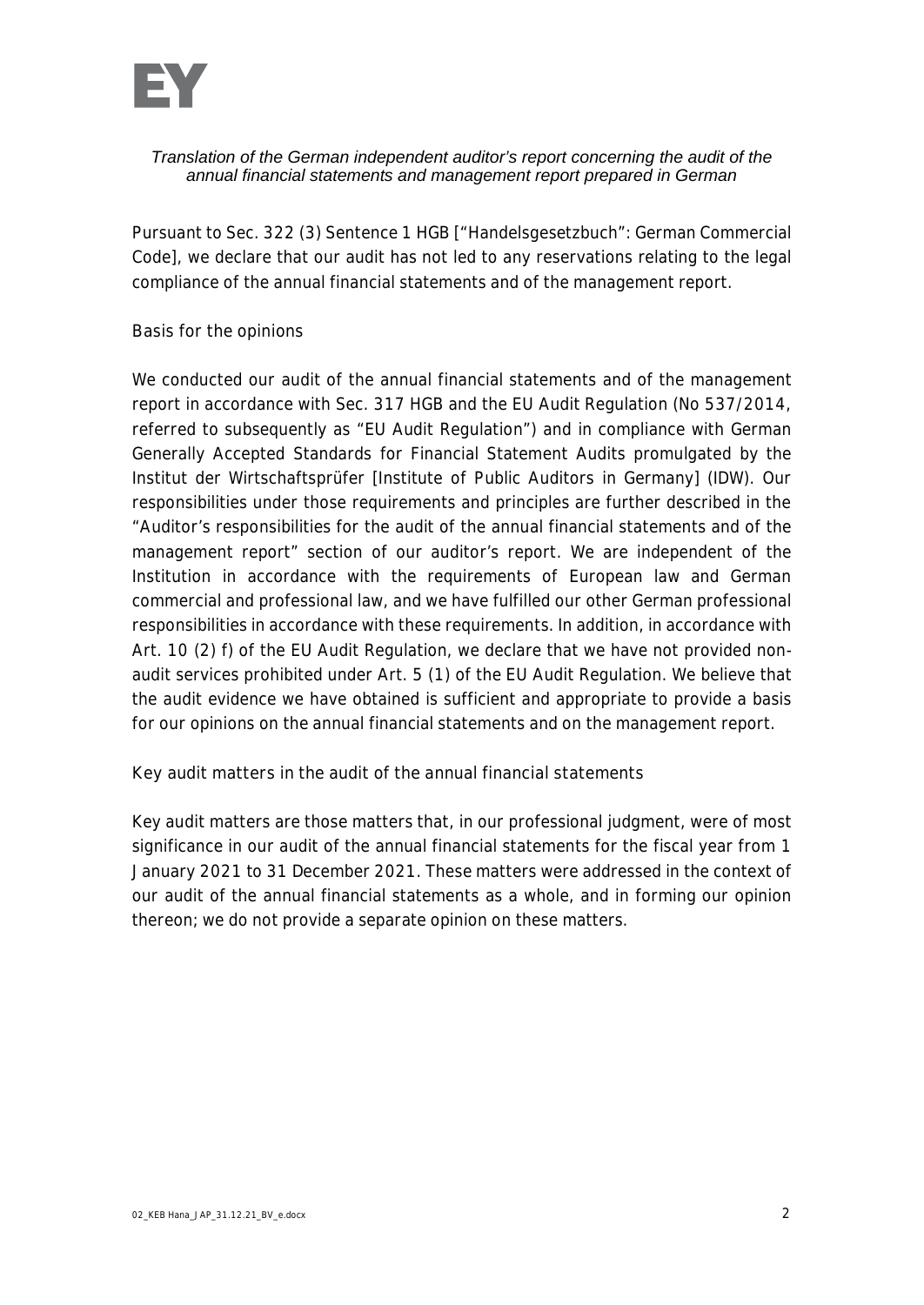

Below, we describe what we consider to be the key audit matters:

Identification of impaired loans and advances to customers in the corporate credit portfolio

Reasons why the matter was determined to be a key audit matter

The identification of impaired loans and advances to customers entails uncertainties and is subject to various assumptions and factors which require the use of judgment or estimates. Expectations as to future cash inflows are developed on the basis of the assessment of the customers' economic situation and the collateral furnished. These judgments can have a significant effect on the necessity to recognize a risk provision.

In view of the business model of KEB Hana Bank (D) AG, which focuses on the corporate credit portfolio, which in turn comprises a significant portion of the Bank's assets, and increased uncertainty in connection with estimates due to the ongoing corona virus pandemic, we determined the identification of impaired loans and advances to customers in the corporate credit portfolio to be a key audit matter.

#### Auditor's response

We examined the process for identifying impaired loans and advances to customers in the corporate credit portfolio. We assessed the controls implemented for this process in terms of their operating effectiveness with regard to identifying impaired loans and advances to customers.

In addition, we performed substantive procedures and tested in a credit file review whether impairment was required to be recognized for the loan exposures in our sample. To this end, we assessed the economic situation of the collateral providers, largely on the basis of the financial information published, and examined the recoverability of the collateral furnished by the collateral providers, mainly in the form of guarantees. We selected our sample in particular on the basis of the amount outstanding, the internal rating of the collateral provider and the industries hit especially hard by the coronavirus pandemic.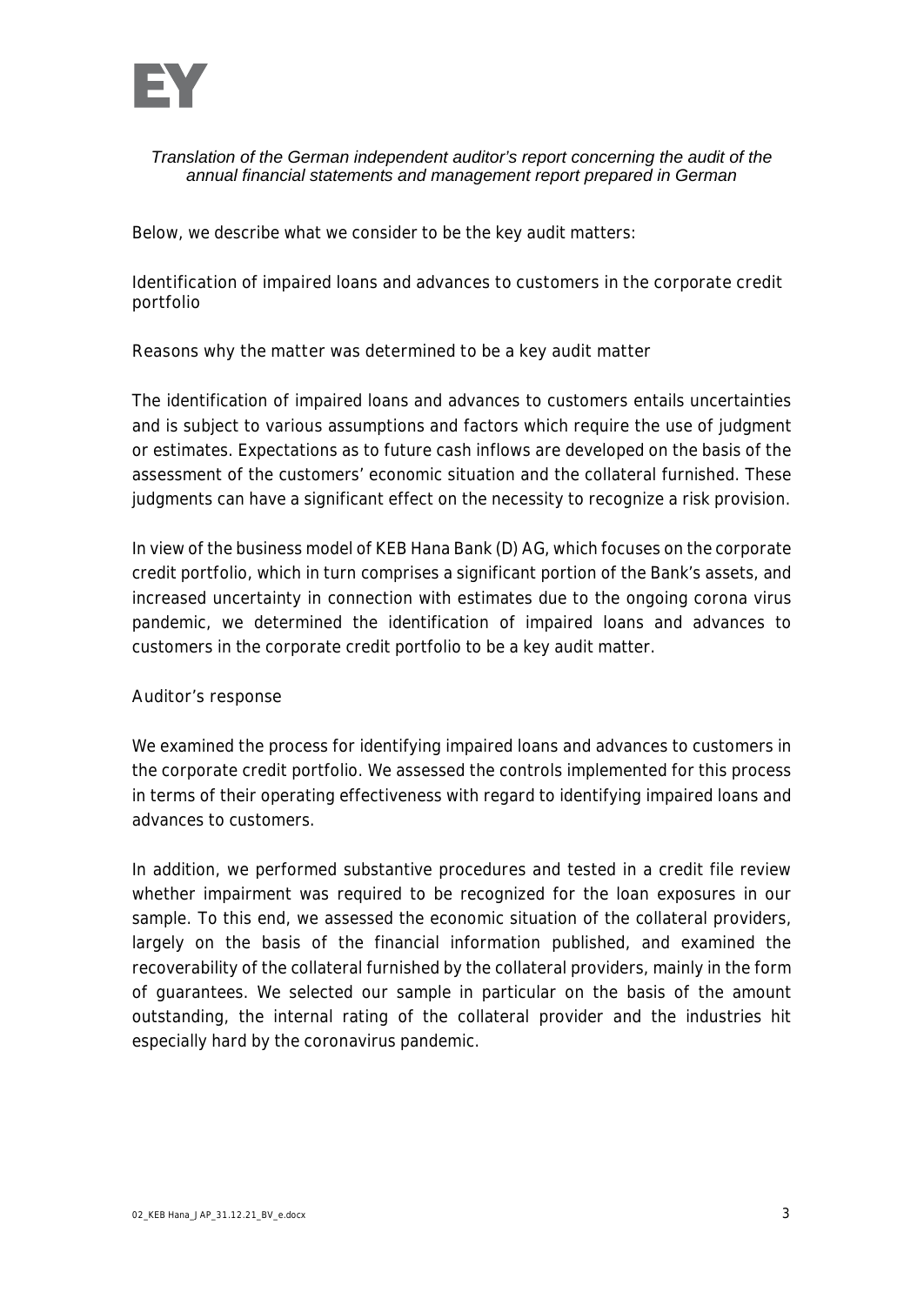

Our procedures did not give rise to any reservations regarding the identification of impaired loans and advances to customers in the corporate credit portfolio.

Reference to related disclosures in the annual financial statements and the management report

Information on loans and advances to customers is provided in section 2. "Accounting and valuation principles" of the notes to the financial statements. The management report contains information on the identification of impaired loans and advances to customers in section 6. "Outlook, opportunities and risks" under "Counterparty default risk."

Responsibilities of the executive directors and the Supervisory Board for the annual financial statements and the management report

The executive directors are responsible for the preparation of the annual financial statements that comply, in all material respects, with the requirements of German commercial law applicable to institutions, and that the annual financial statements give a true and fair view of the assets, liabilities, financial position and financial performance of the Institution in compliance with German legally required accounting principles. In addition, the executive directors are responsible for such internal control as they, in accordance with German legally required accounting principles, have determined necessary to enable the preparation of annual financial statements that are free from material misstatement, whether due to fraud or error.

In preparing the annual financial statements, the executive directors are responsible for assessing the Institution's ability to continue as a going concern. They also have the responsibility for disclosing, as applicable, matters related to going concern. In addition, they are responsible for financial reporting based on the going concern basis of accounting, provided no actual or legal circumstances conflict therewith.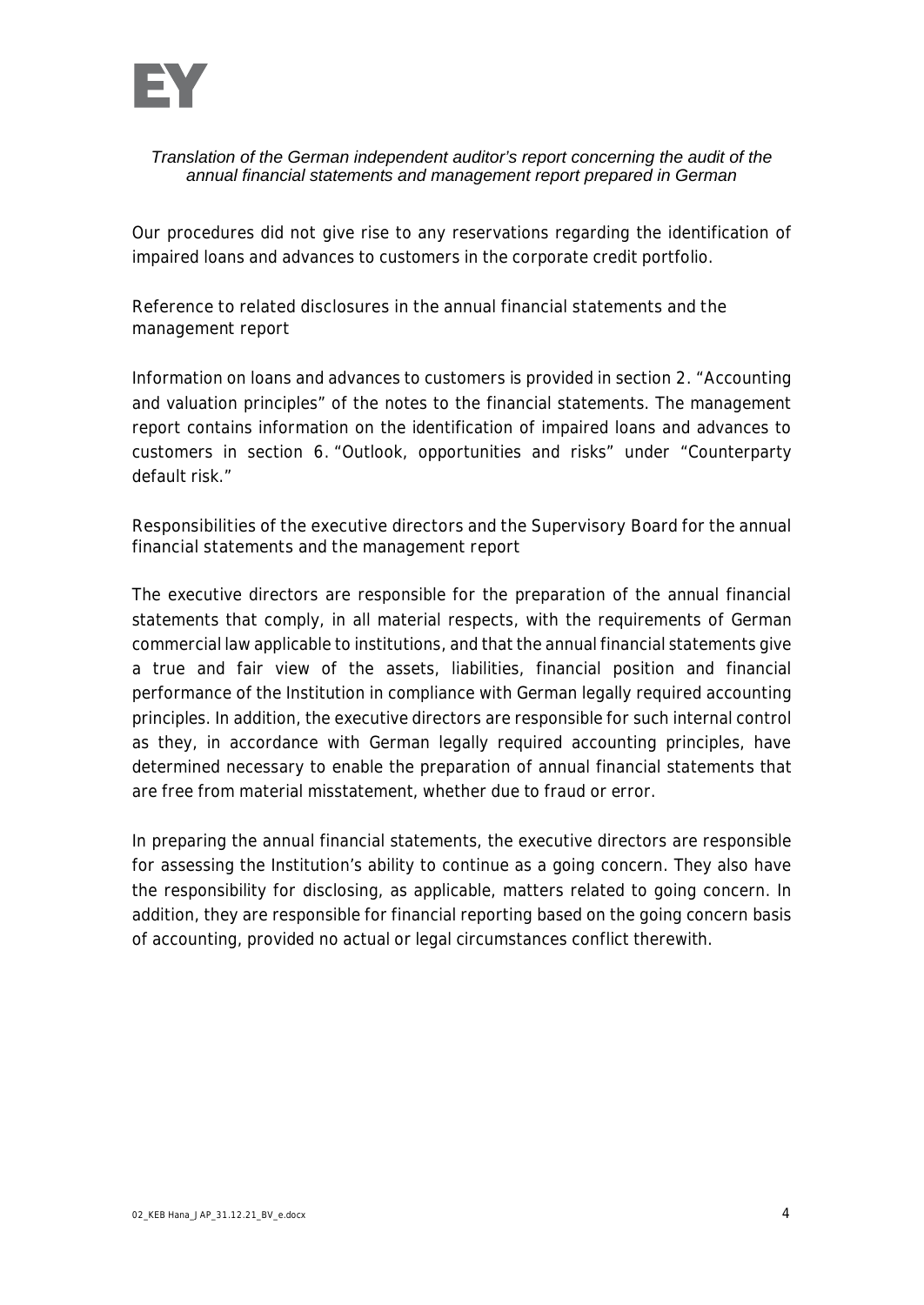

Furthermore, the executive directors are responsible for the preparation of the management report that, as a whole, provides an appropriate view of the Institution's position and is, in all material respects, consistent with the annual financial statements, complies with German legal requirements and appropriately presents the opportunities and risks of future development. In addition, the executive directors are responsible for such arrangements and measures (systems) as they have considered necessary to enable the preparation of a management report that is in accordance with the applicable German legal requirements, and to be able to provide sufficient appropriate evidence for the assertions in the management report.

The Supervisory Board is responsible for overseeing the Institution's financial reporting process for the preparation of the annual financial statements and of the management report.

**Auditor's responsibilities for the audit of the annual financial statements and of the management report**

Our objectives are to obtain reasonable assurance about whether the annual financial statements as a whole are free from material misstatement, whether due to fraud or error, and whether the management report as a whole provides an appropriate view of the Institution's position and, in all material respects, is consistent with the annual financial statements and the knowledge obtained in the audit, complies with the German legal requirements and appropriately presents the opportunities and risks of future development, as well as to issue an auditor's report that includes our opinions on the annual financial statements and on the management report.

Reasonable assurance is a high level of assurance, but is not a guarantee that an audit conducted in accordance with Sec. 317 HGB and the EU Audit Regulation and in compliance with German Generally Accepted Standards for Financial Statement Audits promulgated by the Institut der Wirtschaftsprüfer (IDW) will always detect a material misstatement. Misstatements can arise from fraud or error and are considered material if, individually or in the aggregate, they could reasonably be expected to influence the economic decisions of users taken on the basis of these annual financial statements and this management report.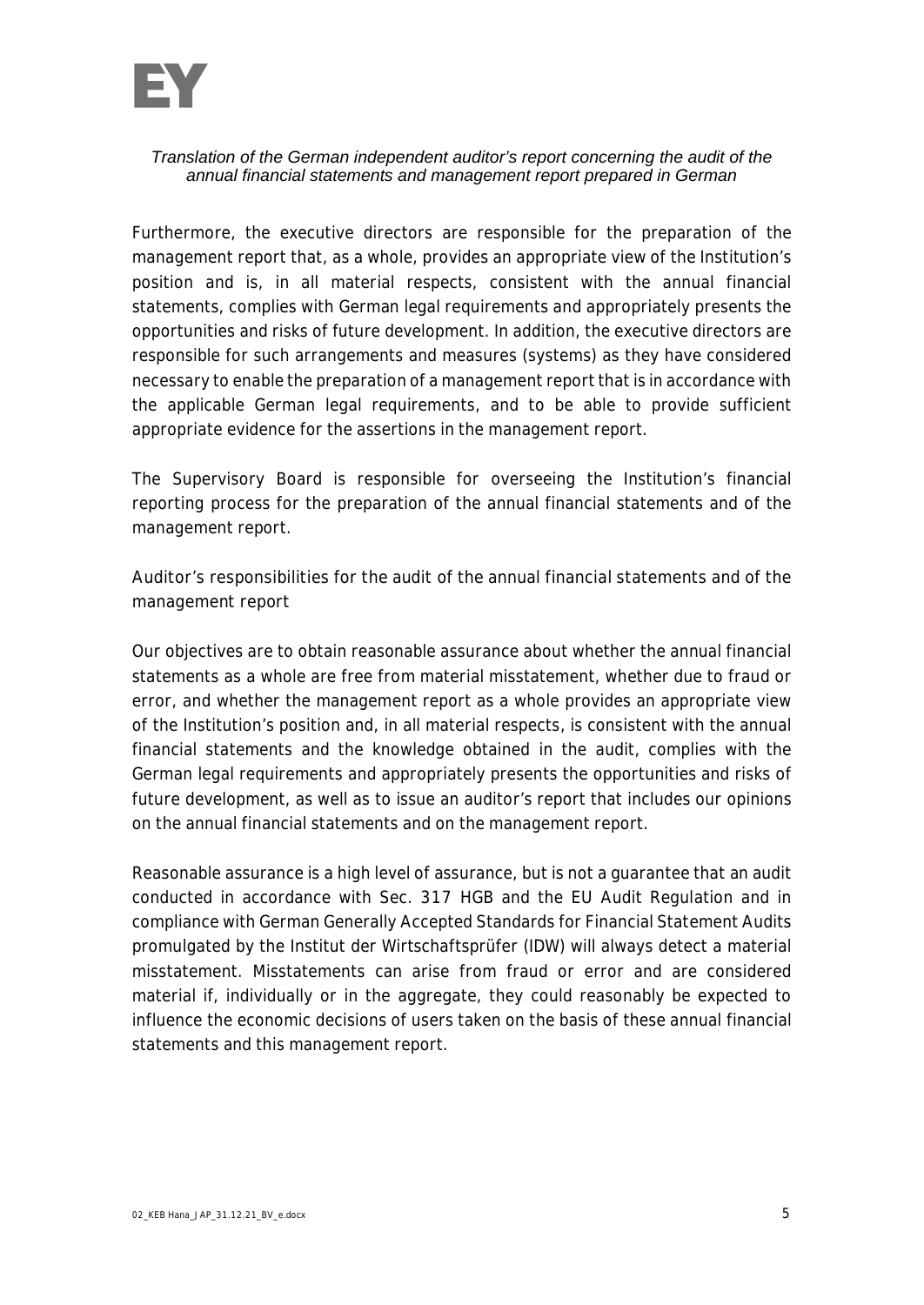

We exercise professional judgment and maintain professional skepticism throughout the audit. We also:

- Identify and assess the risks of material misstatement of the annual financial statements and of the management report, whether due to fraud or error, design and perform audit procedures responsive to those risks, and obtain audit evidence that is sufficient and appropriate to provide a basis for our opinions. The risk of not detecting a material misstatement resulting from fraud is higher than for one resulting from error, as fraud may involve collusion, forgery, intentional omissions, misrepresentations, or the override of internal control.
- Obtain an understanding of internal control relevant to the audit of the annual financial statements and of arrangements and measures (systems) relevant to the audit of the management report in order to design audit procedures that are appropriate in the circumstances, but not for the purpose of expressing an opinion on the effectiveness of these systems of the Institution.
- Evaluate the appropriateness of accounting policies used by the executive directors and the reasonableness of estimates made by the executive directors and related disclosures.
- Conclude on the appropriateness of the executive directors' use of the going concern basis of accounting and, based on the audit evidence obtained, whether a material uncertainty exists related to events or conditions that may cast significant doubt on the Institution's ability to continue as a going concern. If we conclude that a material uncertainty exists, we are required to draw attention in the auditor's report to the related disclosures in the annual financial statements and in the management report or, if such disclosures are inadequate, to modify our respective opinions. Our conclusions are based on the audit evidence obtained up to the date of our auditor's report. However, future events or conditions may cause the Institution to cease to be able to continue as a going concern.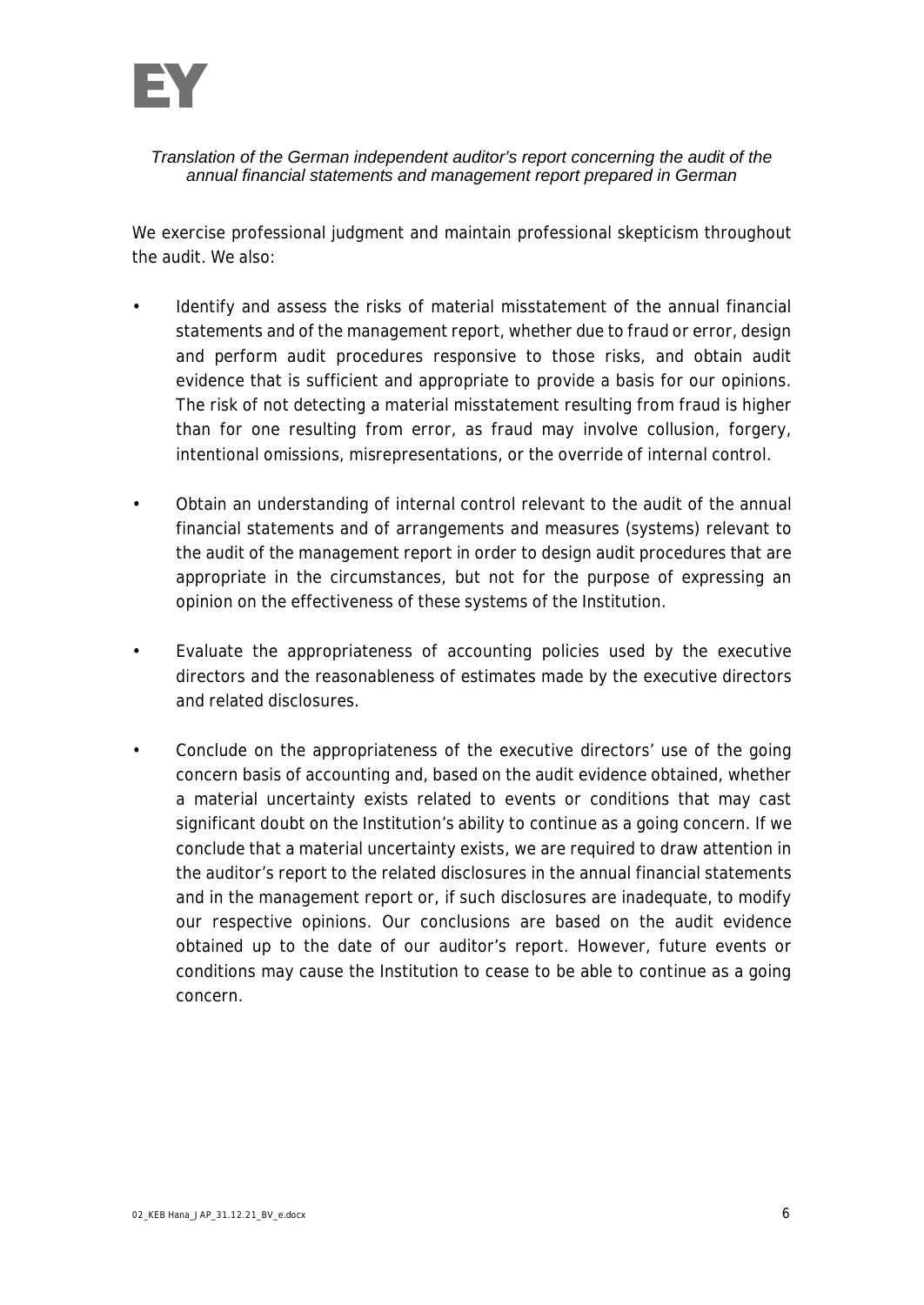

- Evaluate the overall presentation, structure and content of the annual financial statements, including the disclosures, and whether the annual financial statements present the underlying transactions and events in a manner that the annual financial statements give a true and fair view of the assets, liabilities, financial position and financial performance of the Institution in compliance with German legally required accounting principles.
- Evaluate the consistency of the management report with the annual financial statements, its conformity with [German] law, and the view of the Institution's position it provides.
- Perform audit procedures on the prospective information presented by the executive directors in the management report. On the basis of sufficient appropriate audit evidence we evaluate, in particular, the significant assumptions used by the executive directors as a basis for the prospective information, and evaluate the proper derivation of the prospective information from these assumptions. We do not express a separate opinion on the prospective information and on the assumptions used as a basis. There is a substantial unavoidable risk that future events will differ materially from the prospective information.

We communicate with those charged with governance regarding, among other matters, the planned scope and timing of the audit and significant audit findings, including any significant deficiencies in internal control that we identify during our audit.

We also provide those charged with governance with a statement that we have complied with the relevant independence requirements, and communicate with them all relationships and other matters that may reasonably be thought to bear on our independence and where applicable, the related safeguards.

From the matters communicated with those charged with governance, we determine those matters that were of most significance in the audit of the annual financial statements of the current period and are therefore the key audit matters. We describe these matters in our auditor's report unless law or regulation precludes public disclosure about the matter.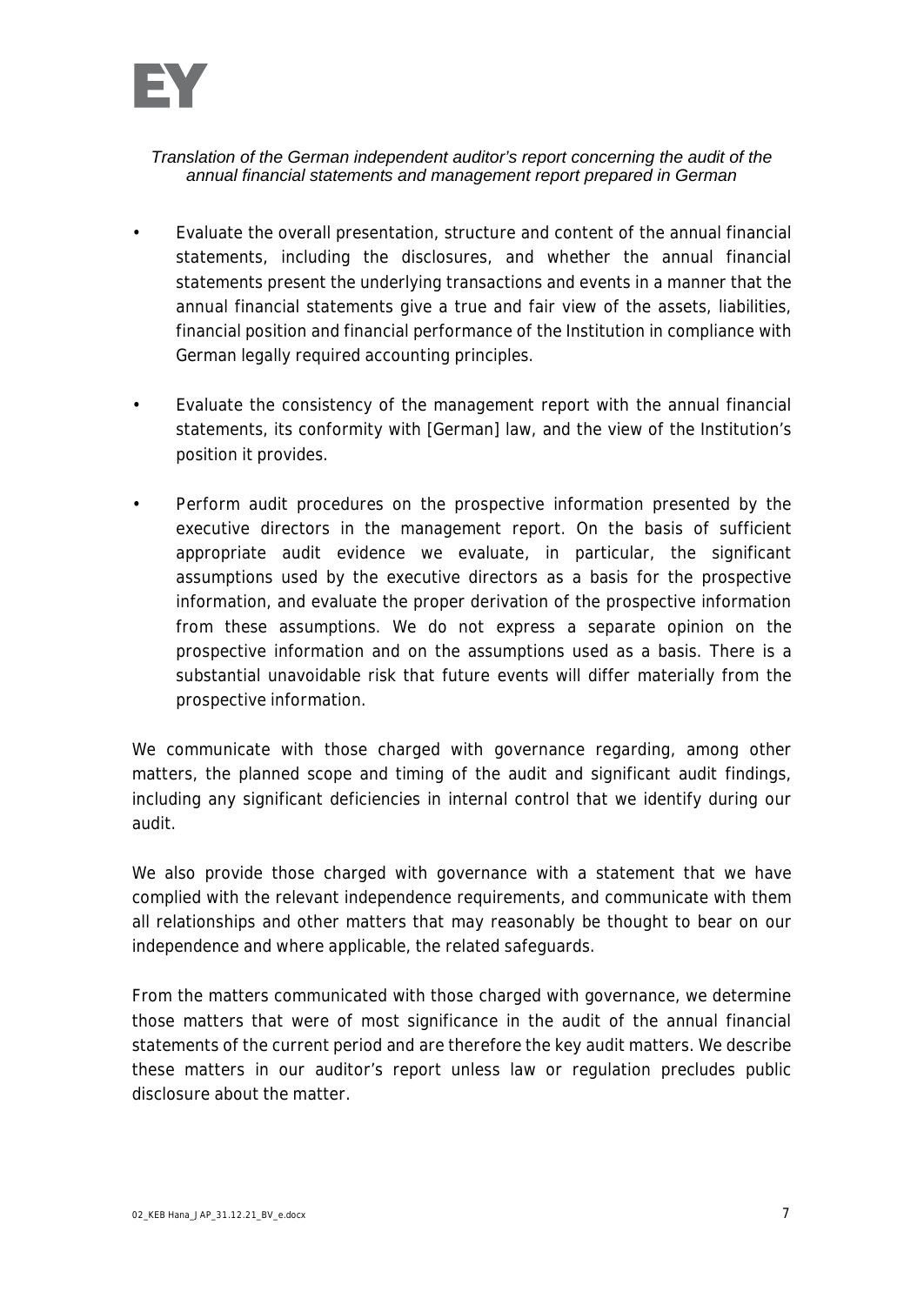

**Other legal and regulatory requirements**

**Further information pursuant to Art. 10 of the EU Audit Regulation**

We were elected as auditor by the annual general meeting on 24 June 2021. We were engaged by the Supervisory Board on 22 December 2021. We have been the auditor of KEB Hana Bank (D) Aktiengesellschaft without interruption since fiscal year 2017.

We declare that the opinions expressed in this auditor's report are consistent with the additional report to the audit committee pursuant to Art. 11 of the EU Audit Regulation (long-form audit report).

**German Public Auditor responsible for the engagement**

The German Public Auditor responsible for the engagement is Mr. Christoph Hultsch.

Eschborn/Frankfurt am Main, 13. Mai 2022

Ernst & Young GmbH Wirtschaftsprüfungsgesellschaft

Hultsch Distler

Wirtschaftsprüfer Wirtschaftsprüfer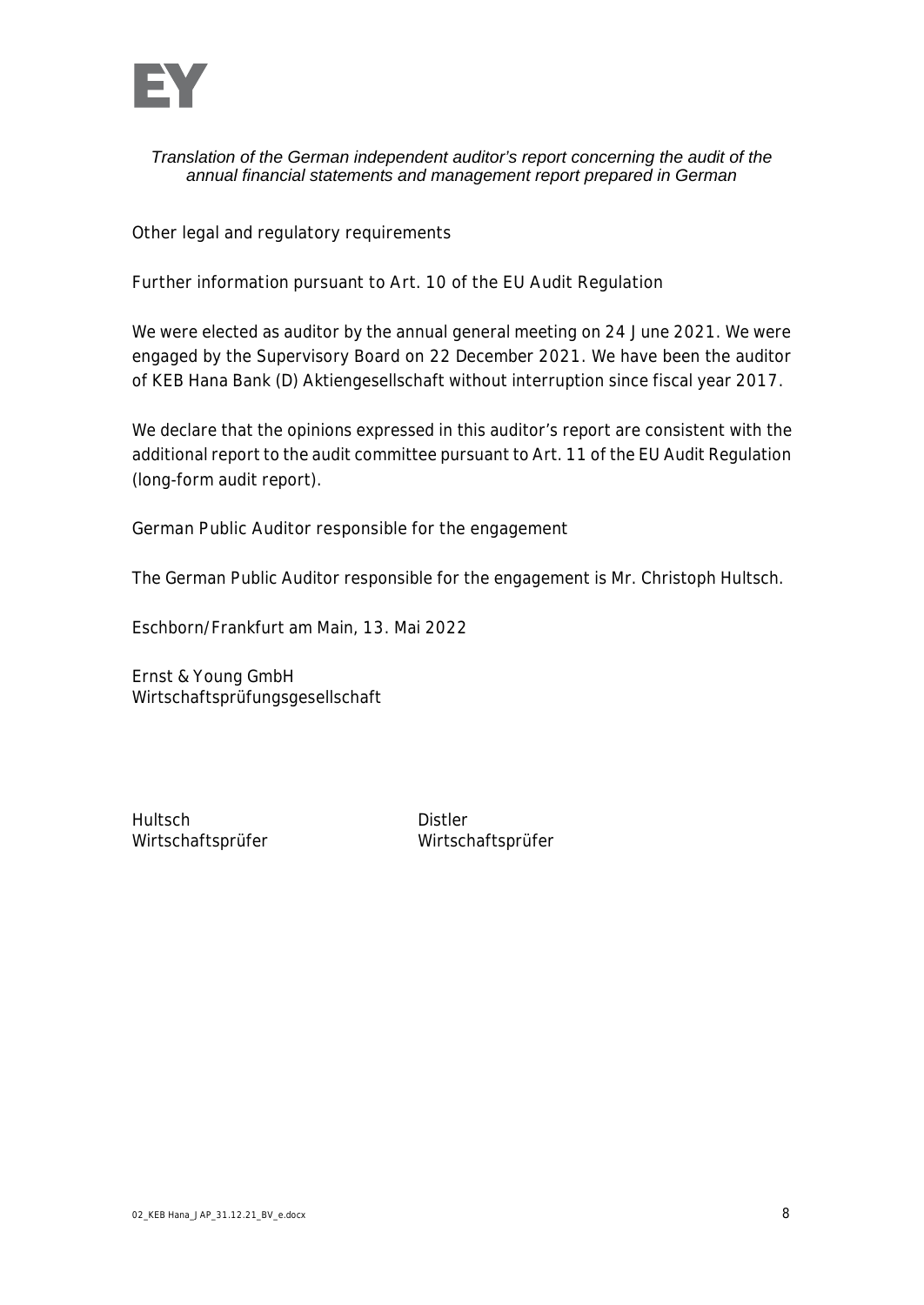#### **Balance sheet as of 31 December 2021 of KEB Hana Bank (D) Aktiengesellschaft, Frankfurt/Main**

| <b>Assets</b>                                |                |                     |                |                |                  | <b>Liabilities and equity</b>                                  |                                     |                |                |                  |
|----------------------------------------------|----------------|---------------------|----------------|----------------|------------------|----------------------------------------------------------------|-------------------------------------|----------------|----------------|------------------|
|                                              | <b>EUR</b>     | <b>EUR</b>          | <b>EUR</b>     | <b>EUR</b>     | Prior year EUR k |                                                                | <b>EUR</b>                          | <b>EUR</b>     | <b>EUR</b>     | Prior year EUR k |
| Cash reserve                                 |                |                     |                |                |                  | <b>Liabilities to banks</b>                                    |                                     |                |                |                  |
| Cash on hand<br>a)                           |                |                     | 846,35         |                |                  | Payable on demand<br>a)                                        |                                     | 104.061.037,98 |                | 51.491           |
| Balances at central banks<br>b)              |                |                     | 126.896.710,48 |                | 246.139          | With an agreed term or period of notice<br>b)                  |                                     | 194.432.471,34 | 298.493.509,32 | 43.913           |
| thereof at Deutsche Bundesbank               | 126.896.710,48 |                     |                |                |                  | <b>Liabilities to customers</b>                                |                                     |                |                |                  |
| Postal giro balances<br>c)                   |                |                     | 0,00           | 126.897.556,83 | 246.140          | Other liabilities<br>a)                                        |                                     |                |                |                  |
| Loans and advances to banks<br>2.            |                |                     |                |                |                  | aa) Payable on demand                                          | 185.299.331,70                      |                |                | 349.648          |
| Payable on demand<br>a)                      |                |                     | 9.026.673,29   |                | 4.255            | ab) With an agreed term or                                     |                                     |                |                |                  |
| Other loans and advances<br>$\mathbf{b}$     |                |                     | 23.947.459,19  | 32.974.132,48  | 12.584           | period of notice                                               | 258.475.659,75                      | 443.774.991,45 | 443.774.991,45 | 271.988          |
| Loans and advances to customers<br>3.        |                |                     |                | 309.901.708,65 | 264.317 3.       | <b>Other liabilities</b>                                       |                                     |                | 75.031,10      | 238              |
| Debt securities and other<br>4.              |                |                     |                |                |                  | Deferred income                                                |                                     |                | 132.731,61     | 95               |
| fixed-income securities                      |                |                     |                |                |                  |                                                                |                                     |                |                |                  |
| Bonds and debt securities<br>a)              |                |                     |                |                |                  | <b>Provisions</b>                                              |                                     |                |                |                  |
| aa) issued by the public sector              |                | 55.601.555,08       |                |                | 80.946           |                                                                |                                     |                |                |                  |
| thereof eligible as collateral with          |                |                     |                |                |                  |                                                                |                                     |                |                |                  |
| Deutsche Bundesbank                          | 55.601.555,08  |                     |                |                |                  | Tax provisions<br>b)                                           |                                     | 724.184,00     |                | $\Omega$         |
| (prior year: EUR 80,946 k)                   |                |                     |                |                |                  | Other provisions<br>c)                                         |                                     | 340.035,59     | 1.064.219,59   | 293              |
| ab) issued by other borrowers                |                | 304.544.041,98      | 360.145.597,06 |                | 191.602          |                                                                |                                     |                |                |                  |
| thereof eligible as collateral with          |                |                     |                |                |                  |                                                                |                                     |                |                |                  |
| Deutsche Bundesbank                          | 12.406.437,89  |                     |                |                |                  | Equity                                                         |                                     |                |                |                  |
| (prior year: EUR $12,467$ k)                 |                |                     |                |                |                  | Called capital<br>a)                                           |                                     |                |                |                  |
|                                              |                |                     |                | 360.145.597,06 |                  | Subscribed capital                                             | 23.008.135,44                       | 23.008.135,44  |                | 23.008           |
|                                              |                |                     |                |                |                  |                                                                |                                     |                |                |                  |
| 5. Intangible assets                         |                |                     |                |                |                  | Capital reserves<br>b)                                         |                                     | 2.556.459,41   |                | 2.557            |
|                                              |                |                     |                |                |                  |                                                                |                                     |                |                |                  |
| Purchased franchises, industrial and similar |                |                     |                |                |                  |                                                                |                                     |                |                |                  |
| rights and assets<br>a)                      |                |                     |                | 242.800,99     |                  | Revenue reserves<br>c)                                         |                                     |                |                |                  |
| and licenses in such rights and assets       |                |                     |                |                |                  |                                                                |                                     |                |                |                  |
| Property and equipment<br>6.                 |                |                     |                | 300.367,79     | 67               | ca) Other revenue reserves                                     | 59.122.113,34                       | 59.122.113,34  |                | 55.101           |
| Other assets<br>7.                           |                |                     |                | 103.670,45     | 101              |                                                                |                                     |                |                |                  |
|                                              |                |                     |                |                |                  |                                                                |                                     |                |                |                  |
|                                              |                |                     |                |                |                  | Net retained profit/accumulated loss<br>d)                     |                                     | 2.338.642,99   | 87.025.351,18  | 1.683            |
|                                              |                |                     |                |                |                  |                                                                |                                     |                |                |                  |
|                                              |                | <b>Total assets</b> |                | 830.565.834,25 | 800.015          |                                                                | <b>Total liabilities and equity</b> |                | 830.565.834,25 | 800.015          |
|                                              |                |                     |                |                |                  |                                                                |                                     | <b>EUR</b>     | <b>EUR</b>     | EUR k            |
|                                              |                |                     |                |                |                  | <b>Contingent liabilities</b>                                  |                                     |                |                |                  |
|                                              |                |                     |                |                |                  | a) Acceptances and endorsements                                |                                     | 0,00           |                | $\Omega$         |
|                                              |                |                     |                |                |                  | b) Guarantees                                                  |                                     | 50.593.012,00  |                | 36.684           |
|                                              |                |                     |                |                |                  | c) Assets pledged as collateral for third-party liabilities    |                                     | 0,00           | 50.593.012,00  | $\Omega$         |
|                                              |                |                     |                |                |                  | Other obligations                                              |                                     |                |                |                  |
|                                              |                |                     |                |                |                  | a) Commitments arising out of sale and repurchase transactions |                                     | 0,00           |                | $\Omega$         |
|                                              |                |                     |                |                |                  | b) Placement and underwriting commitments                      |                                     | 0,00           |                | $\Omega$         |
|                                              |                |                     |                |                |                  | c) Irrevocable loan commitments                                |                                     | 3.454.625,86   | 3.454.625,86   | 1.744            |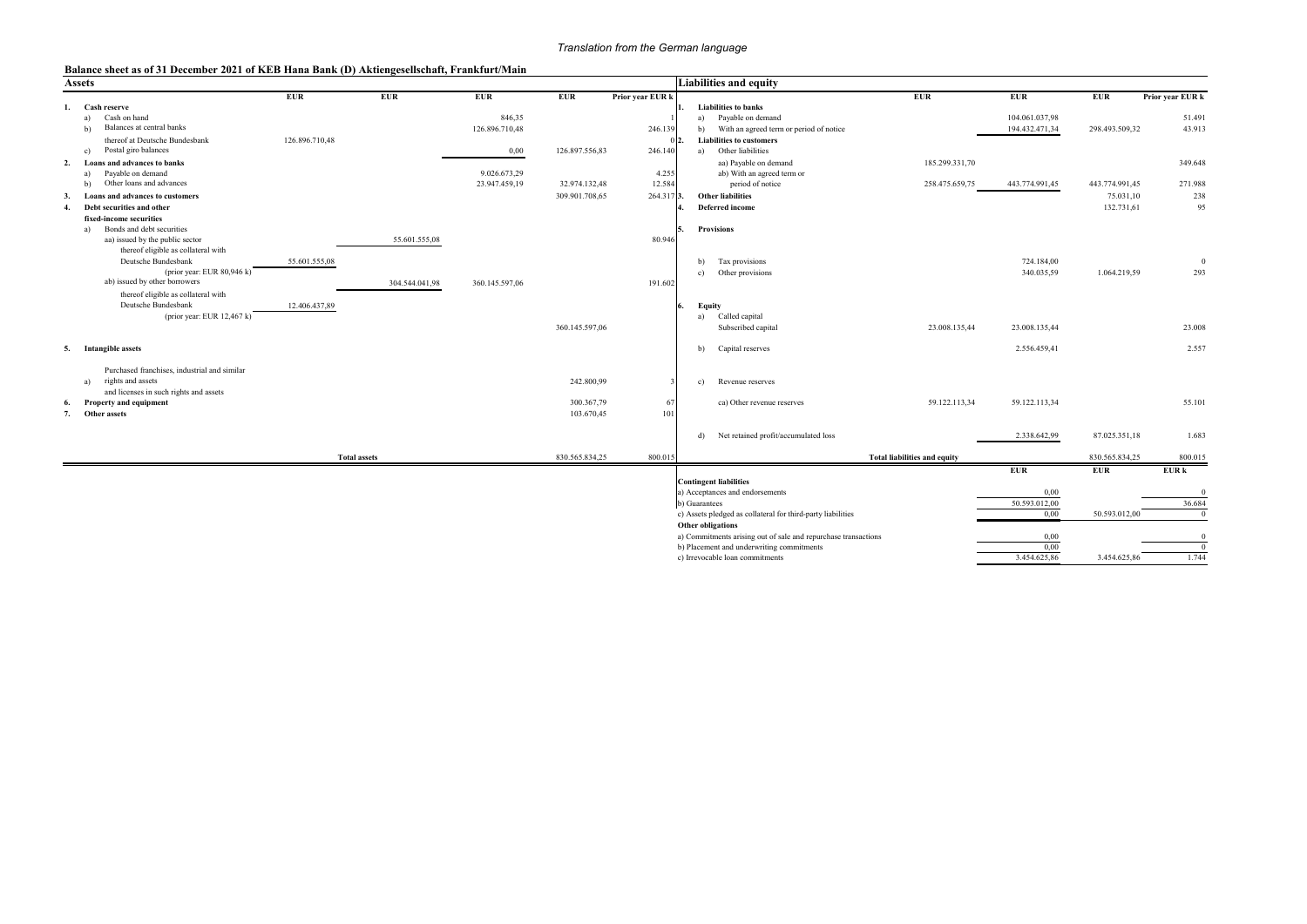#### **Income statement of KEB Hana Bank (D) Aktiengesellschaft, Frankfurt/Main, for the period from 1 January to 31 December 2021**

|                                                                                              | <b>EUR</b>      | <b>EUR</b>      | <b>EUR</b>      | Prior year EUR k |
|----------------------------------------------------------------------------------------------|-----------------|-----------------|-----------------|------------------|
| 1. Interest income from                                                                      |                 |                 |                 |                  |
| Lending and money market business<br>a)                                                      | 3.682.013,68    |                 |                 | 3.089            |
| less negative interest from lending and money market business                                | $-765.012.18$   |                 |                 | $-969$           |
| Fixed-income securities and government-inscribed debt<br>b)                                  | 2.335.674,57    | 5.252.676,07    |                 | 2.699            |
| 2. Interest expenses                                                                         | $-286.351.92$   |                 |                 | $-937$           |
| Plus negative interest on credit balances from deposit business                              | 772.987,72      | 486.635,80      | 5.739.311,87    | 344              |
| 3. Commission income                                                                         |                 | 7.185.465.81    |                 | 7.130            |
| 4. Commission expenses                                                                       |                 | $-239.931,14$   | 6.945.534,67    | $-200$           |
| 5. General and administrative expenses                                                       |                 |                 |                 |                  |
| Personnel expenses<br>a)                                                                     |                 |                 |                 |                  |
| Wages and salaries<br>aa)                                                                    | $-2.581.400,84$ |                 |                 | $-2.415$         |
| Social security, pension and other<br>bb)                                                    |                 |                 |                 |                  |
| benefit costs                                                                                | $-347.268,75$   | $-2.928.669,59$ |                 | $-316$           |
| thereof for old-age pensions: EUR $52,756.71$ (prior year: EUR 39 k)                         |                 |                 |                 |                  |
| Other administrative expenses<br>b)                                                          |                 | $-2.684.584.95$ | $-5.613.254,54$ | $-2.749$         |
| 6. Amortization, depreciation and impairment of intangible assets and property and equipment |                 |                 | $-38.535,10$    | $-22$            |
| 7. Other operating income                                                                    |                 |                 | 138.324,05      | 33               |
| 8. Write-downs of and allowances on loans and advances and certain securities                |                 |                 |                 |                  |
| as well as allocations to provisions for possible loan losses                                |                 |                 | $-83.513.02$    | -546             |
| 9. Income from write-ups of loans and advances and certain securities                        |                 |                 |                 |                  |
| and from the reversal of provisions for possible loan losses                                 |                 |                 |                 |                  |
| 10. Income from write-ups of equity investments, shares in affiliates                        |                 |                 |                 |                  |
| and securities classified as fixed assets                                                    |                 |                 | 0,00            | $\boldsymbol{0}$ |
| 11. Other operating expenses                                                                 |                 |                 | $-35.231,36$    | $-125$           |
| 12. Result from ordinary activities                                                          |                 |                 | 7.052.636,57    | 5.016            |
| 13. Income taxes                                                                             |                 |                 | $-2.374.742,60$ | $-1.649$         |
| 14. Other taxes                                                                              |                 |                 | $-608,00$       | $-1$             |
| 15. Net income/net loss for the year                                                         |                 |                 | 4.677.285.97    | 3.366            |
| 16. Allocations to the revenue reserves                                                      |                 |                 |                 |                  |
| a) to other revenue reserves                                                                 |                 | 2.338.642.99    | 2.338.642,99    | 1.683            |
| 17. Net retained profit/accumulated loss                                                     |                 |                 | 2.338.642,99    | 1.683            |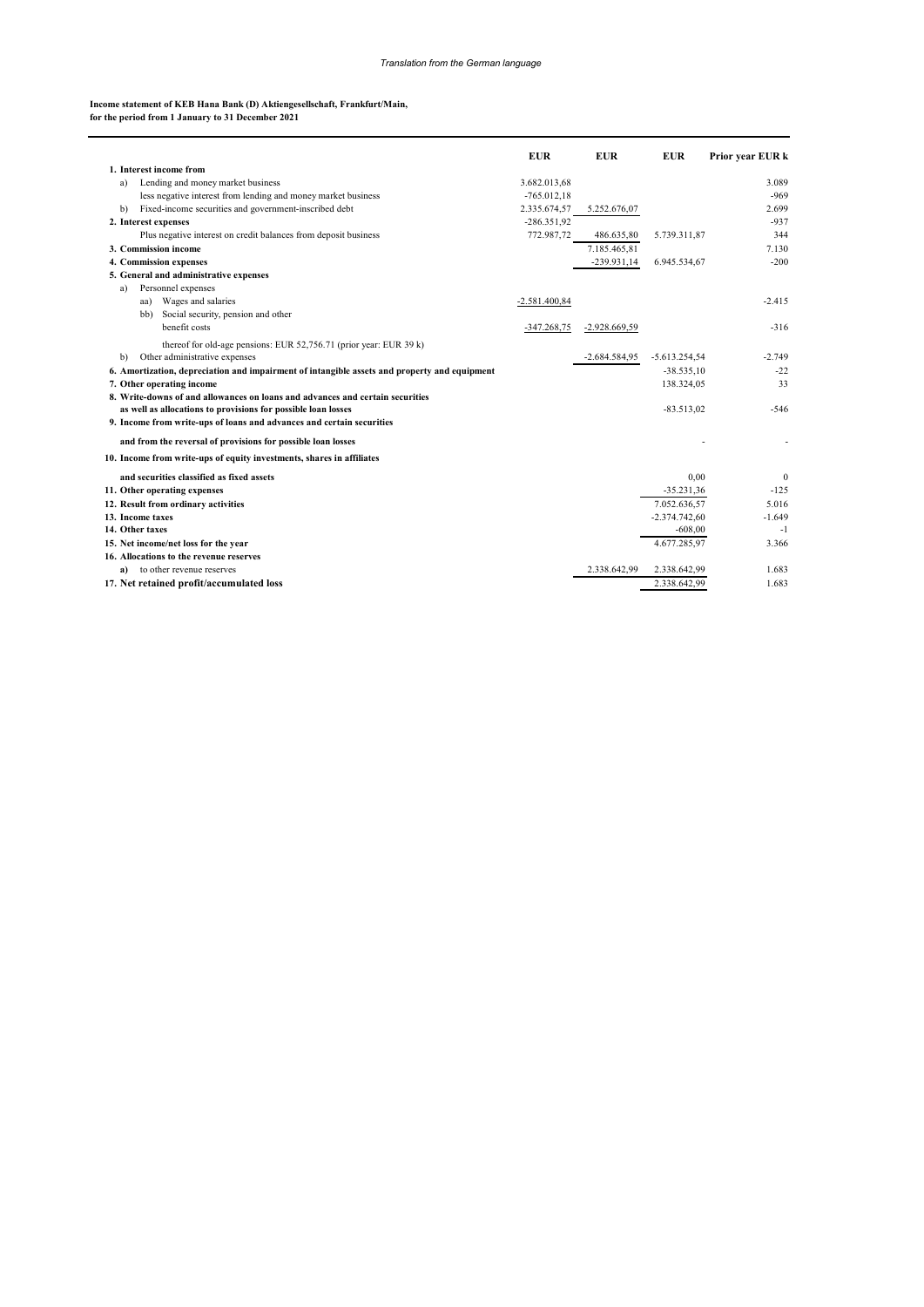#### Notes to

#### the financial statements for fiscal year 2021

of

### KEB Hana Bank (D) AG

#### 1. General

KEB Hana Bank (D) AG (hereinafter also referred to as the "Bank" or the "Institution") was founded by an agreement dated 29 July 1992 and commenced operations on 22 December 1992. The Institution, having its registered office in Frankfurt am Main, is entered in the commercial register of Frankfurt am Main Local Court under HRB no. 36083.

The Bank is a non-listed company. It is a wholly owned subsidiary of KEB Hana Bank, Seoul, Korea. The latter is likewise a non-listed company and since 2013 has been wholly owned by Hana Financial Group Inc., Seoul, Korea, which itself is listed on a stock exchange.

#### 2. Notes to the financial statements

The Bank's balance sheet and income statement were prepared in accordance with the provisions set out in the HGB ["Handelsgesetzbuch": German Commercial Code] and the RechKredV ["Verordnung über die Rechnungslegung der Kreditinstitute und Finanzdienstleistungsinstitute": German Bank Accounting Directive]. The financial statements also meet the requirements of the AktG ["Aktiengesetz": German Stock Corporation Act].

### Accounting and valuation principles

The cash reserve is recognized at nominal value.

Loans and advances to banks and customers are reported at nominal value plus accrued interest, net of bad debt allowances.

General and specific bad debt allowances are recognized to cover potential and acute default risks. In addition, prudential reserves pursuant to Sec. 340f HGB are recognized.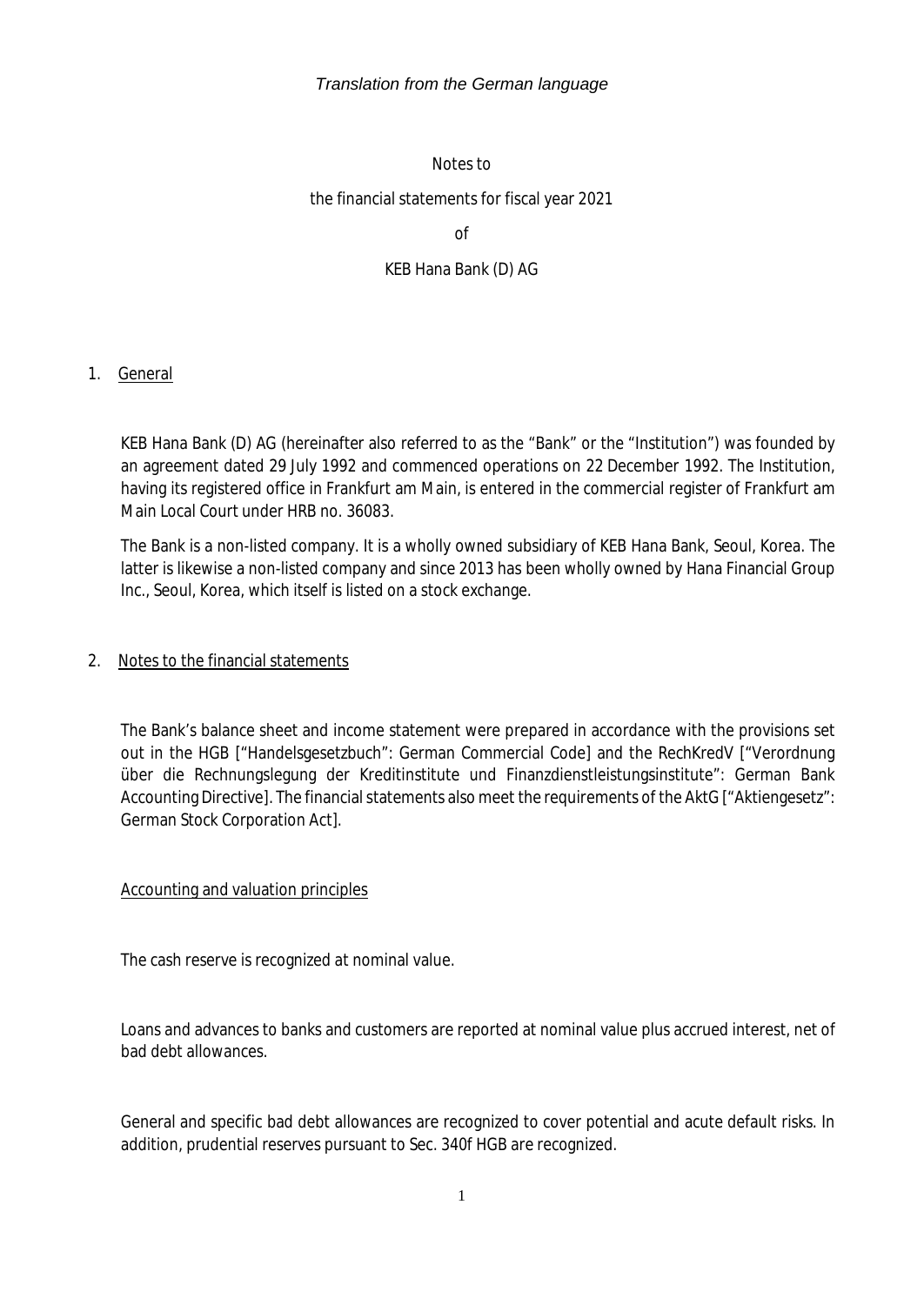Debt securities and other fixed-income securities exclusively comprise securities classified as fixed assets. Securities classified as fixed assets are valued in accordance with the modified lower of cost or market principle.

Property and equipment and intangible assets are recognized at acquisition cost and are depreciated or amortized straight-line over their estimated useful lives, which are based on tax regulations. Writedowns are recognized in the event of expected permanent impairment. Assets qualifying as low-value assets under tax law are written off in the year of acquisition.

Other assets are recognized at their nominal value, applying the strict lower of cost or market principle.

Liabilities to banks, customers and other liabilities are recognized at the settlement value plus accrued interest.

Provisions are recognized for uncertain liabilities and for potential default risks from contingent assets at the settlement value deemed necessary according to prudent business judgment.

Subscribed capital is stated at the nominal amount.

Amounts in foreign currencies are translated pursuant to Sec. 340h HGB in conjunction with Sec. 256a HGB. Foreign currency assets and liabilities were translated using the ECB reference rates as of the reporting date. Foreign exchange transactions were translated using the closing rates on the transaction date.

The cash amounts are determined on the reporting date and also reported in other assets and liabilities. Amounts affecting profit and loss are shown as other comprehensive income.

Deferred income contains only interest and fees received for future accounting periods.

Expenses and income are accounted for on an accrual basis.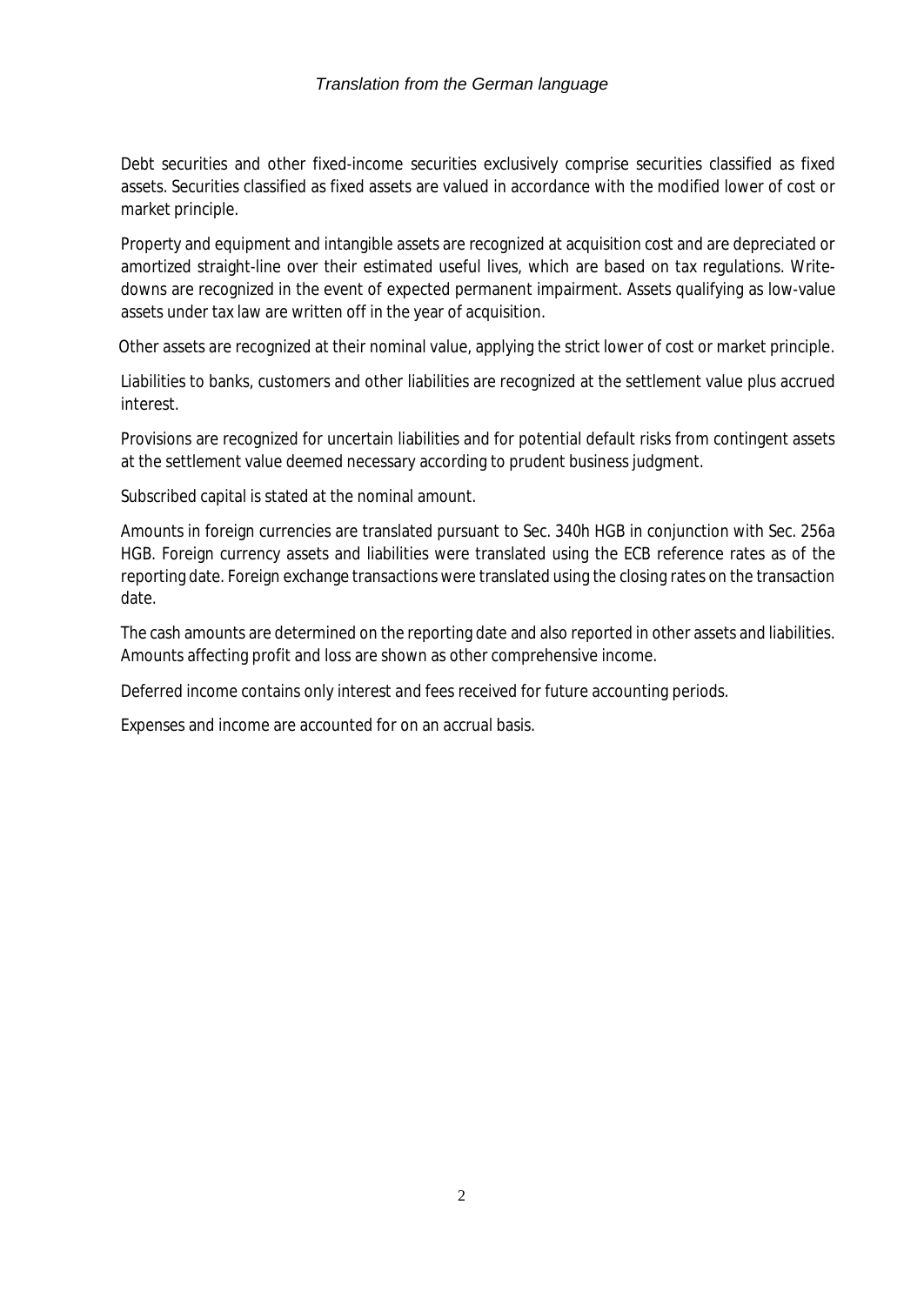There was no need to recognize a provision for potential losses for the net liability from business involving interest rate-related financial instruments in the banking book.

- 1. The procedure for determining the net realizable value of the banking book is as follows:
	- The subject of valuation is the banking book, comprising all on-balance sheet and offbalance sheet interest rate-related financial instruments outside of the trading book (including securities). Interest on the interest rate-related financial instruments of the banking book is accrued via the Bank's interest book.
	- We use an income statement approach to determine whether a provision for potential losses pursuant to Sec. 340a in conjunction with Sec. 249 (1) Sentence 1 Alternative 2 HGB has to be recognized.
- 2. In this context, we made the following decisions on the matters set out in IDW AcP BFA 3:
	- Inclusion of risk costs: No risk costs had to be included as a sufficient general bad debt allowance had already been recognized.
	- Inclusion of administrative expenses: Administrative expenses are accounted for using a flat rate approach, based on the ratio of interest income to total income.
	- Accounting for the refinancing effect of equity: Equity is not included in the calculation.
	- Cash flows were not discounted as residual terms were not longer than 12 months.

The accounting policies have changed against the prior year.

### Notes to the balance sheet

The item "Loans and advances to banks" (asset item no. 2) contains unsecuritized loans and advances to affiliates of EUR 1,598k (prior year: EUR 1,183k) and the item "Liabilities to banks" (liability item no. 1) contains unsecuritized liabilities to affiliates of EUR 285,129k (prior year: EUR 95,384k), excluding accrued interest in each case.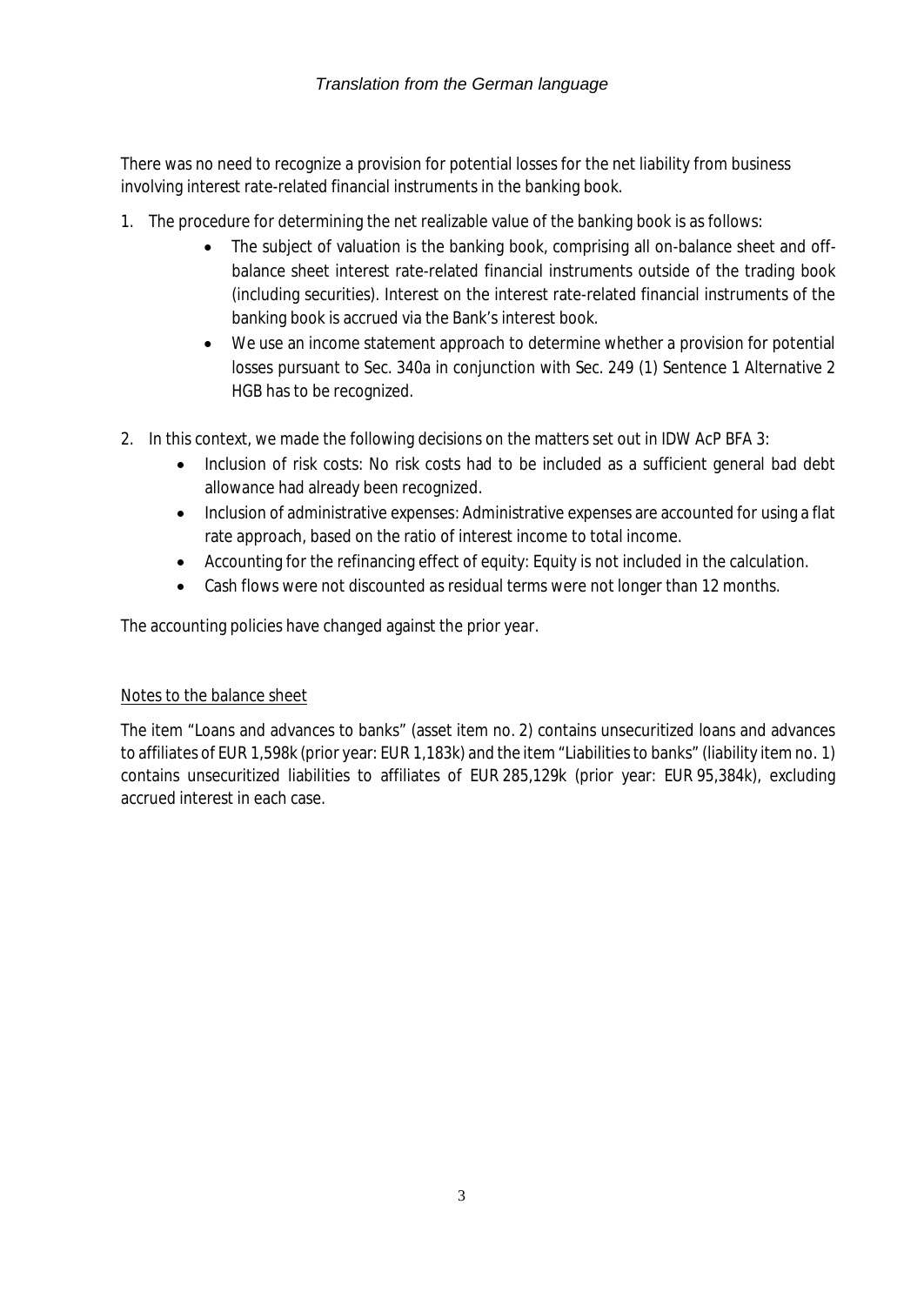| Loans and advances to banks               | 31 Dec 2021<br>EUR k | 31 Dec 2020<br>EUR k |
|-------------------------------------------|----------------------|----------------------|
| Payable on demand                         | 1,878                | 4,255                |
| Up to three months                        | 11,847               | 1,525                |
| More than three months and up to one year | 74                   | 11,050               |
| More than one year and up to five years   | 7,058                |                      |
| More than five years                      | 12,072               |                      |
| <b>Accrued interest</b>                   | 45                   | 9                    |
|                                           |                      |                      |
| General bad debt allowance                | $\overline{0}$       | $\overline{0}$       |
|                                           | 32,974               | 16,838               |
|                                           |                      |                      |
| Loans and advances to customers           | 31 Dec 2021          | 31 Dec 2020          |
|                                           | <b>EUR k</b>         | <b>EUR k</b>         |
| Payable on demand                         | 14,581               | 15,116               |
| Up to three months                        | 31,486               | 46,983               |
| More than three months and up to one year | 77,164               | 81,126               |
| More than one year and up to five years   | 185,142              | 114,259              |
| More than five years                      | 2,106                | 8,249                |
| Specific bad debt allowance               |                      |                      |
| General bad debt allowance                | $-2,062$             | $-1,850$             |
| Sec. 340f HGB                             | $-50$                | $-42$                |
| <b>Accrued interest</b>                   | 535                  | 476                  |
|                                           |                      |                      |
|                                           | 309,902              | 264,317              |
|                                           |                      |                      |
|                                           |                      |                      |
| Liabilities to banks                      |                      |                      |

**Breakdown of balance sheet items by residual maturity as of 31 Dec 2021**

| Up to three months<br>54,998<br>176,491<br>43,268                                                                                                        |               |
|----------------------------------------------------------------------------------------------------------------------------------------------------------|---------------|
| More than three months and up to one year<br>More than one year and up to five years<br>0<br>More than five years<br>$\Omega$<br><b>Accrued interest</b> | 0<br>$\theta$ |
|                                                                                                                                                          | 645           |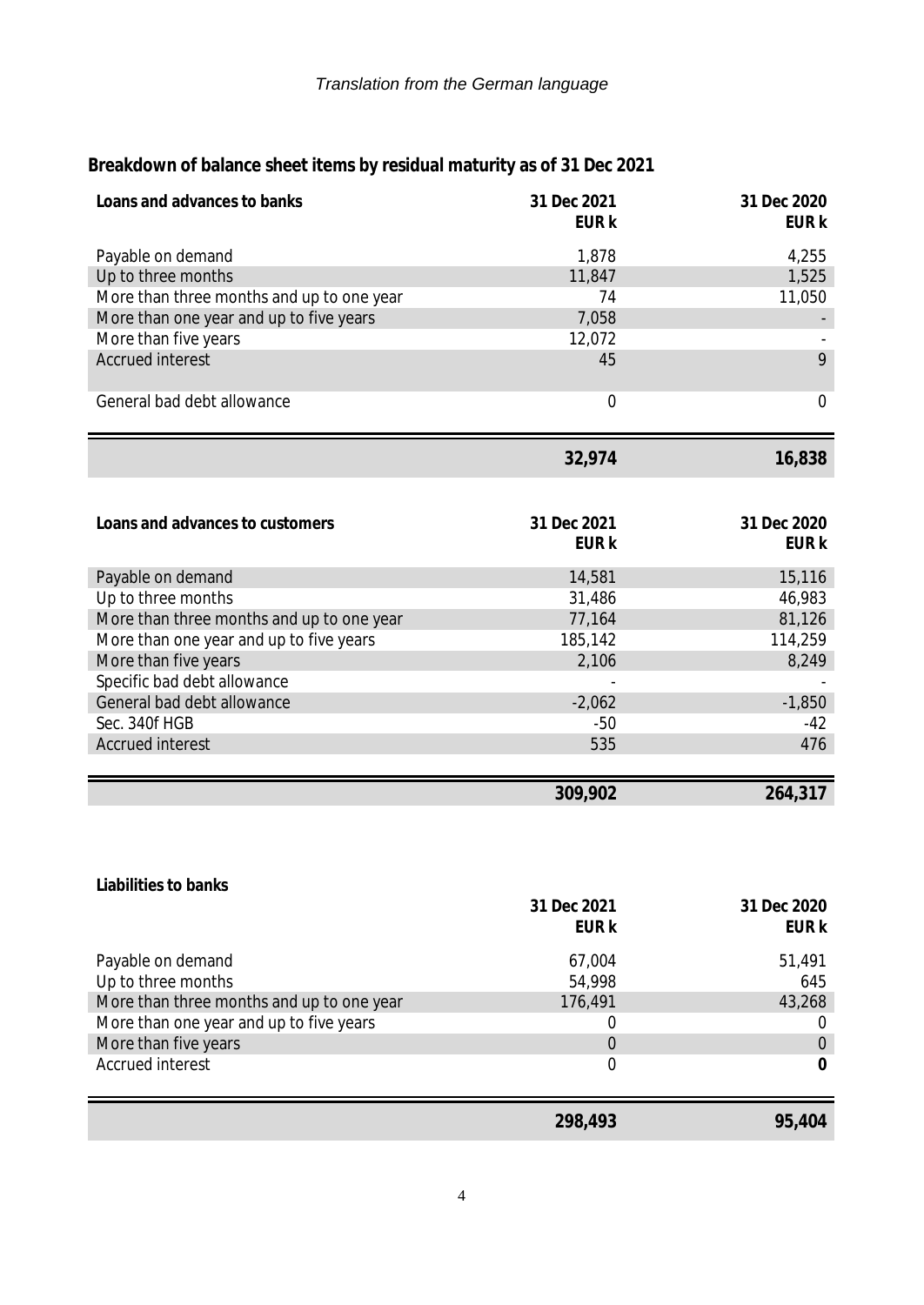**Other liabilities to customers with an agreed term or period of notice**

|                                           | 31 Dec 2021<br><b>EUR k</b> | 31 Dec 2020<br>EUR k |
|-------------------------------------------|-----------------------------|----------------------|
| Up to three months                        | 60,619                      | 810                  |
| More than three months and up to one year | 137,834                     | 211,155              |
| More than one year and up to five years   | 60,000                      | 60,000               |
| More than five years                      | 22                          | 22                   |
| Accrued interest                          |                             |                      |
|                                           |                             |                      |
|                                           | 258,476                     | 271,988              |

Liabilities to customers payable on demand amount to EUR 185,299k (prior year: EUR 349,649k).

**The total amount of all assets and liabilities denominated in foreign currency and all contingent liabilities breaks down as follows:**

|                                        | 31 Dec 2021 | 31 Dec 2020 |
|----------------------------------------|-------------|-------------|
|                                        | FUR k       | EUR k       |
| Total amount of assets                 | 270,248     | 261,696     |
| Total amount of liabilities            | 264,863     | 256,316     |
| Total amount of contingent liabilities | 8,361       | 8.425       |

Holdings of debt securities and other fixed-income securities which are negotiable on an exchange and listed have a nominal value of EUR 67,369k (prior year: EUR 88,260k). The other securities held are nonlisted floating rate notes (corporate bonds), which are, however, negotiable on an exchange. The USDdenominated notes have a nominal value of USD 238,000k (prior year: USD 161,000k) while the EURdenominated notes have a nominal value of EUR 52,000k (prior year: EUR 48,000k). Also included are non-listed fixed rate notes (corporate bonds), which are, however, negotiable on an exchange. They are denominated in USD and have a nominal amount of USD 33,800k (prior year: USD 0k).

The Bank has securities with a book value of EUR 63,526k (prior year: EUR 61,148k) that will mature in 2022.

The item debt securities and other fixed-income securities include debt securities recognized at a book value of EUR 57,048k (prior year: EUR 38,318k), above their fair value of EUR 56,686k (prior year: EUR 38,149k). No impairment loss to reflect the lower net realizable value was recognized since impairment is not expected to be permanent. The Bank intends to hold the securities to maturity.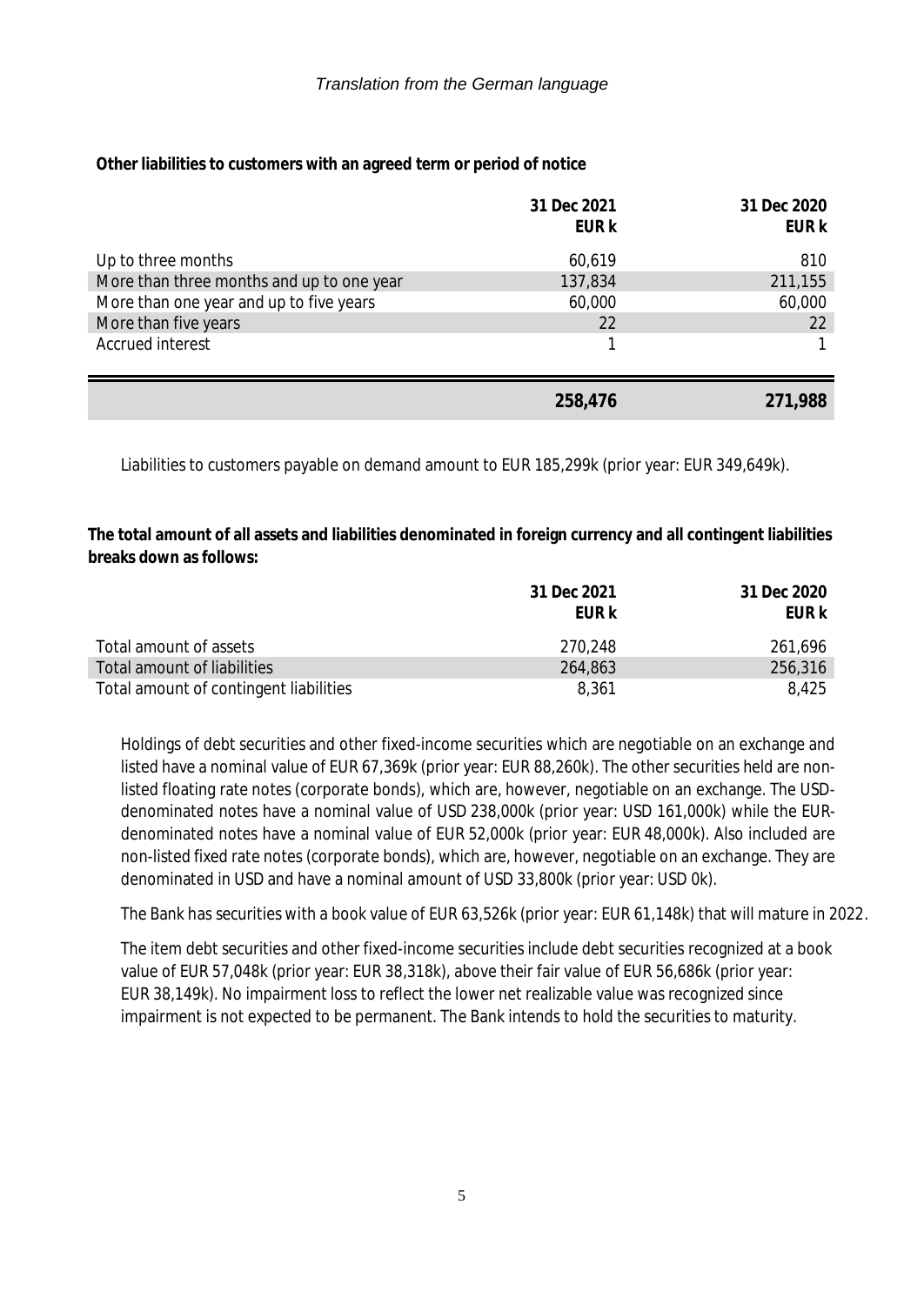# Fixed assets

# (in EUR k)

|                                             | Acquisitio<br>n cost 1<br>Jan 2021 | <b>Additions</b> | Reclassifications | Exchange<br>rate<br>fluctuations | Disposals        | Amortization,<br>depreciation<br>and<br>impairment |                  | Residual<br>carrying<br>amount | Residual<br>carrying<br>amount |
|---------------------------------------------|------------------------------------|------------------|-------------------|----------------------------------|------------------|----------------------------------------------------|------------------|--------------------------------|--------------------------------|
|                                             |                                    |                  |                   |                                  |                  | Accumulated<br>31 Dec 2021                         | Fiscal year      | 31 Dec<br>2021                 | 31 Dec<br>2020                 |
| Intangible<br>assets<br>software            | $\boldsymbol{6}$                   | 243              | $\boldsymbol{0}$  | $\mathbf 0$                      | $\boldsymbol{0}$ | 6                                                  | $\overline{4}$   | 243                            | $\mathfrak{Z}$                 |
| Office<br>equipment                         | 510                                | 268              | $\boldsymbol{0}$  | $\mathbf 0$                      | 189              | 28<br>9                                            | 34               | 300                            | 67                             |
| Securities<br>classified as<br>fixed assets | 247,129                            | 141,463          | $\boldsymbol{0}$  | 7,209                            | 36,642           | $\boldsymbol{0}$                                   | $\boldsymbol{0}$ | 359,159                        | 157,446                        |
| Total                                       | 247,645                            | 141,974          | $\boldsymbol{0}$  | 7,209                            | 36,831           | 295                                                | 38               | 359,702                        | 157,516                        |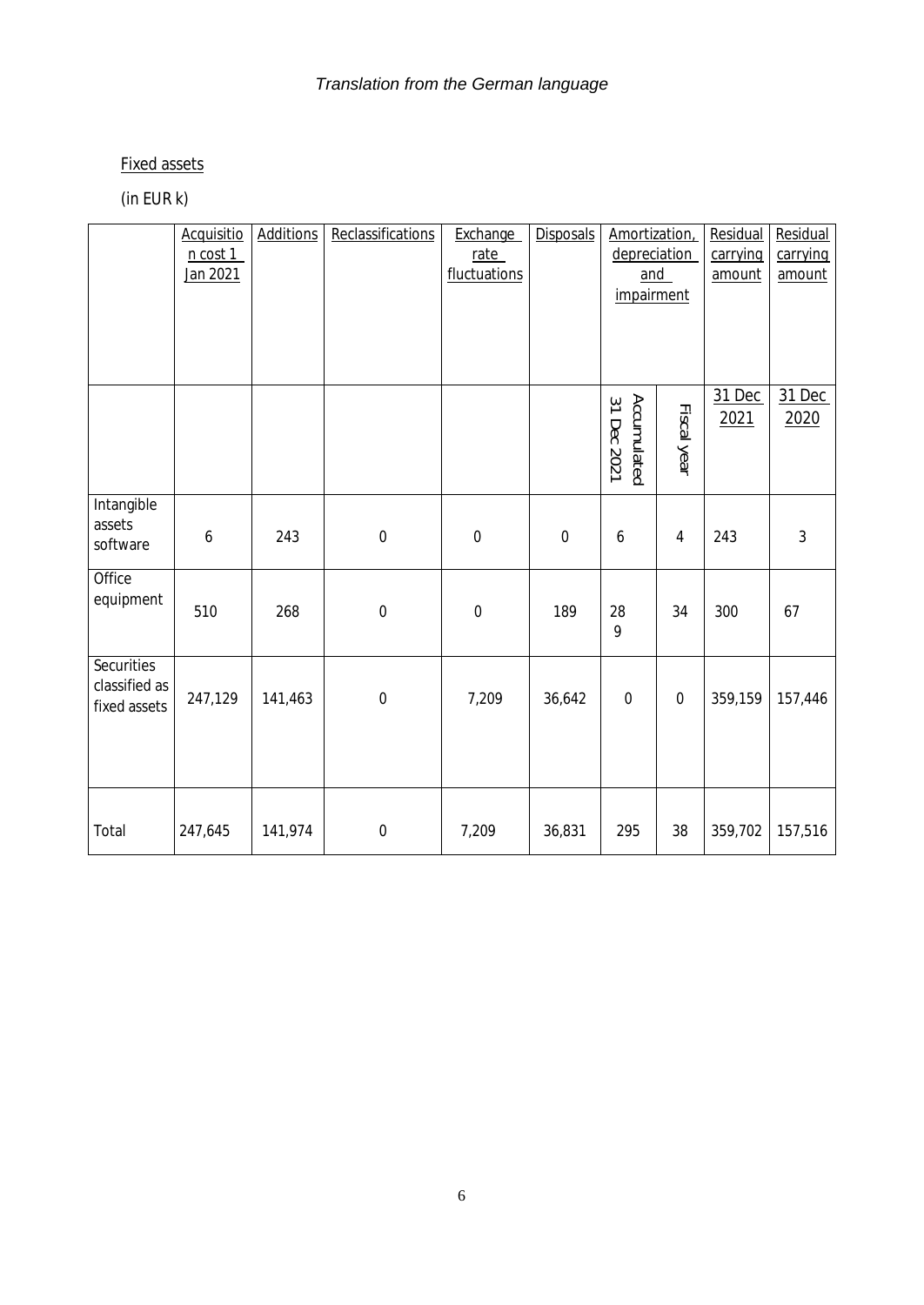Contingent liabilities and other obligations before deduction of compensating balances and provisions for indemnification claims:

| (in EUR k) |  |  |  |
|------------|--|--|--|
|------------|--|--|--|

|                                      | 31 Dec 2020 | 31 Dec 2021 |
|--------------------------------------|-------------|-------------|
| from letters of credit for customers | 26          | 3,061       |
| from quarantees for customers        | 24,438      | 10,932      |
| from guarantees for banks            | 12,221      | 36,600      |
|                                      |             |             |
|                                      | 36,685      | 50,593      |

As of the reporting date, there were compensating balances for guarantees of EUR 2,070k (prior year: EUR 1,859k) and provisions for contingent liabilities of EUR 10k (prior year: EUR 10k). Security totaling EUR 14,555k (prior year: EUR 7,241k) had also been granted for overdraft facilities.

The contingent liabilities were primarily performance guarantees for import and export business (on behalf of and for the account of foreign banks), performance bonds, payment guarantees, warranties and a customs guarantee for reputable companies.

We do not expect any significant claims to be made.

The other obligations relate to irrevocable loan commitments of EUR 3,455k (prior year: EUR 1,744k) which are expected to lead to an outflow of resources.

Interest income breaks down by percentage to the following geographical regions:

| 2021 | 2020 |            |
|------|------|------------|
| 27   |      | 54 Asia    |
| 27   |      | -4 Germany |
| 44   |      | 50 Europe  |
| 2    |      | 0 Other    |

The percentage stated for Germany includes negative interest charged on the balances held at Deutsche Bundesbank in excess of the minimum reserves.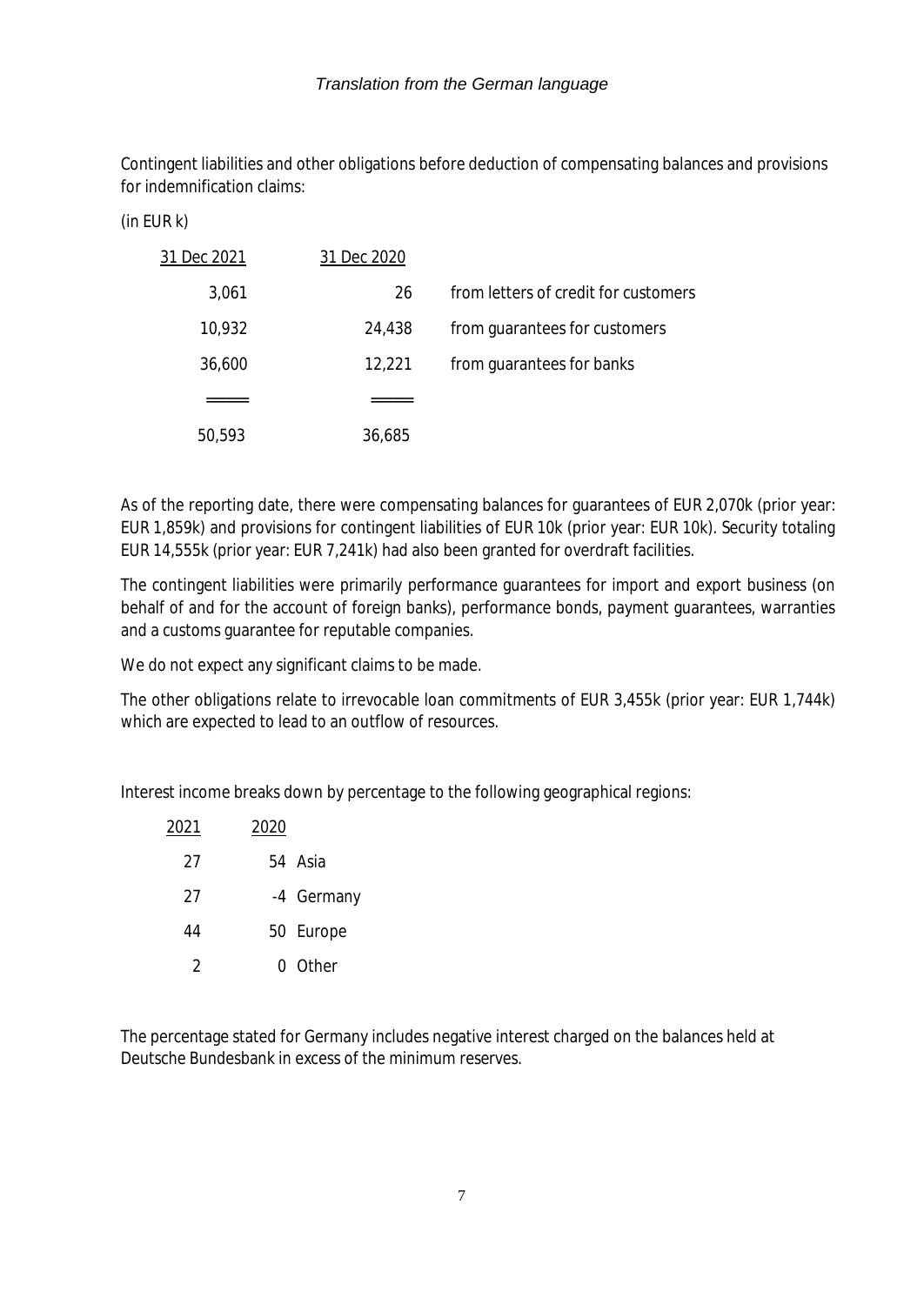|         | 2020 | 2021 |
|---------|------|------|
| Asia    | 10   | 9    |
| Germany | 76   | 75   |
| Europe  | 14   | 14   |
| Other   | ( )  | 2    |

Commission income breaks down by percentage to the following geographical regions:

The currency result of EUR 38k is presented under other operating income (prior year: other operating expenses of EUR 125k).

We will propose to the annual general meeting a resolution to transfer the net retained profit for 2021 in full to the other revenue reserves, as in the prior year.

Other financial obligations break down as follows:

(in EUR k)

|                 |    |         | 2021 2022 2023 2024 |     |
|-----------------|----|---------|---------------------|-----|
| Rent            |    | 197 178 | 184                 | 184 |
| Service charges | 75 | 57      | .57                 | .57 |

The rent increases on 1 January of every second year by 3% of the last rent amount owed, starting on 1 January 2023.

#### 3. Other notes

The Institution employed an average of 27 persons, including the members of the Management Board, in fiscal year 2021 (prior year: 27). Five of these (prior year: five) were seconded by the parent company.

The total fee charged by the auditor for fiscal year 2021 was EUR 123k plus VAT (prior year: EUR 135k) and comprised audit services (EUR 123k; prior year: EUR 118k) and tax services (EUR 0k; prior year: EUR 17k). As in the prior year, no audit-related services were provided. The audit services in fiscal year 2021 related exclusively to the audit of the statutory financial statements. The tax services related to the preparation and submission of tax returns.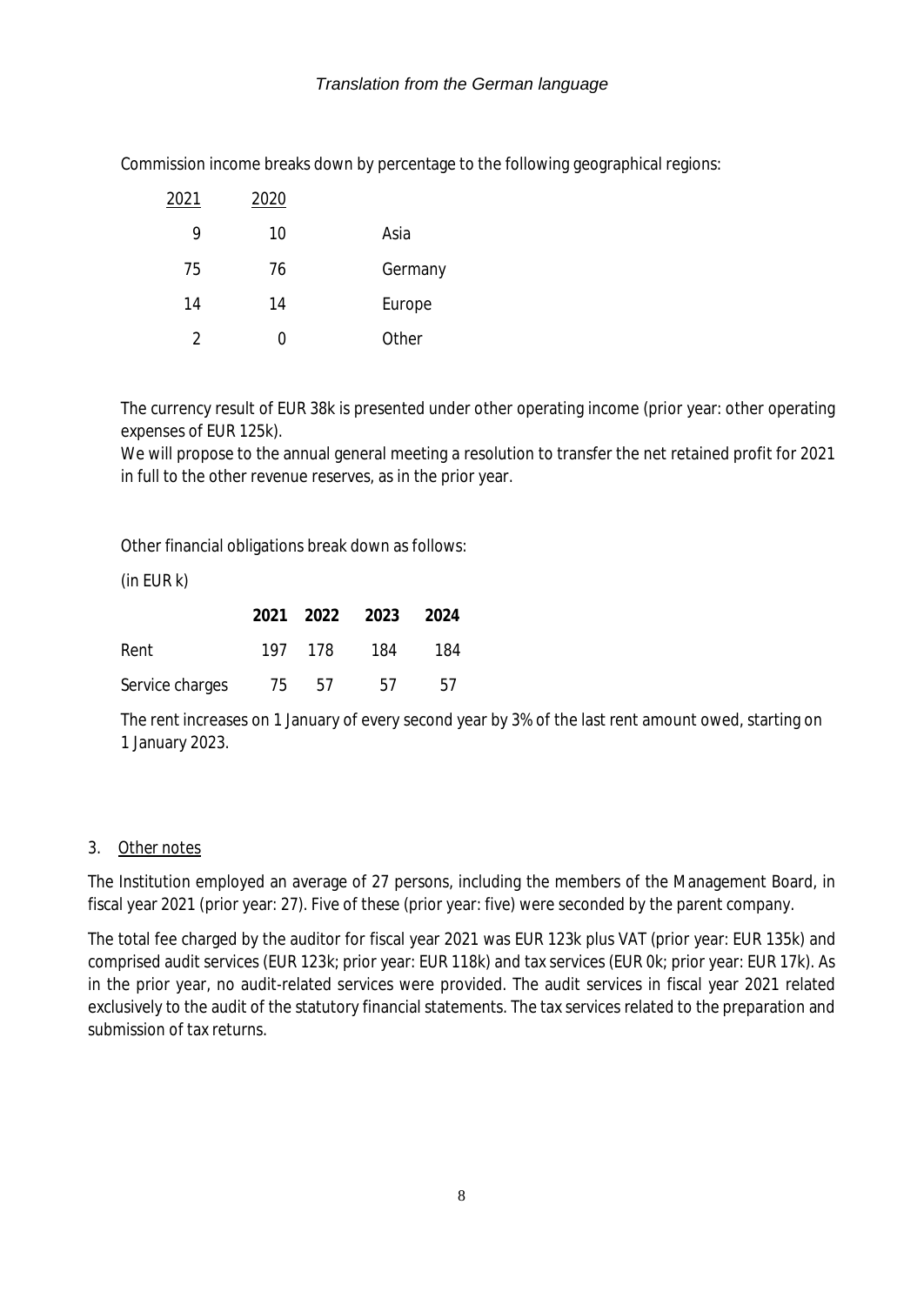### Management Board

The Management Board comprised the following members in the fiscal year:

Seagull Kim (Chairman), banker Dr. Franz Siener-Kirsch, banker

#### Remuneration of the Management Board is not disclosed pursuant to Sec. 286 (4) HGB.

#### **Supervisory Board**

The Supervisory Board members in the fiscal year were:

Ki Jin Lee, Seoul, banker (Chairman), KEB Hana Bank, Seoul (since 17 February 2021) Youngchan Seo, Seoul, banker (Chairman), KEB Hana Bank, Seoul (until 17 February 2021) Hong Bae Moon, Seoul, banker (Deputy Chairman), KEB Hana Bank, Seoul Kum Hoe Huh, bank officer (employee representative)

As in the prior years, the members of the Supervisory Board do not receive any remuneration for their activities.

#### Loans to managers, etc.

As in the prior year, there were no credit lines or loans granted to the members of the Management Board or the Supervisory Board as of the reporting date.

#### Capital stock

Since 1 January 2015, there have been 45,000 registered shares with a notional value of EUR 511.29 each (20,000 of which originally had a value of DM 1,000.00).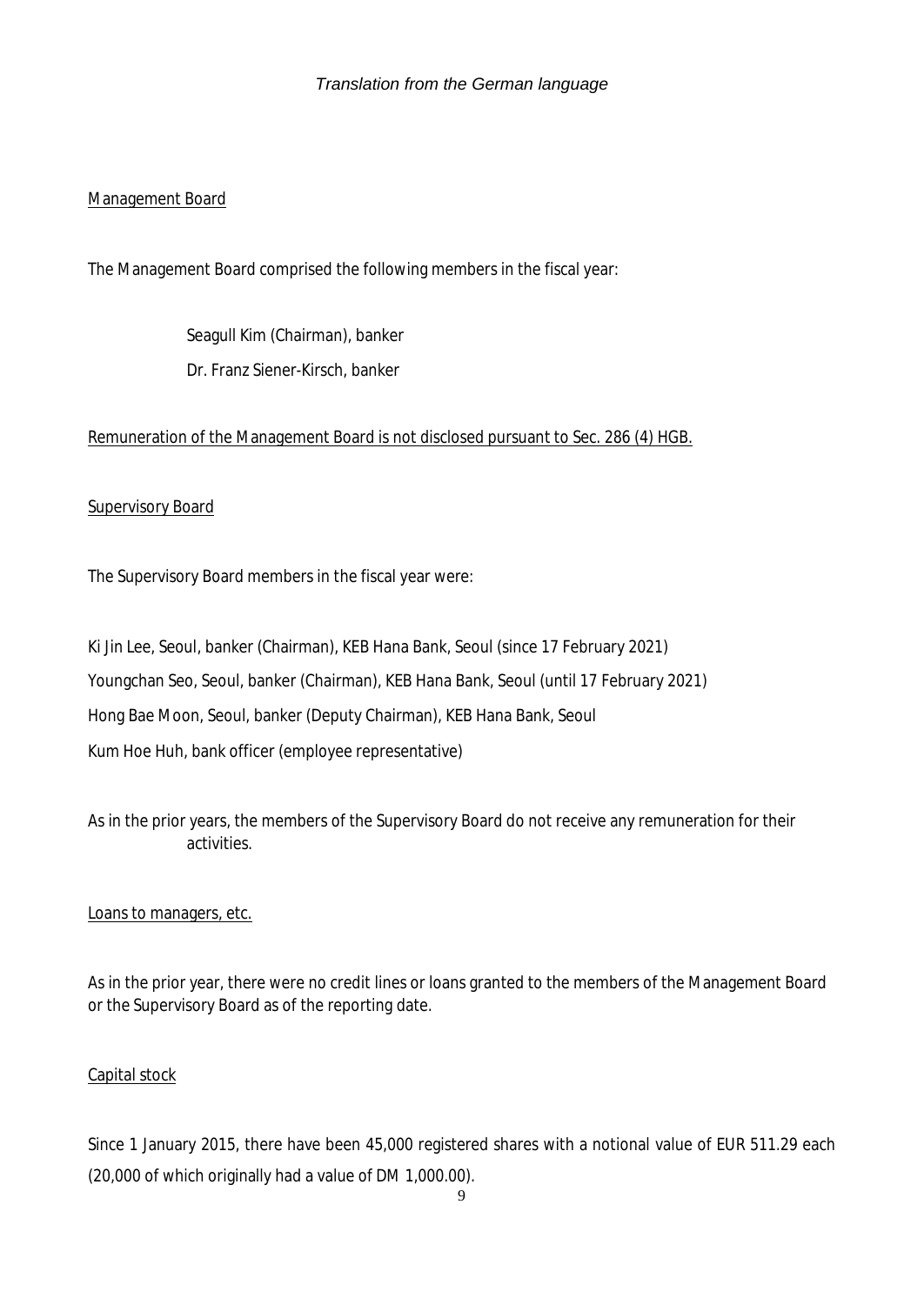#### Parent company

The Bank's financial statements are included in the consolidated financial statements of Hana Financial Group, Seoul, the largest group of consolidated companies, and can be requested from Hana Financial Group – Financial Planning Division – Seoul, Korea. The consolidated financial statements may also be downloaded from www.hanafn.com. In addition to these consolidated financial statements, subgroup consolidated financial statements are also prepared, especially for KEB Hana Bank, Seoul, Korea. These subgroup consolidated financial statements can likewise be downloaded from the aforementioned website.

#### Subsequent events

The Russian invasion of Ukraine is expected to result in global economic upheaval. The Bank has no loans and advances to customers or banks that are affected by sanctions against Russia. Whether and what second and third-order effects will arise remains to be seen. The Bank will therefore keep a close eye on the situation.

Frankfurt am Main, 30 March 2022

KEB Hana Bank (D) AG

The Management Board

\_\_\_\_\_\_\_\_\_\_\_\_\_\_\_\_\_\_ \_\_\_\_\_\_\_\_\_\_\_\_\_\_\_\_\_\_\_

Seagull Kim Dr. Franz Siener-Kirsch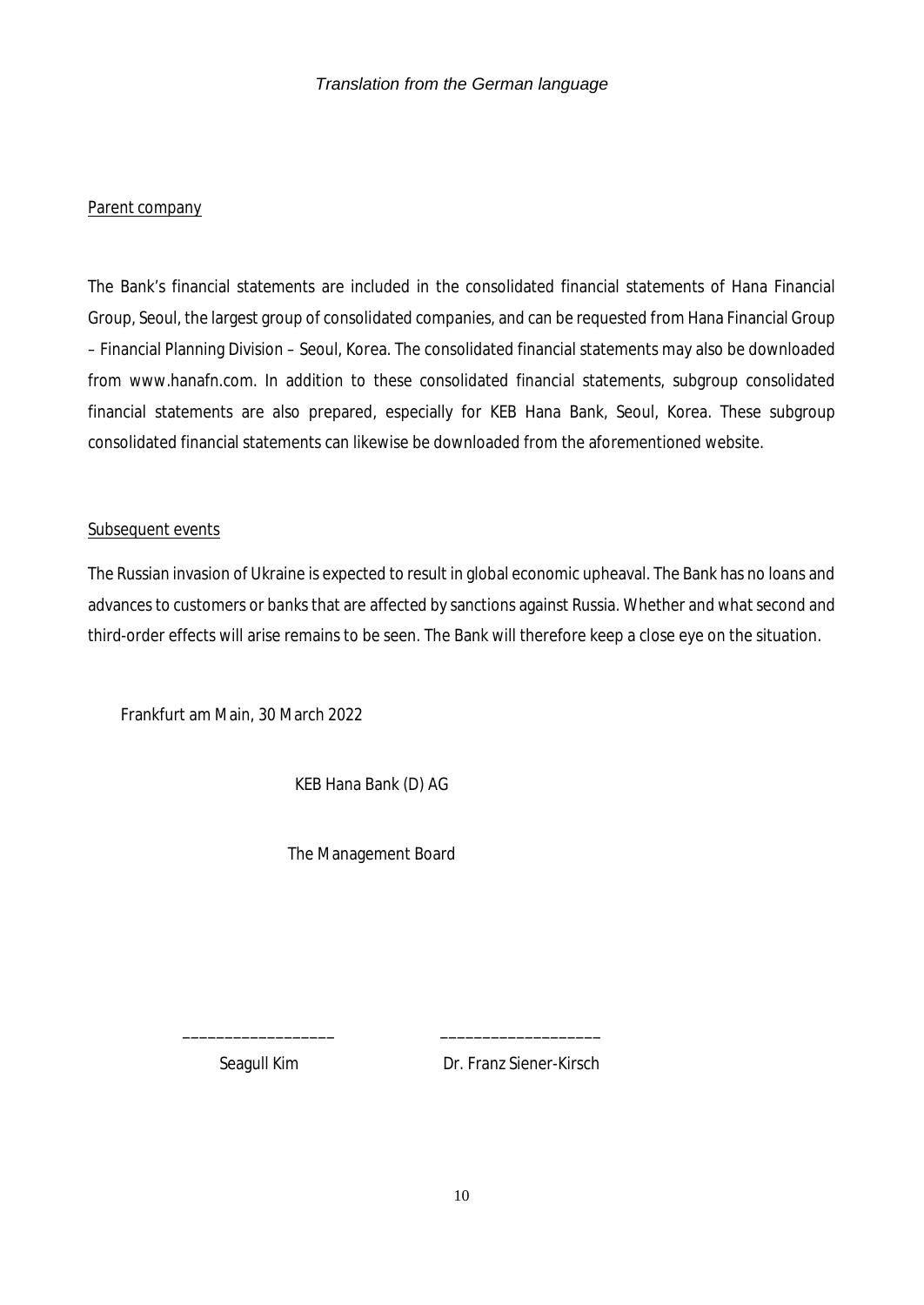**KEB Hana Bank (D) AG**

Frankfurt am Main

Financial statements as of 31 December 2021

Management report for fiscal year 2021

- 1. Description of the business model and the macroeconomic and industry-specific framework conditions
- 1.1 Organizational structure of the Institution

The Bank is a small bank in Germany with a total of 29 employees (including the Management Board). The governing bodies of the Bank comprise the annual general meeting, a three-member Supervisory Board and the Management Board (Board Chairman and one other member). There are no further committees in these boards. The Bank was established as a stock corporation in December 1992 and since then has been wholly owned by KEB Hana Bank located in Seoul, Korea. KEB Hana Bank, Seoul, Korea, is also a non-listed institution and since 2013 has been wholly owned by Hana Financial Group Inc., Seoul, Korea, which itself is listed on the Seoul stock exchange.

#### 1.2 Locations of the Bank

As in the prior year, the Bank does not maintain locations or branches apart from its headquarters in Frankfurt am Main. Only within the scope of our cross-border service transactions did the Bank establish a representative office in Ostrava, Czech Republic, in October 2008 to serve existing customers in the Czech Republic. Since then, this office has been maintained unchanged and is currently staffed by two people.

#### 1.3 Products and services

The Bank is authorized to perform all banking transactions within the meaning of the German Banking Act ["Kreditwesengesetz": KWG]. The Bank is particularly active in the area of import and export financing and supporting Korean subsidiaries in Germany as well as in central and eastern Europe. Its products and services are divided into three areas:

1) Commercial Banking: corporate loans, mortgage loans and payments have been expanded to include promissory note loans and commercial real estate loans (mostly in the form of syndicated loans) also to local non-Korean borrowers. The transactions have a Korean background since they are initiated by Hana Financial Investment Co. Ltd., Seoul. 2) Trade Finance: documentary collection, documentary credits and non-recourse financing. 3) Financial Institutions (FI) business: banker's acceptances, interbank lending and foreign exchange business. As in the past, private customer business is only conducted to a very limited extent.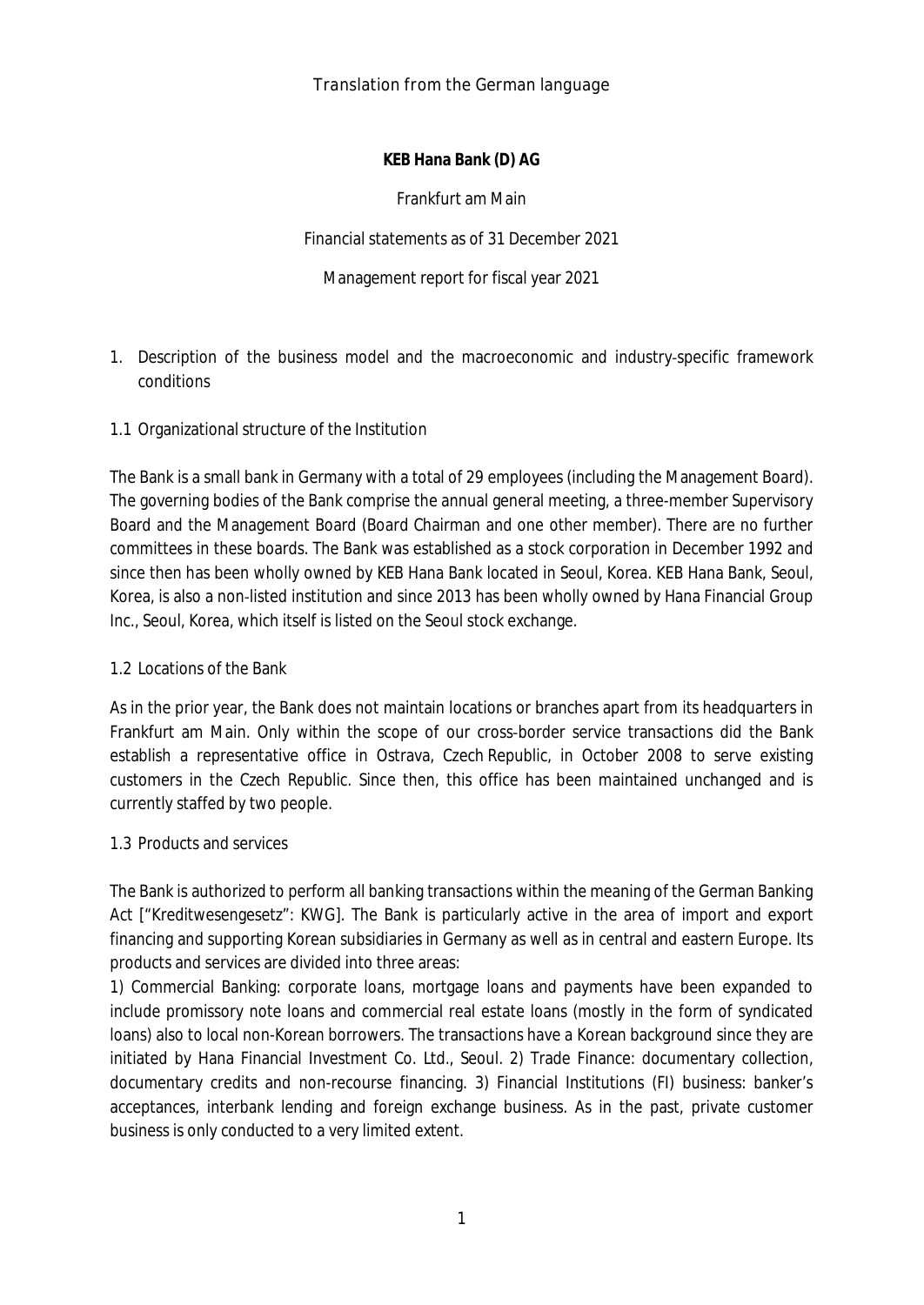#### 1.4 Business processes

The Bank's business processes are described in the detailed organization manuals. Given the size of the Institution, the Management Board is already directly involved in the initial stages of entering into large exposures. The Management Board is informed of all changes in the Bank which are relevant to risk and is personally involved in the decision-making processes.

#### 1.5 External influential factors

Due to its focus on the support of Korean subsidiaries and its close involvement in the Hana Financial Group and KEB Hana Bank, both located in Seoul, Korea, the economic development in Germany as well as in Korea is a crucial factor for the Bank's business success.

#### 1.6 Changes to the business model

As in the prior year, the Bank's business model was largely unchanged.

#### 1.7 Macroeconomic and industry-specific conditions

#### 1.7.1 Overall economic environment

The global economic recovery from the slump precipitated by the coronavirus pandemic has meanwhile become erratic, with a mottled performance. While global output continued to rise noticeably in the course of 2021, the overall pace of expansion was modest (see Kiel Institute Economic Outlook; World Economy Winter 2021). Global output calculated on a purchasing power parity basis saw a strong overall rise in the third quarter as economic activities in India rebounded from the effects of a massive lockdown imposed in the spring to combat the dramatic wave of COVID-19 infections. However, a noticeable downturn was observed in the rest of the world after the middle of the year. The effect of the COVID-19 pandemic on economic activity is still making itself felt. The economic consequences also vary: higher incidences are now tolerated in countries that have a high vaccination rate especially, before measures that put a heavy damper on the economy are taken to limit contagion. In the summer, a resurgence of infections particularly in many Asian countries noticeably dampened economic activity, while production in the US and Europe was largely unscathed. In addition to the strain caused by the pandemic, with new risks arising from the recently identified new virus variant Omicron, economic prospects were further dimmed by ongoing supply constraints, which impaired merchandise production, as well as surging inflation. Recent performance in the advanced economies has slackened noticeably. The increase in aggregate output among the advanced economies declined significantly to 0.9% in the third quarter of 2021 from 1.7% in the preceding quarter. Overall, global GDP was up by 5.7% in 2021 after seeing a 3.1% decline in 2020. For 2022, the Kiel Institute for the World Economy anticipates a 4.5% increase.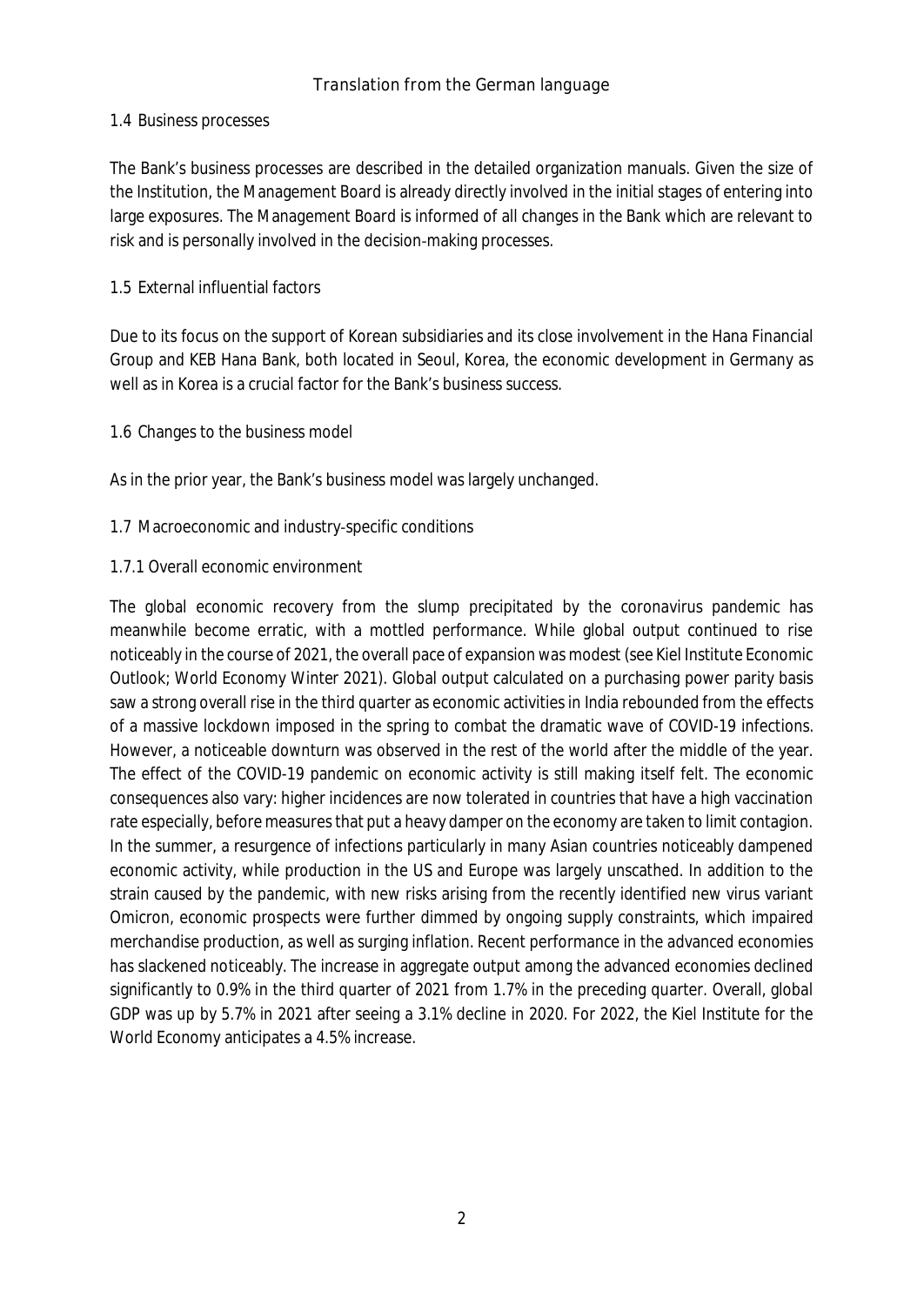Inflation in the advanced economies has ballooned strongly. Inflation rates increased sharply in the course of 2021, reaching multi-decade highs in many countries in the fall. In the G7 countries, the rate was at 4.5% in October and climbed to 5.0% in November. To date, the major central banks in the advanced economies have not yet responded with measures to curb the strong increase in inflation. However, the US Federal Reserve and the Bank of England have warned markets that they might tighten their policies earlier than planned. Initial interest rates hikes are anticipated for the first half of 2022 provided the course of the pandemic does not result in renewed economic destabilization. The volume of bond purchases will be reduced in the US and the Bank of England announced its intention to discontinue reinvestment of funds from maturing government bonds should the key interest rate reach 0.5% (currently 0.1%). In the eurozone, there are no indications of an increase in the key interest rate as yet. Liquidity provision will be reduced once the pandemic emergency purchase program ends in March 2022.

The Russian invasion of Ukraine is expected to result in global economic upheaval. The Bank has no loans and advances to customers or banks that are affected by sanctions against Russia. Whether and what second and third-order effects will arise remains to be seen. The Bank will therefore keep a close eye on the situation.

### 1.7.2 Economic development in South Korea

The Republic of Korea is a G-20 country and has been a member of the OECD since 1996. With a gross domestic product of USD 1,638b (2020), it ranks 10<sup>th</sup> out of the world's economies. At the end of 2021, GDP came to USD 1,824b, which was USD 35,196 per capita at the end of 2021 after USD 31,638 per capita at the end of 2020.

Growth in the South Korean economy in 2021 was the steepest in 11 years, thanks to a rise in exports and construction activities which compensated for the decreases in capital investments and the slow recovery of the services sector from the impact of the coronavirus pandemic. Information released by the Bank of Korea (BOK) in January 2022 shows that GDP was up by 4% in 2021 on the back of a strong rise in exports. The South Korean economy rebounded to varying degrees from the slump caused by the coronavirus pandemic in 2020. Exports grew at the highest rate in 11 years, while consumption saw an uneven recovery due to social distancing restrictions. Data published in January 2022 indicate that exports were the key growth driver with a 4.3% increase compared to the prior quarter. Growth was also bolstered by private consumption as well as construction investment, which saw a rise of 1.7% and 2.9%, respectively. In the fourth quarter, the services sector grew at a rate of 1.3%, stronger than in the third quarter, but slower than in the second quarter. Fixed investment was down by 0.6% on the prior quarter after seeing a 2.4% drop in the preceding three months.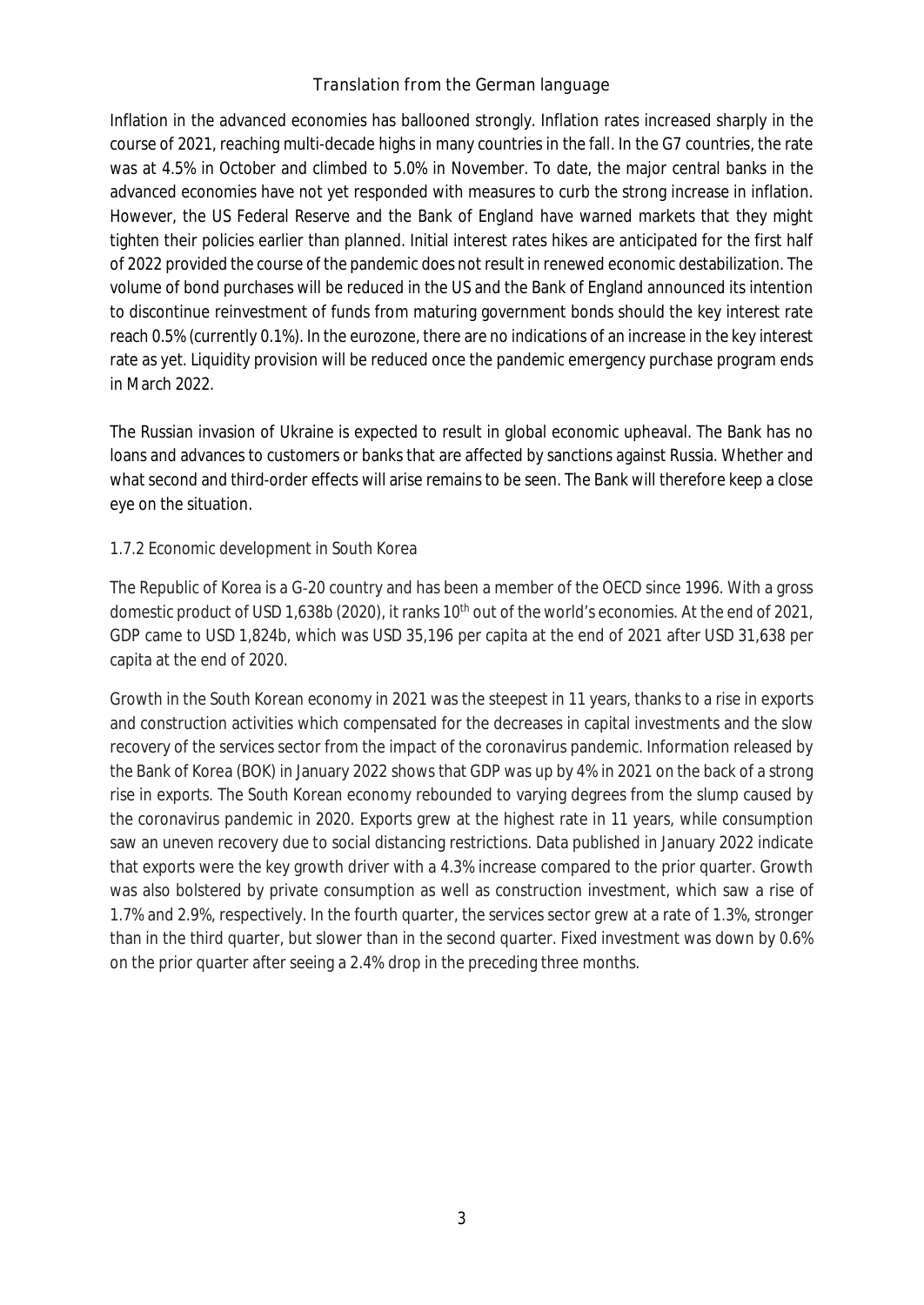The Bank of Korea raised the key interest rate in two stages in 2021, from 0.50% to 0.75% in August 2021 and to 1.00% in November 2021. In January 2022, the key interest rate was increased by another 25 basis points to 1.25%. The Bank of Korea reaffirmed that it would continue to govern monetary policy with a view to safeguarding financial stability while keeping the economy on course for growth and stabilizing the inflation rate at the target level of 2.0% (2021: 2.0% after 0.5% in 2020).

### 1.7.3 Economic activity in Germany

In 2021, a renewed damper was put on economic recovery in Germany. As with previous waves of infections, developments the winter months hamstrung activities especially in the contact-intensive services sector. In press release no. 020 by the Federal Statistical Office (Destatis) dated 14 January 2022, an initial calculation put price-adjusted GDP for 2021 at 2.7% higher than in 2020 (also adjusted for calendar effects). Economic development in 2021 was also heavily dependent on the rate of coronavirus infections and the corresponding protective measures. Compared to 2019, the year prior to the outbreak of the pandemic, GDP was still 2.0% lower in 2021. Compared to the preceding crisis year of 2020, in which there were in some cases massive disruptions to production due to the coronavirus pandemic, economic output increased in nearly all economic sectors in 2021.

In the manufacturing sector, price-adjusted gross value added was up significantly by 4.4% year on year. Compared to 2020, most services sectors reported noticeable growth. Economic output in the business services sector, which includes research and development, legal and tax consultancy as well as engineering activities, was up by 5.4%. In the combined economic sector wholesale and retail trade, transportation and accommodation and food services activities, economic growth was somewhat more moderate at 3.0% due to the prolonged restrictions as a result of the pandemic. Merely the construction sector, on which the coronavirus pandemic did not leave a noticeable mark in 2020, saw economic output decline slightly by 0.4% in 2021 compared to 2020.

Despite the growth observed in 2021, most business sectors did not see their economic output return to pre-crisis levels. Economic output in the manufacturing sector, for instance, was still down by 6.0% on the 2019 level in 2021. Other service activities including sports, culture, entertainment and the creative arts industry, were particularly hard hit by the coronavirus pandemic. In 2021, price-adjusted gross value added in this sector was 9.9% down on the pre-crisis level. In the sector public services, education and health, the decline in economic output in crisis year 2020 was more or less compensated for in 2021. The construction and the information and communication sectors were able to hold their own during the pandemic, noticeably boosting economic output compared to 2019.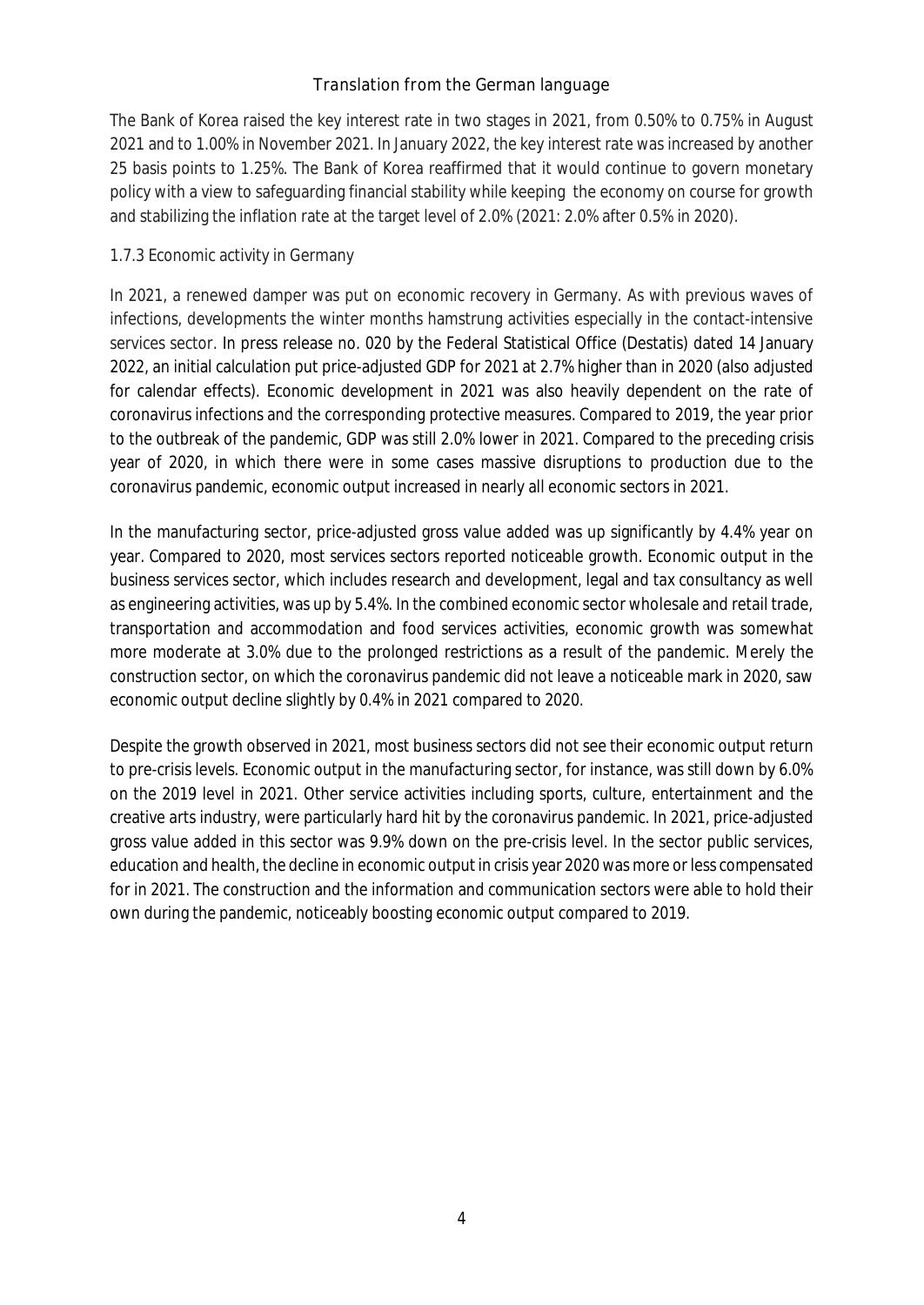Adjusted for inflation, private spending stabilized in 2021 at the low level of the prior year and is thus significantly lower than the pre-crisis level. Government consumption expenditure was again a mainstay of growth for the German economy in 2021. In the second year of the coronavirus pandemic, it increased by another 3.4% despite the high level in the prior year. In particular, the government spent more money on the procurement of the free rapid antigen tests, which were broadly introduced in the spring of 2021, and coronavirus vaccines as well as on the operation of test and vaccination centers.

Construction investments were up by a mere 0.5% in 2021 due to labor and material shortages, having previously achieved stronger growth for five consecutive years. Adjusted for inflation, investments in machines, equipment and vehicles were up by an inflation-adjusted 3.2% year on year in 2021, albeit after a strong decline in the crisis year of 2020.

Foreign trade recovered in 2021 from the heavy declines experienced in the prior year. Adjusted for inflation, Germany exported 9.4% more goods and services than in 2020. At the same time, imports increased by 8.6% adjusted for inflation. Thus, Germany's foreign trade in 2021 was only slightly below the 2019 level.

#### 1.7.4 Financial markets

Initially, an existing vaccine raised hopes of being able to combat the pandemic. As vaccinations commenced at the beginning of the year, the stock markets also picked up strongly. The crisis looked like it was under control and both companies and investors breathed easy. However, this strong growth flagged somewhat over the course of 2021. Moreover, in light of the high inflation rates, the financial markets were under much higher pressure in the second half of the year than at the beginning. Inflation rates continued to rise worldwide as a result of the supply chain issues and high raw materials prices. In numerous countries, including Germany, the US and the Baltic states, inflation rates reached historic highs. Once a horror scenario for the European Central Bank, average price increases in the eurozone of more than 4% are now the order of the day. Whether the inflationary pressure is a temporary phenomenon or has become a permanent feature is still the subject of debate. However, the Fed announced in November that it would gradually pare back bond purchases, which had already run into the billions. If, contrary to the central banks' assumptions, the high inflation rates do prove to be here to stay, the banks will have to put on the breaks even harder. However, the financing conditions for companies on the European bond market still remain very favorable all in all. A large number of companies regard the low interest rate environment as an opportunity to step up corporate investments and production capacities, which could significantly boost economic growth. The stock markets reflected the confidence in the positive outlook for companies, reporting price increases worldwide until the third quarter. These markets also proved comparatively resistant to the inflation trend as well as the debate surrounding the tightening of monetary policy. The favorable reporting season and higher earnings expectations for companies buttressed prices. Concerns over the further course of the pandemic abated among market participants, especially in the summer and early fall, and only in November did fear and consternation return to the stock markets when the Omicron coronavirus variant emerged. The record results recorded by stock indices were quickly eroded, as fears of another lockdown loomed. Over the year as a whole, however, the stock markets rose, with the MSCI World recently up 20% on the pre-crisis level and the MSCI World Emerging Markets seeing a 9% increase. Based on the Euro Stoxx, European stocks have risen by 18% since the outbreak of the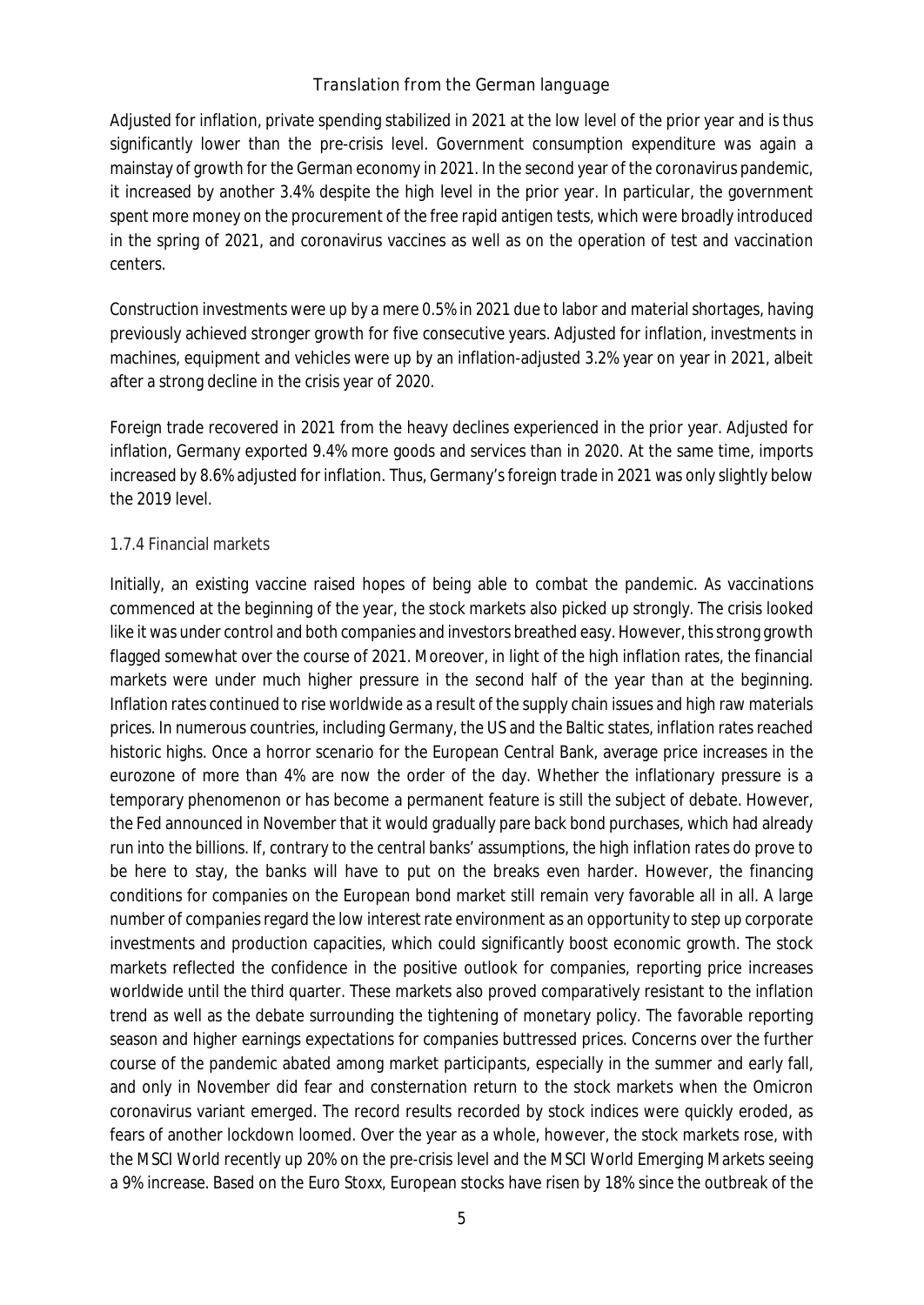pandemic. The financial markets' performance in 2022 primarily hinges on two factors. The return to a stable market environment will heavily depend on the pace at which vaccinations can curb the pandemic. Moreover, the central banks as well as companies and investors will be keeping a close eye on inflation. It goes without saying that price increases for a range of products, especially mineral oil, will have implications. The related need to increase pay could in turn have a negative impact on the profit margins of many companies. Above all, in high-inflation periods, investors ask themselves how monetary devaluation can be counteracted in the long term.

2. Assets, liabilities, financial position and financial performance

The Bank's total assets were up by EUR 30.6m on the prior year to EUR 830.6m. With regard to the use of working capital, there was a EUR 119.2m decrease in the cash reserve to EUR 126.9m. By contrast, loans and advances to banks increased by EUR 20.4m to EUR 33.0m. Loans and advances to customers were up by EUR 45.6m to EUR 309.9m. Debt securities and other fixed-income securities increased by EUR 87.6m to EUR 360.1m and other assets rose from EUR 171k to EUR 647k.

The equity and liabilities side showed a EUR 171.8m decrease in customer deposits to EUR 443.8m compared to EUR 621.6m in the prior year. Liabilities to banks were up by EUR 254.6m year on year to EUR 298.5m. As of the reporting date, subscribed capital amounted to EUR 23.0m (prior year: EUR 23.0m). The capital reserves remained unchanged on the prior year at EUR 2.6m. Other revenue reserves rose to EUR 59.1m (prior year: EUR 55.1m), particularly due to the reinvestment of the prioryear net income. As in prior years, the Management Board will propose to the annual general meeting that the entire net retained profit be transferred to revenue reserves. If the annual general meeting follows this proposal, the Bank's own funds will amount to EUR 87.0m (prior year: EUR 82.3m).

Net interest income increased by EUR 1,513k on the prior year to EUR 5,739k. A EUR 1,080k decrease in interest expenses lead to a positive amount of EUR 486k, while interest income rose by EUR 434k.

Net commission income increased by a slight EUR 16k from EUR 6,930k to EUR 6,946k year on year.

Compared with the prior year, personnel expenses increased by EUR 198k to EUR 2,929k (prior year: EUR 2,731k). The rise stems in particular from salary increases and a slight increase in the average number of employees.

Non-staff operating expenses decreased by EUR 64k year on year to EUR 2,685k.

Loss allowances were up by EUR 84k in the reporting period. The change is primarily the result of an increase of EUR 76k rise in general bad debt allowances on loans and advances to customers. We tested the calculation of the general bad debt allowances using a model calculation based on regulatory requirements which takes into account ratings, median probabilities of default by product group (median PDs) and loss given default (LGD). As in the prior year, the Management Board of the Bank adopted a resolution to maintain general bad debt allowances at 0.75% of unsecured loans and advances to customers.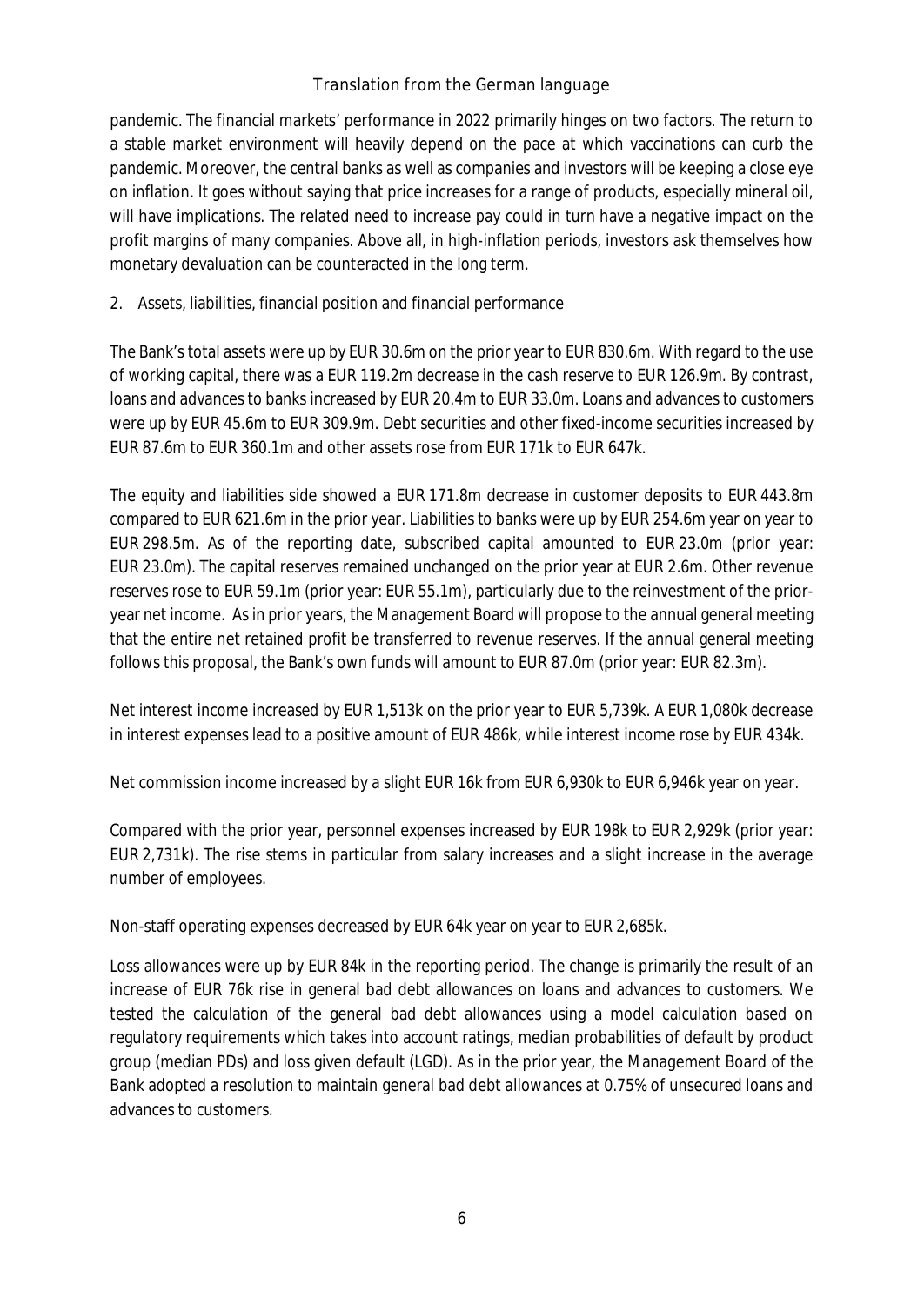| Loss allowances (in EUR k): | 2021  | 2020  |
|-----------------------------|-------|-------|
| Specific bad debt allowance |       | 0     |
| General bad debt allowance  | 2,062 | 1,986 |
| Provisions for guarantees   | 10    | 10    |
| Prudential reserve pursuant |       |       |
| to Sec. 340f HGB            | 50    | 42    |
| Total:                      | 2.122 | 2.038 |

The small size, the low level of complexity of the operations and the manageable business volume allow internal management using only a few financial performance indicators. A comparison with prior-year figures and quantitative guidelines from the parent company is performed on a monthly, quarterly and annual basis. The Bank's return on equity in relation to the subscribed capital was 20.3% as of 31 December 2021 (prior year: 14.6%).

The return on assets to be reported in accordance with Sec. 26a (1) KWG, calculated as the net income divided by total assets, was 0.006 on the reporting date (prior year: 0.004).

A meaningful presentation of non-financial performance indicators is not possible for a niche bank such as KEB Hana Bank (D) AG due to the small base size. Because of the limited number of customers, there is always direct contact between customers and management.

All in all, we are satisfied with the economic development in the reporting year.

3. Comparison of the forecast made in the prior period and the actual business development

In summary, in the management report for fiscal year 2020, the Management Board of the Bank already assumed that its development would be positive in the medium term, despite the persistently high regulatory and margin pressure.

The forecast of a slight rise in earnings was exceeded. A significant increase in net interest income and a slight improvement in net commission income contrasted with a moderate increase in administrative expenses, which on balance led to substantially improved earnings for the fiscal year overall.

The Bank succeeded in increasing its balance sheet volume in the fiscal year despite forecasts of persistent regulatory and margin pressure. This was primarily attributable to the growth forecast through the expansion of business relationships with Korean corporate customers in Eastern Europe and the business with local borrowers with or without ties to Korea.

Compared to the prior year, the Bank's net income for the year was up by nearly 39% thanks to noticeably improved net interest income. The Bank's long established business model thus provided a stable commercial basis again in 2021.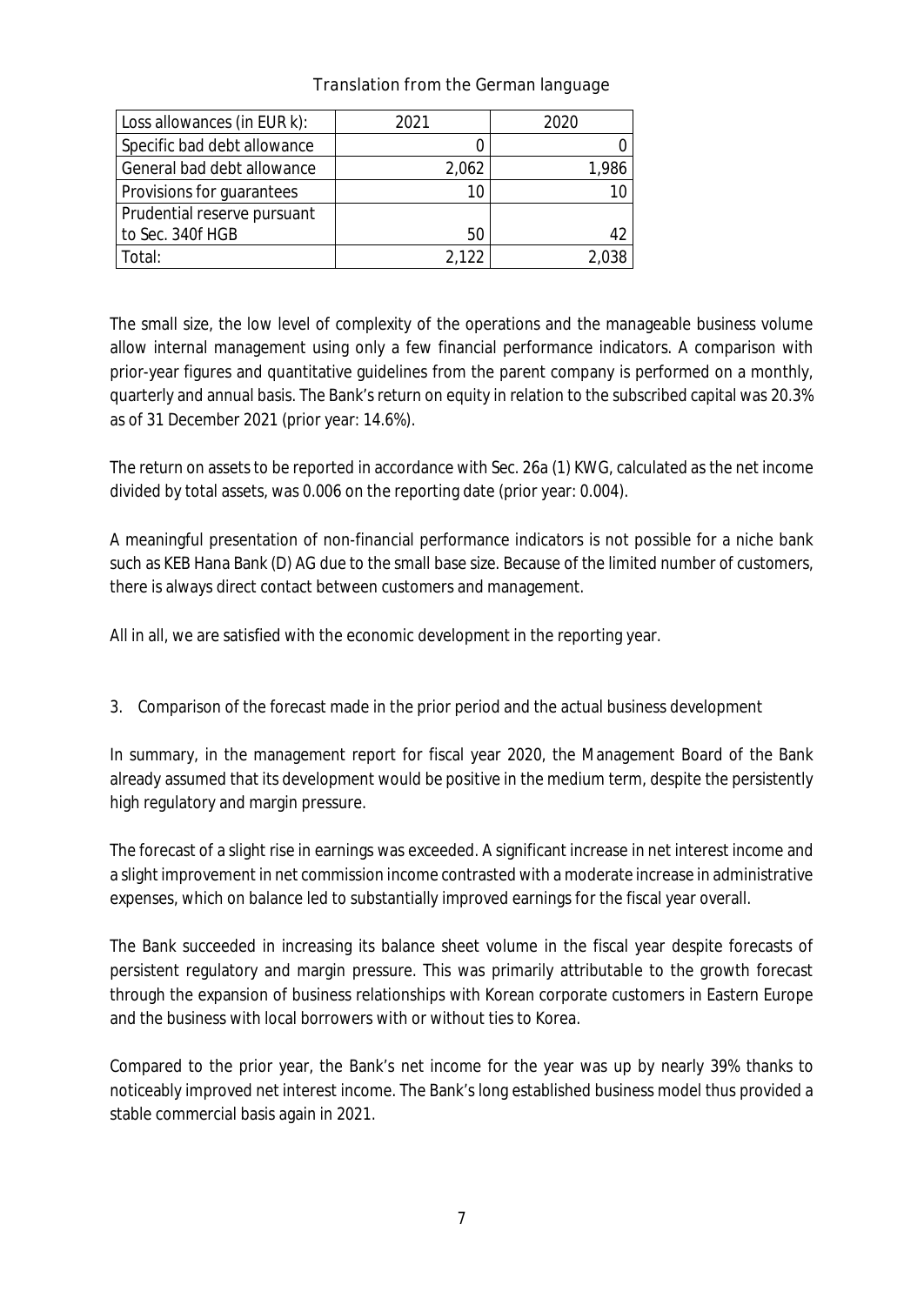Explanation of the capital structure

As in the prior year, the Bank's subscribed capital of EUR 23.0m comprised 45,000 no-par registered shares.

A statutory reserve pursuant to Sec. 150 (2) AktG ["Aktiengesetz": German Stock Corporation Act] did not have to be recognized as of the reporting date, since the capital reserves amount to more than 10% of the capital stock.

As in the prior year, the basis for refinancing was customer deposits of EUR 443.8m (prior year: EUR 621.6m) and liabilities to banks of EUR 298.5m (prior year: EUR 95.4m). As of the reporting date, EUR 285.1m (prior year: EUR 95.4m) related to liabilities to the parent company.

The Bank's off-balance sheet liabilities of EUR 10.2k (prior year: EUR 10.2k) did not change significantly in terms of their structure, volume and risk compared to the prior year after deduction of the compensating balance and provisions for indemnification claims. Thus they do not have a relevant impact on the Bank's risk situation.

4. Breakdown of operating income according to products, regions and currencies

Interest income rose to EUR 5.3m (prior year: EUR 4.8m). Europe accounted for the largest share of interest income at 44%, compared to 50% in the prior year. Asia's share decreased to 27% in 2021 compared to 54% in the prior year and Germany's share fell by 4% to 27% against the prior-year figure. The percentage stated for Germany includes negative interest charged on the balances held at Deutsche Bundesbank in excess of the minimum reserves.

Total commission income was up slightly on the prior year at EUR 7.2m (prior year: EUR 7.1m). As in the prior year, the largest items here were payment transactions and documentary collections of EUR 5.1m (prior year: EUR 4.5m), followed by non-recourse receivables sales of EUR 1.0m (prior year: EUR 0.8m), letter of credit business of EUR 0.5m (prior year: EUR 0.4m) and foreign exchange business of EUR 0.4m (prior year: EUR 1.2m). As in the prior year, Germany accounted for the largest share of commission income at 75% (prior year: 76%), followed by Europe at 14% (prior year: 14%) and Asia at 9% (prior year: 10%).

5. Liquidity, unutilized irrevocable credit lines

The Bank was solvent at all times. The provisions concerning the liquidity coverage ratio (LCR) were complied with at all times.

IT systems which are used to prepare forecast calculations are available for ongoing LCR monitoring. The functional department determines the LCR on a daily basis and informs the Management Board in the context of risk reporting. All contractually agreed and possible cash and cash equivalents and payment obligations are taken into account. Liquidity management is performed separately for each currency.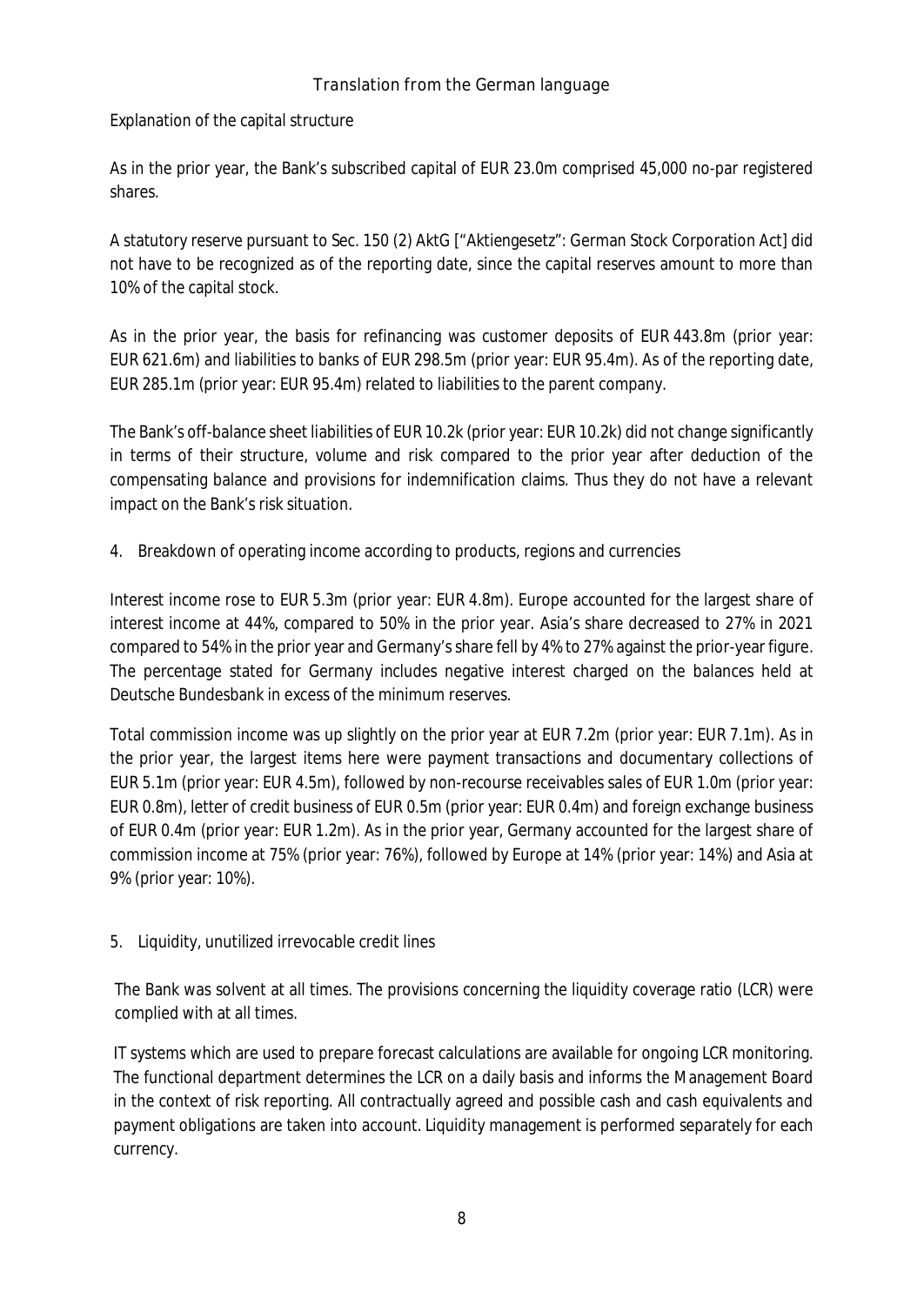The LCR is managed in such a way that it always exceeds the 110% minimum threshold specified by the Bank. If the LCR falls short of the minimum threshold specified by the Bank, the Management Board is notified immediately.

| 2021      | <b>LCR</b> |        |           |  |  |
|-----------|------------|--------|-----------|--|--|
|           | Mean       | Median | Month end |  |  |
| January   | 169.23     | 184.17 | 128.1     |  |  |
| February  | 136.77     | 130.39 | 125.85    |  |  |
| March     | 139.51     | 135.57 | 209.35    |  |  |
| April     | 151.08     | 148.71 | 149.09    |  |  |
| May       | 142.46     | 141.68 | 144.42    |  |  |
| June      | 175.64     | 168.56 | 199.39    |  |  |
| July      | 176.52     | 171.66 | 144.28    |  |  |
| August    | 157.42     | 163.38 | 169.17    |  |  |
| September | 168.79     | 167.96 | 149.44    |  |  |
| October   | 122.23     | 119.36 | 133.21    |  |  |
| November  | 129.21     | 126.77 | 127.27    |  |  |
| December  | 123.04     | 119.52 | 108.29    |  |  |

The LCRs in % for the reporting year are as follows:

As of the reporting date, the LCR was 108.29%.

The regulatory requirements governing the net stable funding ratio (NSFR) have been consistently observed since 30 June 2021. IT systems which are used to calculate the ratio are available for NSFR monitoring. The functional department determines the NSFR on a quarterly basis and informs the Management Board in the context of risk reporting.

NSFR management is based on the regulatory requirements. The NSFR must exceed 100% at all times.

The NSFRs % for the reporting year are as follows:

| 2021      | <b>NSFR</b><br>month end |  |
|-----------|--------------------------|--|
| January   |                          |  |
| February  |                          |  |
| March     |                          |  |
| April     |                          |  |
| May       |                          |  |
| June      | 214                      |  |
| July      | 174                      |  |
| August    | 232                      |  |
| September | 200                      |  |
| October   | 194                      |  |
| November  | 190                      |  |
| December  | 223                      |  |

As of the reporting date, the NSFR was 223%.

As of 31 December 2021, the Bank had unused irrevocable credit facilities of EUR 3,455k.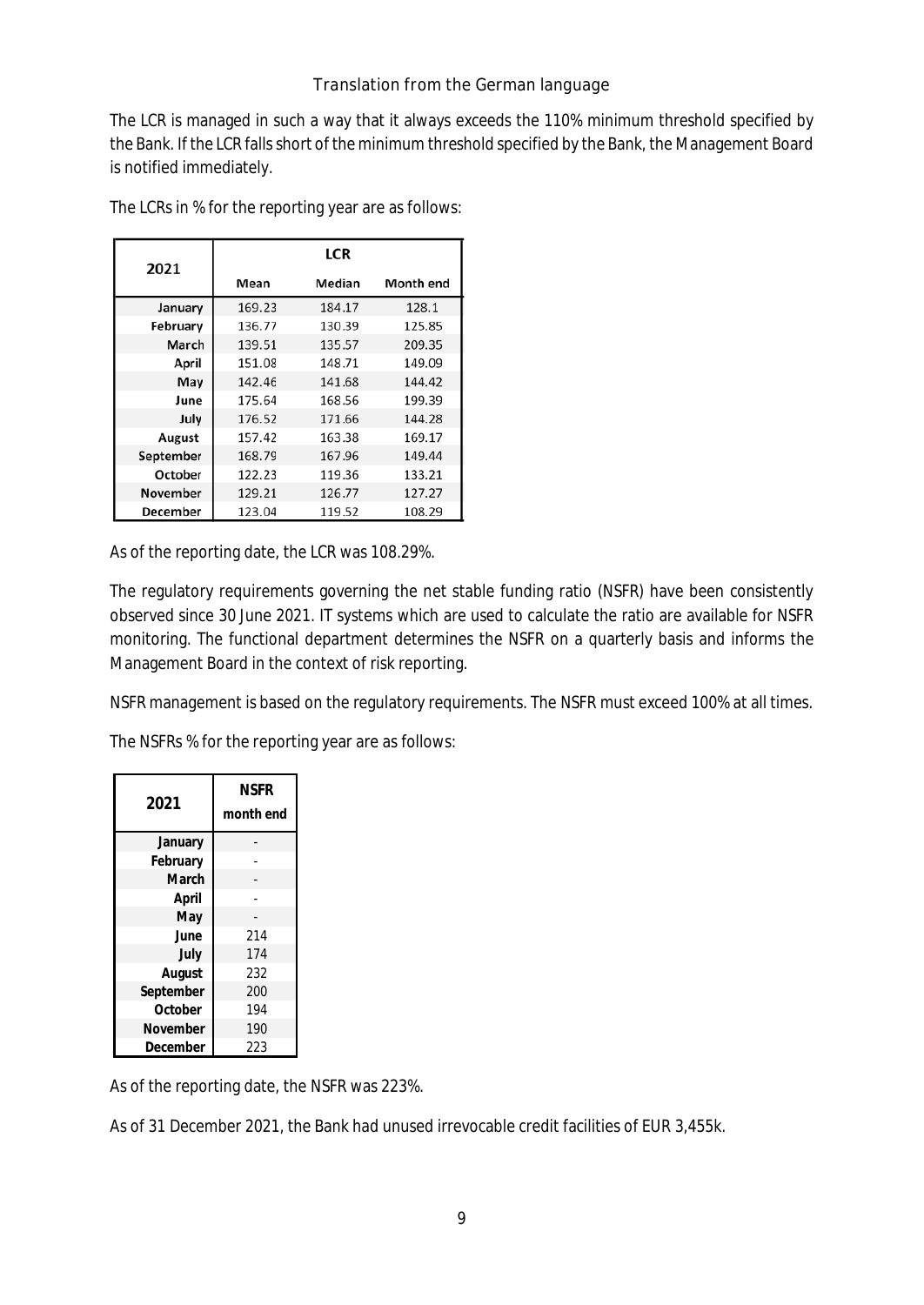### Analysis of relationships with related parties

In the reporting period, there were no loans granted to members of the Bank's governing bodies. There are loan commitments in place to the Hana Bank Group, Seoul, and KEB Hana Bank, Seoul. These intrabank loans were within the permissible range pursuant to the GroMiKV ["Grosskredit- und Millionenkreditverordnung": German Regulation Governing Large Exposures and Loans of EUR 1.0m or More]. The terms of the loans were always in line with market conditions.

Overall the Bank's assets, liabilities, financial position and financial performance continued to be in order.

### 6. Outlook, opportunities and risks

#### Economic development in 2022

For 2022, the Institute for the World Economy (IfW) in Kiel expects worldwide production (measured on the basis of purchasing power parities) to increase by 4.5% after rising by 5.7% in 2021. The IfW expects growth of 4.0% for 2023. Based on market exchange rates, the rates of change in global production are expected to be 5.6% in the coming year and 4.4% and 3.7%, respectively, in the subsequent two years. We expect more than 9% growth in in global trade of goods despite the weak growth in the course of the current year. In the coming year, growth of merely 2.2% is expected, while 2023 is likely to see an increase of 3.5%.

The IfW expects the German economy to grow its GDP by 4.0% in 2022 and 3.3% in 2023. If the hardships brought on by the pandemic ease in the spring of 2022, a solid recovery similar to 2021 is likely. The pace of economic activity is also expected to pick up substantially because of an anticipated reduction in the supply constraints which are currently a heavy burden on industrial output. Inflation will remain high for the time being, as supply bottlenecks will continue to lead to higher production costs and a shortage of consumer goods. At the same time, private households have amassed additional savings of around EUR 200b since the beginning of the pandemic and are in a spending mood as a result. Consumer price inflation is expected to remain at 3% in the current and subsequent year before dropping off again in 2023.

The Bank of Korea expects GDP to grow by 3% in the current year, as Asia's fourth largest economy benefited from strong computer chip exports and the increase in public spending. Global demand for Korean chips is robust and strong exports are likely to underscore South Korea's growth dynamic.

The worldwide government interventions in the economy as a result of the coronavirus crisis have not had any significant negative effects on our customers and on the Bank's earnings to date. Programs launched by the Korean government to fund investments in digital infrastructure and electromobility are having a positive effect on the business activities of our customers. For example, our Bank is involved in financing new plants for battery manufacturers in eastern Europe. For 2022, the Management Board expects positive earnings at a level similar to 2021.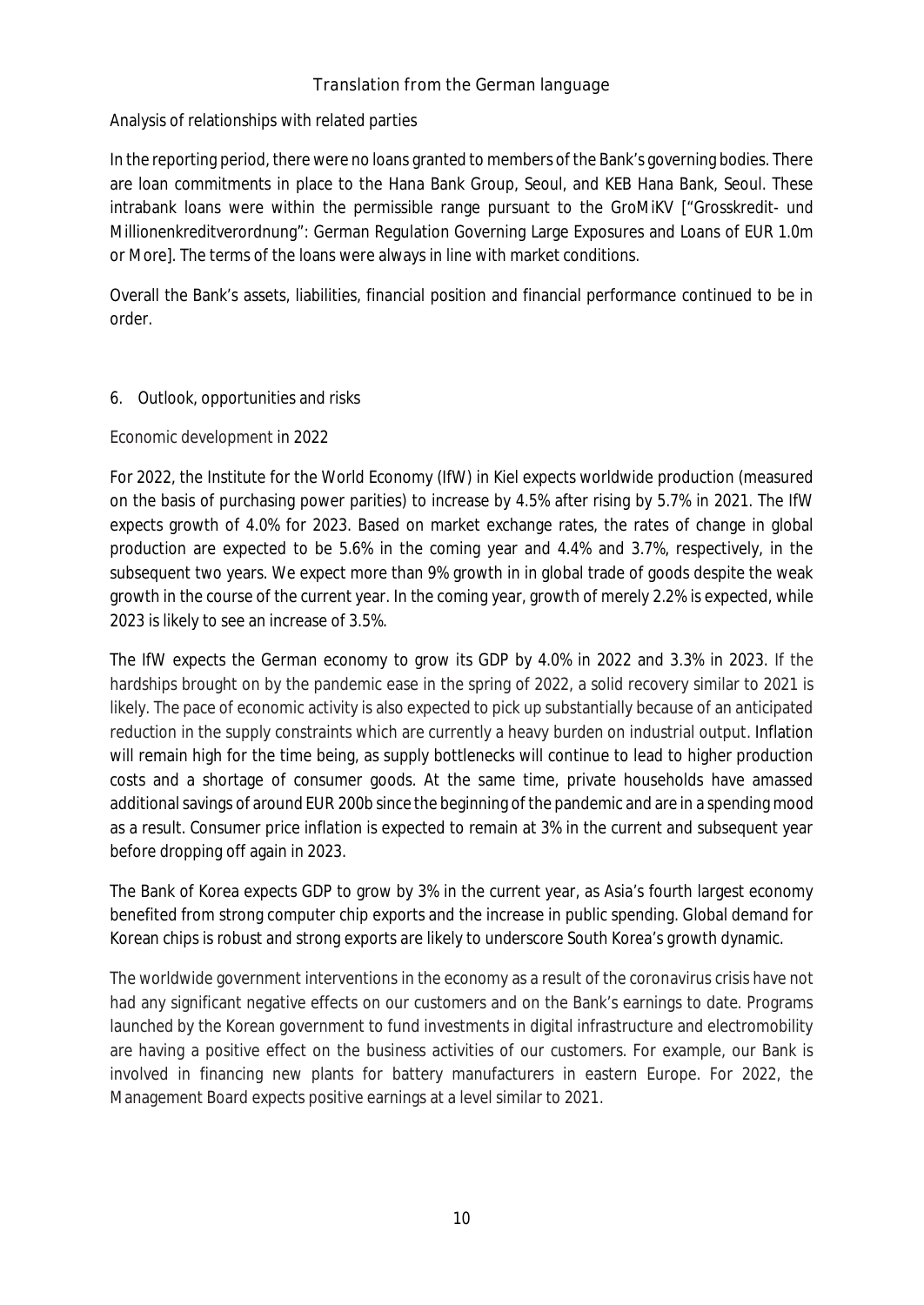#### Risk-relevant framework conditions

The objective of the Bank's business strategy is generating earnings by consciously taking controlled risks to the greatest extent possible, while limiting and avoiding potential losses.

In order to limit unavoidable risks specific to banking, the Bank captures, manages and limits these risks. To this end, the Management Board has implemented risk limitation processes that are based on the Bank's risk strategy and comply with legal and supervisory requirements. The risk strategy is designed to both ensure that the supervisory requirements are met and that the risks which may arise through the business strategy are limited to the greatest extent possible.

The full Management Board carries responsibility for defining the risk strategy and for properly organizing and monitoring business transactions subject to risk.

The Bank's overall risk exposure is contained by the Management Board determining the Bank's internal capital adequacy and imposing limits for risk categories (counterparty default risk, market risk, liquidity risk, operational risk and business risk). Compliance with these defined limits is reviewed regularly. In addition, stress scenarios are defined by management and the results of these scenarios are in turn compared to the overall risk coverage potential.

The risks are quantified when calculating internal capital adequacy. The opportunities are not quantified because the Bank's internal management is based on significant risks only, rather than opportunities determined to be significant.

There is a risk management committee in the Bank in which all risk-relevant business divisions and the Management Board are represented. The committee analyzes the current risk situation each quarter and evaluates all the risk reports which are prepared. If necessary, meetings are called at short notice.

### Risk management system

All material risks have been recorded in an inventory, determined to be complete by the risk management committee and included in the risk manual. The risk inventory is subject to an annual or ad hoc review and to confirmation by the risk management committee in the event of significant changes.

The Bank uses a risk control and management system comprising risk capture, risk measurement, risk analysis, risk assessment and ongoing risk monitoring. This system is the basis for risk management. All these processes are designed in pursuit of the objective of ensuring compliance with supervisory regulations, especially the MaRisk ["Mindestanforderungen an das Risikomanagement": Minimum Requirements for Risk Management].

The Management Board, the Supervisory Board and the parent company of the Bank are informed continually of the Bank's risk situation.

There is a written multi-year internal audit plan in place including all operational and business divisions, taking the volume of business activities and inherent risk into account. Aside from the business processes, the design and operating effectiveness of risk capture, risk measurement, risk analysis, risk assessment and risk monitoring are tested. The audit cycle for each area is defined based on risk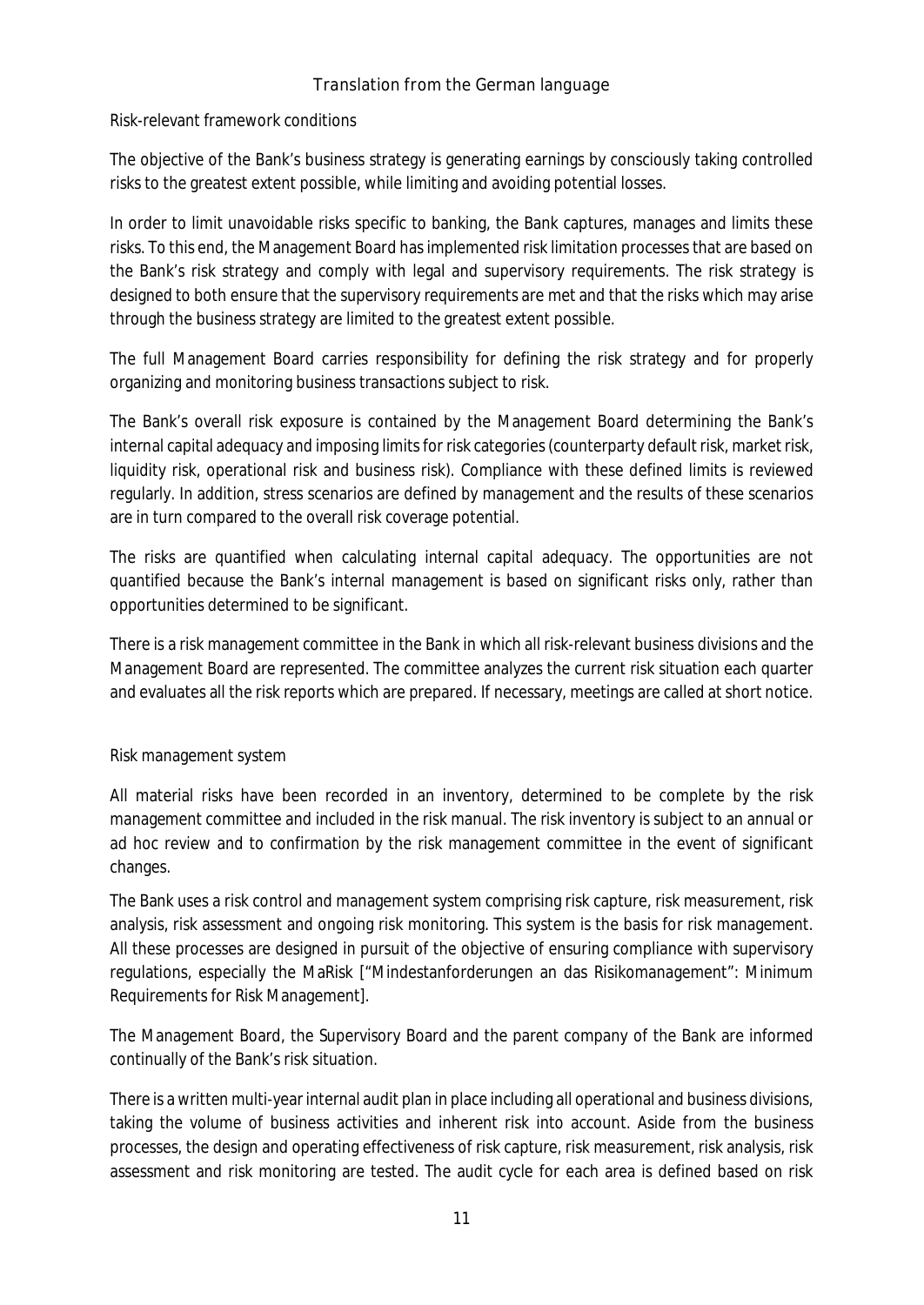aspects and is generally three years. Particularly risk-relevant fields are subject to an annual audit cycle. The audit plan is coordinated annually and approved by the Management Board.

### Risk strategies

The risk strategy is aligned with the business strategy, and with the requirements of the KEB Hana Bank Group. In addition, the objective of risk management is compliance with all current and future supervisory requirements (particularly capital requirements). The risk strategy takes into account the objectives and plans of the Institution's significant business activities as set forth in the business strategy and the risks of material outsourcing arrangements as well as the limitation of risk concentrations. The level of detail contained in the strategies depends on the scope and complexity as well as the inherent risk of the planned business activities. The risk strategy is broken down into the risk types set out in the risk inventory.

All working processes and business divisions were subject to a risk inventory with the goal of identifying significant risks. Taking the nature, scope and complexity of the operating activities into account, the Management Board has defined the following risks as significant:

- Counterparty risk
	- o Default risk
	- o Country risk
	- o Concentration risk
	- o CVA risk (part of default risk)
- Market risk
	- o Interest rate risk in the banking book
	- o Credit spread risk
	- o Currency risk
- Liquidity risk
	- o Funding risk
- Operational risk
- Business risk

In order to limit the risks, the Bank has defined limits for the significant risks as part of the internal capital adequacy calculation. The Bank consistently considers risks on a gross basis, i.e., before countermeasures, recognized provisions or payments which have already been made.

Concentration risk is monitored and managed group-wide in consultation with KEB Hana Bank, Seoul.

The risk strategy is reviewed at least once a year by the Management Board to ensure that it is up to date and adapted if necessary. It is submitted to the responsible department heads and the Supervisory Board for their information.

### Organization of risk management

The members of the Management Board are jointly responsible for risk management. The procedural regulations for risk management are laid out in a dedicated organizational manual and supplementary work instructions.

Risk reporting is based on the quarterly risk report. Besides risk quantification, it includes comments on the current development of the individual risk types which are discussed in the risk management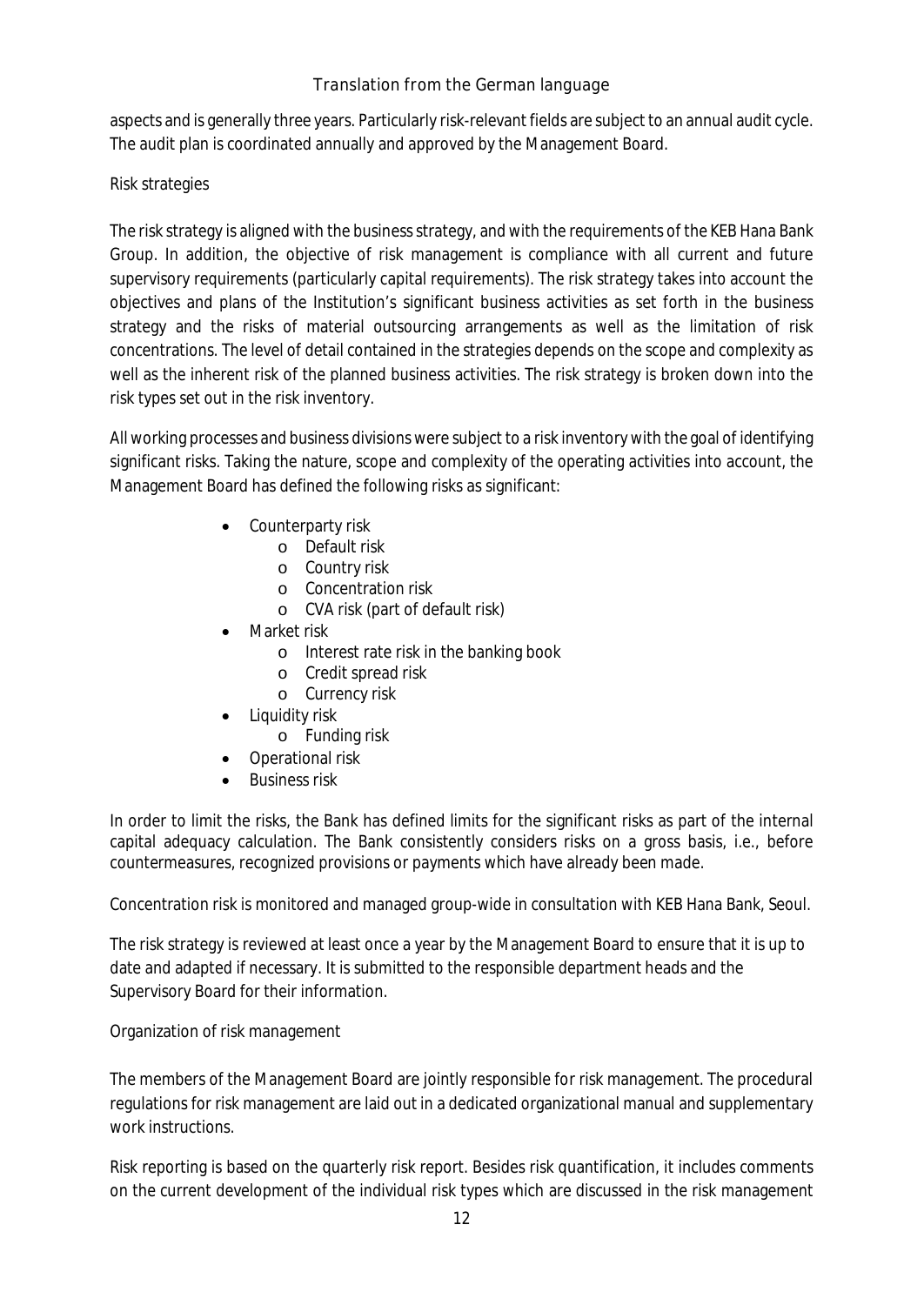committee that meets quarterly. The risk report is addressed to the Bank's Supervisory Board, along with the Management Board and the risk management committee. The Management Board is notified immediately of any unplanned and risk-relevant events in the form of ad hoc reports from the respective department head.

Internal capital adequacy calculation

The Bank applies a normative and economic perspective in managing its internal capital adequacy.

Normative perspective

The normative perspective takes the regulatory ratios and their underlying calculation method as its point of departure. It also involves plausibly updating the regulatory SREP capital determination for the respective significant risk, the target capital ratio and the countercyclical capital buffer. Other significant inputs in the normative perspective are the forecast results for future periods as part of the capital planning process.

The risk coverage potential in the normative perspective comprises regulatory own funds and other elements of capital.

A one-year risk measurement horizon is included in the normative perspective in order to comply with the risk measurement procedures required by the regulatory authorities.

The normative perspective's baseline scenario uses the budgets and forecasts for at least the next three years. From 2022 onwards, the global economy is expected to rebound after the severe impact of the coronavirus pandemic in the last two years. One assumption is that GDP in Germany, Europe and South Korea will steadily increase. Due to the economic upswing, the unemployment rate in the relevant countries will be low. The supply chain problems and supply constraints affecting semiconductors will ease off and imports and exports will recover. Due to the considerable improvement in the economic situation, companies will be willing to make capital expenditures, allowing the Bank to boost its new business volume. No defaults are expected.

Internal capital is adequate under the normative perspective in the baseline scenario for future periods and is as follows: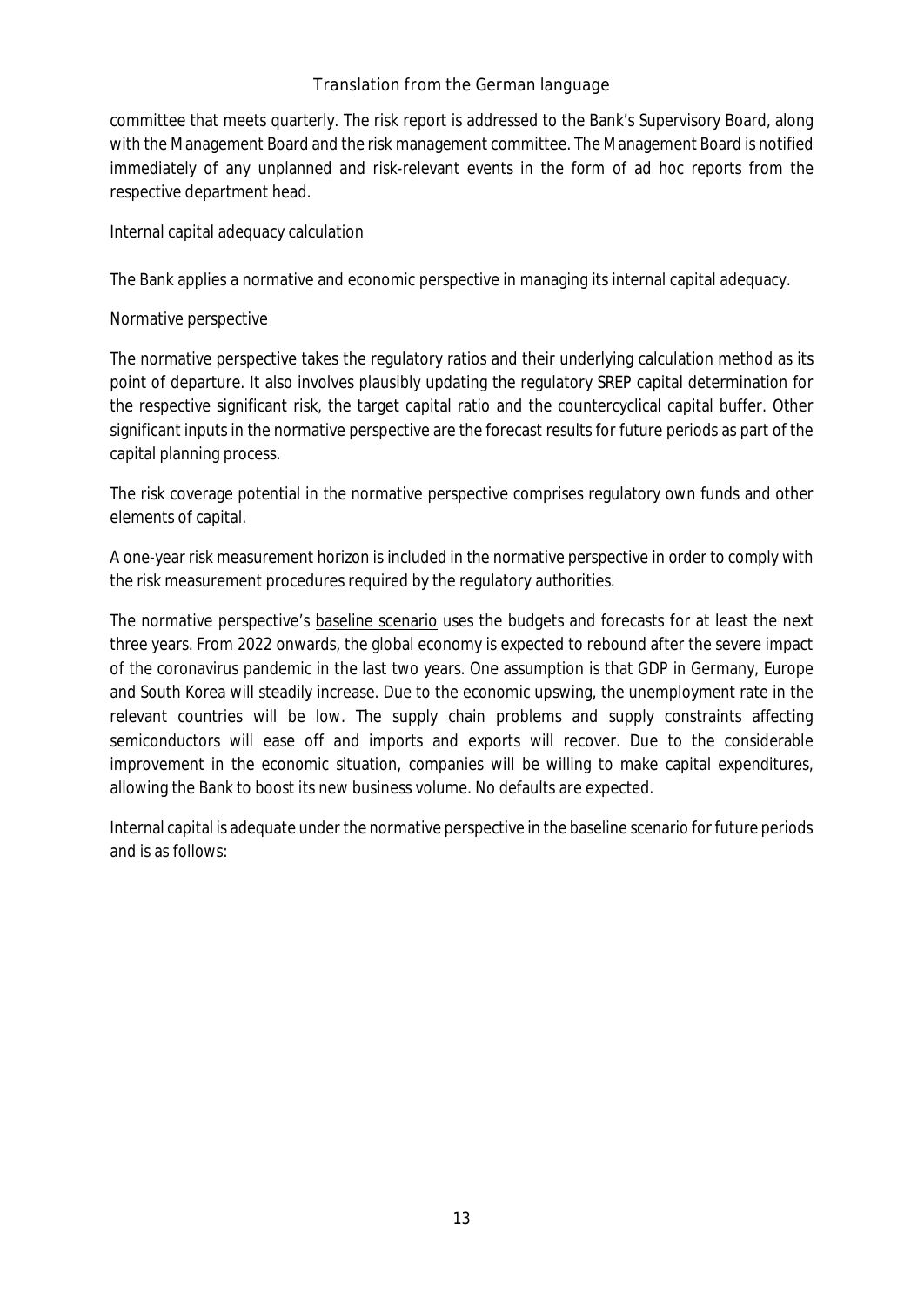| (HGB EUR k)                                                                                    |         |         |         |
|------------------------------------------------------------------------------------------------|---------|---------|---------|
| <b>Regulatory ratios</b>                                                                       | 2022    | 2023    | 2024    |
| Risk-weighted assets (a)                                                                       | 440,030 | 482,092 | 528,424 |
| Credit risk                                                                                    | 416,662 | 458,248 | 504,007 |
| Market risk                                                                                    | ٥       | O       | Ω       |
| Operational risk                                                                               | 23,368  | 23,844  | 24,417  |
| Own funds (b)                                                                                  | 136,956 | 141,795 | 146,626 |
| Tier I capital                                                                                 | 86,907  | 91,746  | 96,577  |
| Tier II capital)                                                                               | 50,049  | 50,049  | 50,049  |
| Regulatory capital requirements (b/a)                                                          | 31.12%  | 29.41%  | 27.75%  |
| Internal limit according to recovery plan                                                      | 20.00%  | 20.00%  | 20.00%  |
| <b>Regulatory capital requirements</b>                                                         | 19.15%  | 19.35%  | 19.35%  |
| Minimum capital requirements                                                                   | 8.00%   | 8.00%   | 8.00%   |
| SREP add-on                                                                                    | 7.50%   | 7.50%   | 7.50%   |
| Capital conservation buffer                                                                    | 2.50%   | 2.50%   | 2.50%   |
| Institution-specific countercyclical buffer                                                    | 0.25%   | 0.45%   | 0.45%   |
| Net target capital ratio                                                                       | 0.90%   | 0.90%   | 0.90%   |
| Large exposure limit for a customer or a group of<br>connected clients (25% of tier I capital) | 21,727  | 22,937  | 24,144  |
| Leverage ratio                                                                                 | 10.00%  | 10.00%  | 10.00%  |

 $\cdots$   $\cdots$   $\cdots$   $\cdots$ 

In the adverse scenario, the Bank assumes that both the national and global economy will decline, with a deterioration in economic expectations. GDP will decline and the unemployment rate will rise both in the countries relevant for the Bank and globally. Economic output is expected to weaken significantly,

with a slump in exports, interruptions to supply chains and a decrease in global trade. The creditworthiness of borrowers will suffer, credit quality in the portfolio will deteriorate and probability of default will rise. Companies are not expected to invest and the number of insolvencies will rise, also in the automotive industry. As a result, unemployment will rise.

The expected economic slump will impair the Bank's lending business especially, since investments will decrease and the creditworthiness of customers will deteriorate. Due to the limited willingness to invest, it can only generate a very small volume of new business in the forecast years. Only maturing transactions can be replaced by new business or the extension of existing business. Growth in the credit volume will not be realizable.

In the adverse scenario, the Bank also assumes that one customer will default in 2022 and in 2023 and that risk-weighted assets will increase due to the deterioration in customer credit ratings.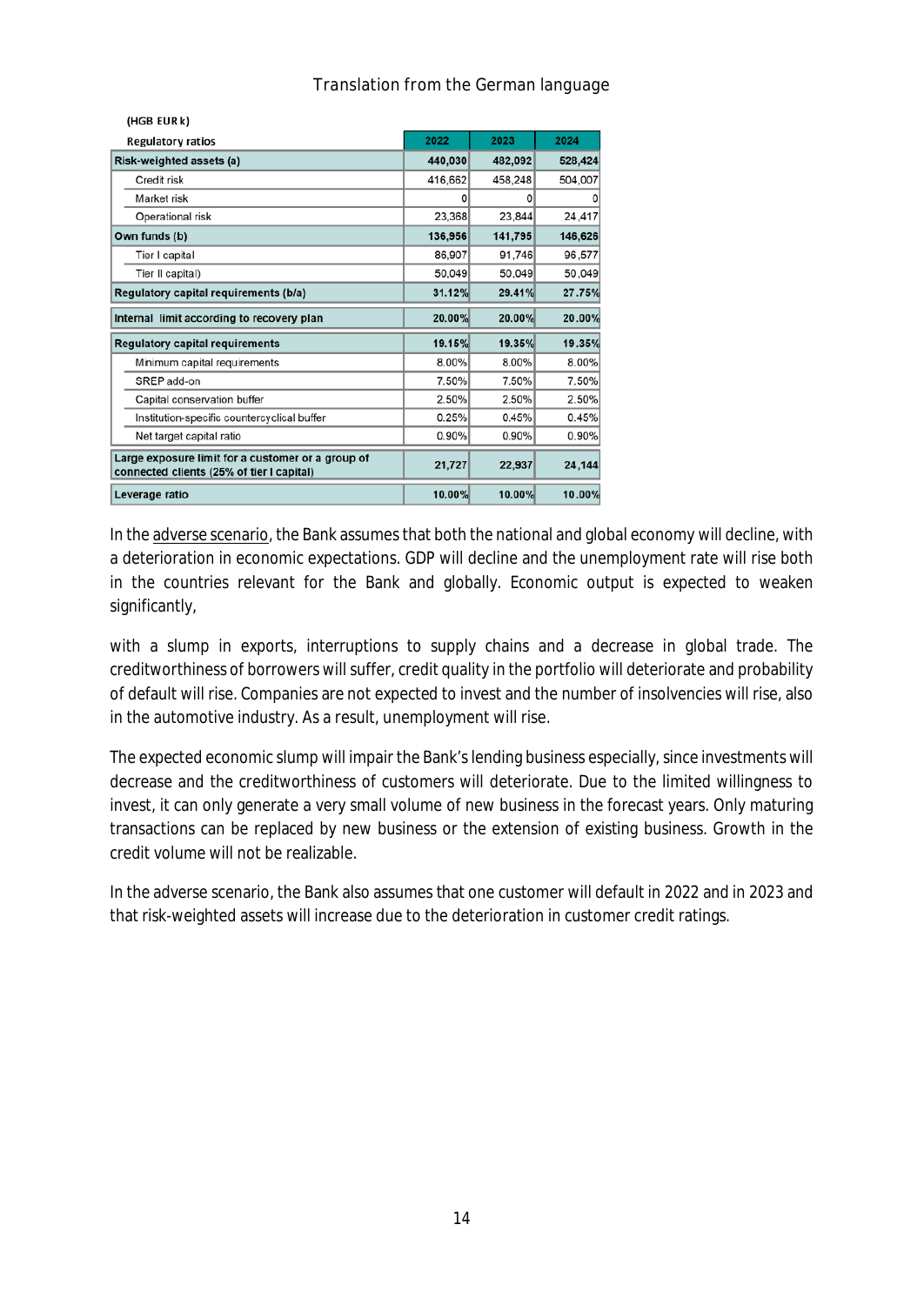Internal capital is also adequate under the normative perspective in the adverse scenario and is as follows:

| (HGB EUR k)                                                                                    |         |         |          |
|------------------------------------------------------------------------------------------------|---------|---------|----------|
| <b>Regulatory ratios</b>                                                                       | 2022    | 2023    | 2024     |
| Risk-weighted assets (a)                                                                       | 366,476 | 369,048 | 376,322  |
| Credit risk                                                                                    | 348,685 | 355,011 | 364,803  |
| Market risk                                                                                    | O       | 0       | $\Omega$ |
| Operational risk                                                                               | 17,791  | 14,038  | 11,519   |
| Own funds (b)                                                                                  | 136,956 | 137,633 | 136,735  |
| Tier I capital                                                                                 | 86,907  | 87,584  | 86,686   |
| Tier II capital                                                                                | 50.049  | 50,049  | 50,049   |
| Regulatory own funds (b/a)                                                                     | 37.37%  | 37.29%  | 36.33%   |
| Internal limit according to recovery plan                                                      | 20.00%  | 20.00%  | 20.00%   |
| <b>Regulatory capital requirements</b>                                                         | 19.04%  | 19.04%  | 19.04%   |
| Minimum capital requirements                                                                   | 8.00%   | 8.00%   | 8.00%    |
| SREP add-on                                                                                    | 7.50%   | 7.50%   | 7.50%    |
| Capital conservation buffer                                                                    | 2.50%   | 2.50%   | 2.50%    |
| Institution-specific countercyclical buffer                                                    | 0.14%   | 0.14%   | 0.14%    |
| Net target capital ratio                                                                       | 0.90%   | 0.90%   | 0.90%    |
| Large exposure limit for a customer or a group of<br>connected clients (25% of tier I capital) | 21,727  | 21,896  | 21,672   |
| Leverage ratio                                                                                 | 10.00%  | 10.00%  | 10.00%   |

The result of the normative perspective on internal capital adequacy is submitted to the risk management committee and the Management Board once a year and subsequently to the Supervisory Board for its information and forms part of the overall risk report.

#### Economic perspective

The Bank determines risk coverage potential both for a baseline scenario and for stress scenarios at least quarterly and additionally as required.

The risks in the baseline scenario were calculated using a confidence level of 99.0 until 30 June 2021 and thereafter using a confidence level of 99.9%. In the stress analysis, three different scenarios (historical, hypothetical and severe economic downturn) are simulated in the entire fiscal year using a confidence level of 99.9%.

For default risk, a deterioration of creditworthiness is mainly assumed, with the rating of the debtor downgraded in steps.

Country risk is calculated based on spreads in accordance with the country risk premium. In the stress scenarios, the country ratings are downgraded. Furthermore, internal limits are set for various countries and compliance with these limits is monitored on a continuous basis.

Concentration risk is determined by reference to the Herfindahl-Hirschman Index (HHI). The HHI is the sum of all of squared market shares of the competing firms in the industry sectors in the Bank's portfolio. Concentration risk is calculated as the product of the HHI and the default risk. Furthermore, internal limits are set for defined industries and compliance with these limits is monitored on a continuous basis.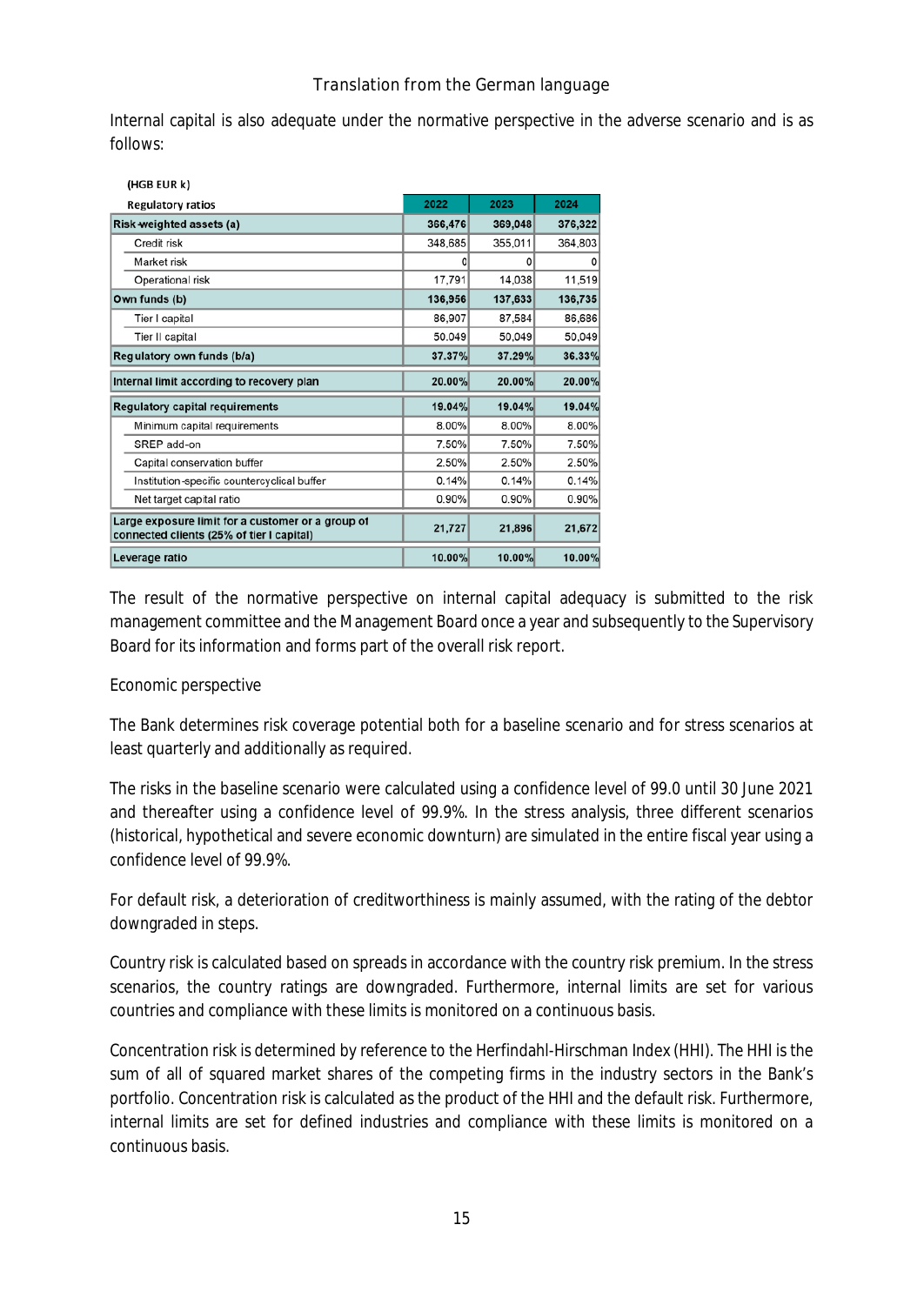CVA risk is calculated using the standardized approach and is part of default risk. The Bank does not state this separately in its calculation of internal capital adequacy.

For interest rate risk in the banking book, the baseline scenario includes the six scenarios determined by the regulator and the worst value. This is generally a parallel shift in the yield curve of 200 bp. In the stress scenarios, these are weighted by significant foreign currency position and upscaled with a confidence level of 99.9%.

For credit spread risk, the risk is calculated using a simulation and upscaled to a confidence level of 99.9%. The Bank uses Bloomberg data to calculate credit spread risk. In all scenarios, credit spread risk is kept constant.

For currency risk, only currencies above the 5% materiality threshold (USD) are taken into account. However, for historical reasons the pound sterling is included in both the hypothetical and severe economic downturn scenarios even if it is below the materiality threshold. The stress test calculations are performed using a confidence level of 99.9%. In the hypothetical and severe economic downturn scenarios, the internal limits for open positions are utilized to the fullest extent and, depending on the scenario, the historically worst exchange rate value or a reciprocal negative effect of USD or GBP is assumed for the Bank.

Operational risk is calculated on the basis of the standardized approach and is maintained at a constant value in all scenarios.

In measuring liquidity risk (funding cost risk), different assumptions are made for each scenario (normal scenario, internally triggered scenario, scenario triggered by the market and a combined scenario triggered both internally and by the market). For each scenario, the following assumptions are made with scenario-dependent values.

- A) Deterioration in assets
- B) Decrease in the interest margin and poor exchange rates
- C) Delay or reduction in cash inflows
- D) Decrease in or outflow of demand deposits and savings deposits
- E) Increase in contingent liabilities

Business risk is an analysis of the historical actual-actual gap of the business months with a confidence level of 99.9% over a historical period of 10 years.

In addition, the Bank performs a reverse stress test and the results are subject critical review. In the reverse stress test, different parameters are stressed until the Bank's risk coverage potential has been exhausted. The reverse stress scenario assumes a tense economic situation and simulates the default of top borrowers in the loan portfolio.

The Bank uses the Pillar 1 plus approach in its calculation of economic internal capital adequacy. Internal capital adequacy is determined by comparing the risk coverage potential and the calculated risk potential. The basis of economic risk coverage potential is regulatory capital adjusted for hidden losses and reserves. Offsetting diversification effects between the separate types of risk are not considered.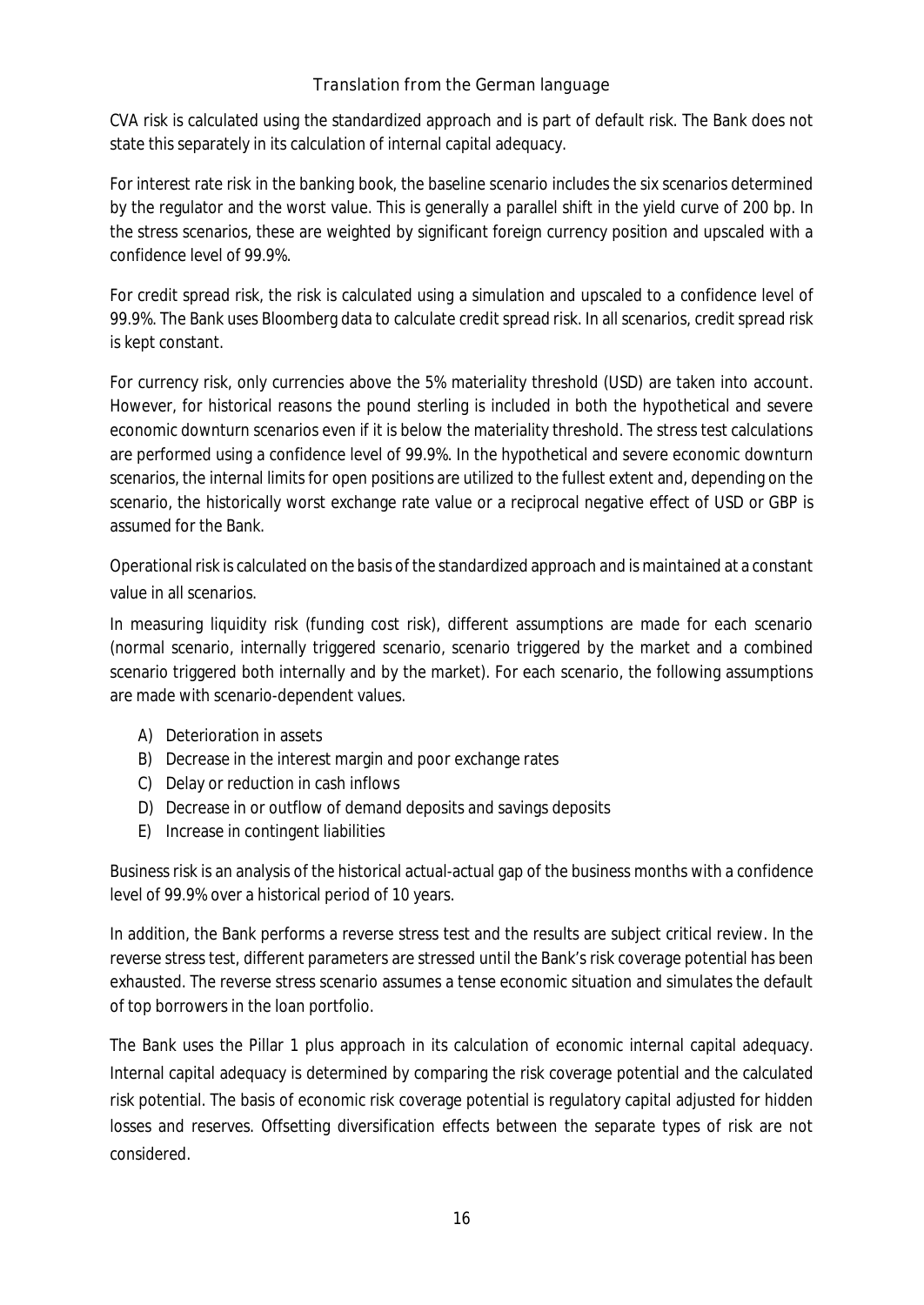| Risk type                 | Risk measurement method                                                  |
|---------------------------|--------------------------------------------------------------------------|
| Credit risk               |                                                                          |
| Counterparty default risk | Credit value-at-risk based on the Gordy model with parameters PD and LGD |
| Concentration risk        | Herfindahl-Hirschman index                                               |
| Country risk              | Country risk premium                                                     |
| Market risk               |                                                                          |
| Interest rate risk        | Interest rate shock scenarios based on regulatory requirements           |
| Credit spread risk        | Value-at-risk based on a simulation method                               |
| Currency risk             | Net open position*8%                                                     |
| Liquidity risk            |                                                                          |
| Funding risk              | Scenario-based approach                                                  |
| Operational risk          | Standardized approach                                                    |
| <b>Business risk</b>      | Value-at-risk                                                            |

The following calculation methods are used to calculate the individual risk types:

The Bank has set limits based on its risk coverage potential for the significant risk categories credit risk, market risk, liquidity risk, operational risk and business risk.

Internal capital is adequate under the economic perspective as of 31 December 2021 and is as follows. In addition to the baseline scenario, the results of the stress scenarios are also shown.

|                                  |             |                        |                          | <b>Stress: historical</b> |                    | <b>Stress: hypothetical</b> |                    | Stress: severe economic |                    |
|----------------------------------|-------------|------------------------|--------------------------|---------------------------|--------------------|-----------------------------|--------------------|-------------------------|--------------------|
| Risk coverage potential in EUR K |             |                        | <b>Baseline scenario</b> |                           | (mild)<br>(severe) |                             | downturn (worst)   |                         |                    |
| Regulatory capital               |             | 82.149                 |                          | 82,149                    |                    | 82,149                      |                    | 82,149                  |                    |
| Pfil losses                      |             |                        |                          |                           |                    |                             |                    |                         |                    |
| + hidden reserves                |             | 383                    |                          | 383                       |                    | 383                         |                    | 383                     |                    |
| - hidden losses                  |             | $-232$                 |                          | $-232$                    |                    | $-232$                      |                    | $-232$                  |                    |
| Risk coverage potential          |             | 82,300                 |                          | 82.300                    |                    | 82.300                      |                    | 82,300                  |                    |
| type of risk                     | Limit       |                        | <b>Utilization</b>       | Actual                    | <b>Utilization</b> | Actual                      | <b>Utilization</b> | Actual                  | <b>Utilization</b> |
|                                  | <b>EURK</b> | Actual<br><b>EUR k</b> | $\%$                     | <b>EURK</b>               | $\%$               | <b>EURK</b>                 | %                  | <b>EURK</b>             | $\%$               |
| <b>Counterparty risk</b>         | 30,000      | 23,696                 | 79%                      | 29,410                    | 98%                | 35,629                      | 119%               | 42,402                  | 141%               |
| Default risk                     |             | 17,600                 | 59%                      | 21,676                    | 72%                | 26,252                      | 88%                | 31,098                  | 104%               |
| Concentration risk               |             | 1,810                  | 6%                       | 2.230                     | 7%                 | 2.701                       | 9%                 | 3.200                   | 11%                |
| Country risk                     |             | 4,286                  | 14%                      | 5,504                     | 18%                | 6,676                       | 22%                | 8,103                   | 27%                |
|                                  |             |                        |                          |                           |                    |                             |                    |                         |                    |
| Market risk                      | 8,000       | 6,846                  | 86%                      | 8,386                     | 105%               | 8,605                       | 108%               | 8,611                   | 108%               |
| Spread risk                      |             | 1,576                  | 20%                      | 1,576                     | 20%                | 1,576                       | 20%                | 1,576                   | 20%                |
| IR risk (max)                    |             | 5,239                  | 65%                      | 6,747                     | 84%                | 6,747                       | 84%                | 6,747                   | 84%                |
| FX risk                          |             | 32                     | 0%                       | 63                        | 1%                 | 282                         | 4%                 | 288                     | 4%                 |
| <b>Operational risk</b>          | 2,000       | 1,819                  | 91%                      | 1,819                     | 91%                | 1,819                       | 91%                | 1,819                   | 91%                |
| Liquidity risk                   | 1,000       | 195                    | 20%                      | 1,371                     | 137%               | 2,400                       | 240%               | 3,440                   | 344%               |
| Other risk                       | 400         | 250                    | 62%                      | 250                       | 62%                | 250                         | 62%                | 250                     | 62%                |
| <b>Business risk</b>             |             | 250                    |                          | 250                       |                    | 250                         |                    | 250                     |                    |
| <b>Risk buffers</b>              |             | 40,900                 |                          | 40,900                    |                    | 33.597                      |                    | 25,778                  |                    |
| <b>Total utilization RCP</b>     | 41,400      | 32,806                 | 79%                      | 41,236                    | 100%               | 48,704                      | 118%               | 56.522                  | 137%               |

The total risk coverage potential amounted to EUR 82,300k as of 31 December 2021. The sum of the limits for the significant risk types totals EUR 41,400k. The total limit utilization in the baseline scenario is 79%. The risk buffer is available to cover elevated risks in stress situations.

In the historical stress scenario, total utilization comes to 100%. The limit utilization for market risk and liquidity risk exceeds 100%. The limit utilization for the remaining risks is under 10%.

In the hypothetical stress scenario, total utilization is 118% and in the severe economic downturn stress scenario it is 137%. In these two stress scenarios, the limit utilization for the individual risks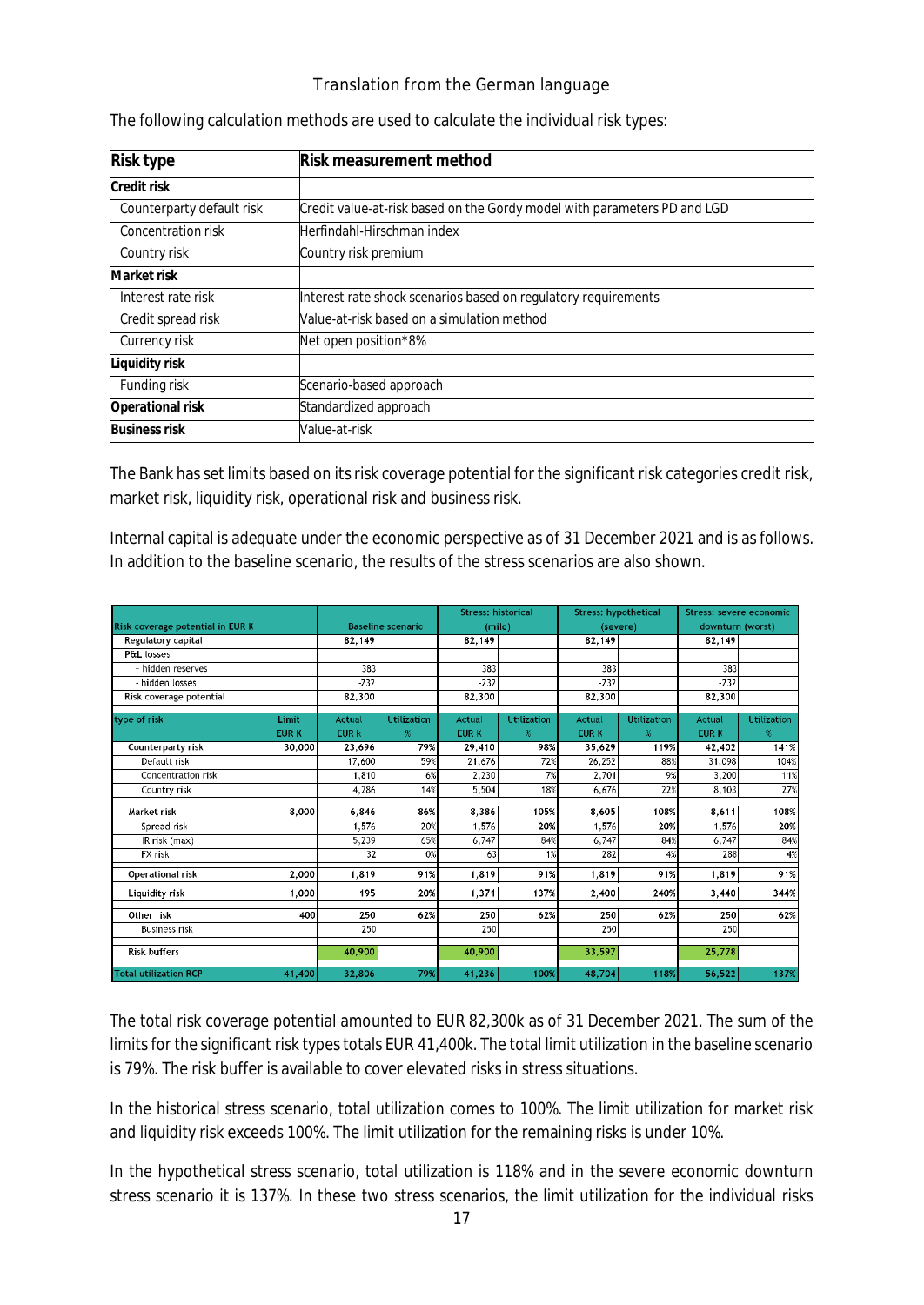exceeds 100%. Internal capital is also adequate in stress situations since there is still sufficient risk coverage potential in the form of the positive risk buffer. In the hypothetical stress scenario, the risk buffer is EUR 33,597k and in the severe economic downturn stress scenario it is EUR 25,778k.

The most significant utilization of risk coverage potential was triggered by counterparty default risk, interest rate risk and liquidity risk.

The result of the economic perspective on internal capital adequacy is submitted to the risk management committee and the Management Board once a quarter and subsequently to the Supervisory Board for its information and forms part of the overall risk report.

### **Counterparty default risk**

The Bank considers counterparty default risk to be the potential default of a business partner (borrower, counterparty, issuer or other contractual partner) or the potential decline in the value of a transaction involving primary or derivative instruments which would result from the failure of the corresponding business partner to render the performance specified in the contract. The Bank includes default risk, country risk and concentration risk in counterparty default risk.

The Bank's counterparty default risks arise primarily from the customer and bank loan business.

At customer level, the Bank's default risk is mitigated by setting limits. The basis for the limits is the relevant risk assessment by the front and back offices. Each limit is approved by the Management Board and, if above a certain amount, it is coordinated with the Bank's parent company in the context of group-wide limit setting.

Counterparty risks are countered by the careful selection of business partners. Here, also, each limit is approved by the Management Board and, if above a certain amount, it is coordinated with the Bank's parent company in the context of group-wide limit setting.

In addition to a credit assessment which is continuously monitored, safeguards are used to avoid counterparty default risks. The credit assessment is based on an internal evaluation system which classifies the counterparties into rating classes.

The ongoing monitoring of counterparty default risk is the responsibility of the back office. The back office has software programs at its disposal which were specially designed for this purpose and provide comprehensive information for monitoring purposes. Moreover, this information and control system is designed to ensure that limits cannot be exceeded without authorization, not even during the day.

If, during the monitoring process, anything comes to the Bank's attention which points to an elevated risk, the loan is transferred to intensified loan management.

Loss allowances in the form of appropriate bad debt allowances are recognized if an acute default risk is identified for a loan exposure and the realistic value of the collateral no longer covers the exposure.

General bad debt allowances and reserves under Sec. 340f HGB are recognized for general counterparty default risks, taking the probability of default into account.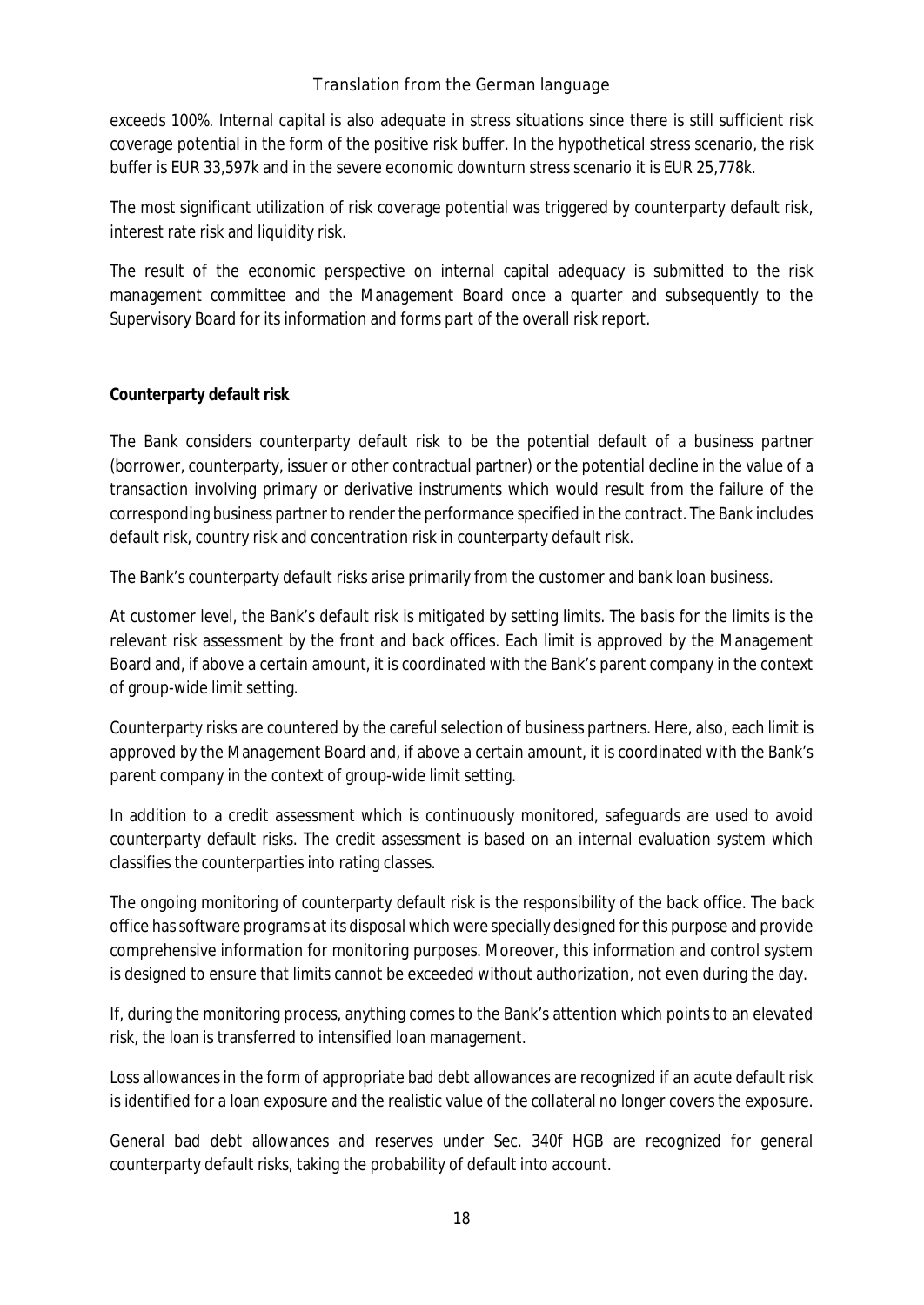Concentration risk is also countered by appropriate limits.

Concentration risks related to certain countries, industries, loan types and certain borrower risk groups to which the Bank is inevitably exposed because of its position within the group structure are covered and managed within the group in consultation with the head office. In the Bank, the CCR capital ratios are calculated for management purposes on a daily basis and submitted to the Management Board and the risk management department. The Bank uses the registered office and industry of the customer's parent company as an allocation criterion for counterparty default risk.

In the absence of any defaults of our own, the probabilities of default to which KEB Hana Bank, Seoul, is exposed are used for the purpose of calculating internal capital adequacy for counterparty default risks, since the Bank uses the same internal rating system for loan exposures as KEB Hana Bank, Seoul, and the majority of counterparty default risks relate to the subsidiaries of Korean companies. In the stress scenarios we apply a premium to the probability of default used.

The table below shows the top five economic sectors in the risk-relevant customer loan portfolio (all exposures greater than EUR 500k) as of the reporting date 31 December 2021:

| <b>Economic sectors</b>               | Volume   |              |  |  |
|---------------------------------------|----------|--------------|--|--|
|                                       | in EUR k | <b>Share</b> |  |  |
| <b>Manufacturing/vehicles</b>         | 121,353  | 25.4%        |  |  |
| <b>Financial services/investments</b> | 104,211  | 21.8%        |  |  |
| <b>Chemical industry</b>              | 44,116   | 9.2%         |  |  |
| Wholesale and retail trade            | 33,262   | 7.0%         |  |  |
| Textiles/clothing                     | 23,529   | 4.9%         |  |  |
| TOP 5 economic sectors in the         |          |              |  |  |
| risk-relevant loan portfolio          | 326,471  | 68.4%        |  |  |
| Other economic sectors                | 150,902  | 31.6%        |  |  |
| <b>Total</b>                          | 477,373  | 100%         |  |  |

The table below shows the allocation by rating category in the risk-relevant customer loan portfolio as of the reporting date 31 December 2021:

|                       | Volumen |        |  |  |
|-----------------------|---------|--------|--|--|
| Ratingklassen         | in TEUR | Anteil |  |  |
| 1 bzw. A1             |         |        |  |  |
| 2 bzw. A2/3           | 25.058  | 5,2%   |  |  |
| 3 bzw. A4             | 3.529   | 0,7%   |  |  |
| 4 bzw. A5             | 52.762  | 11,1%  |  |  |
| 5 (+) bzw. A6/7       | 127.057 | 26,6%  |  |  |
| 5 (0) bzw. B1         | 63.941  | 13,4%  |  |  |
| 5 (-) bzw. B2         | 35.147  | 7,4%   |  |  |
| $6 (+)$ bzw. B3/4     | 48.571  | 10,2%  |  |  |
| 6 (0) bzw. B5/6       | 73.204  | 15,3%  |  |  |
| 6 (-) bzw. C1         |         |        |  |  |
| 7 bzw. C2/3           |         |        |  |  |
| 8 bzw. D              |         |        |  |  |
| 9 bzw. D              |         |        |  |  |
| 10 bzw. D             |         |        |  |  |
| kein Rating vorhanden | 48.104  | 10,1%  |  |  |
| Gesamt                | 477.373 | 100%   |  |  |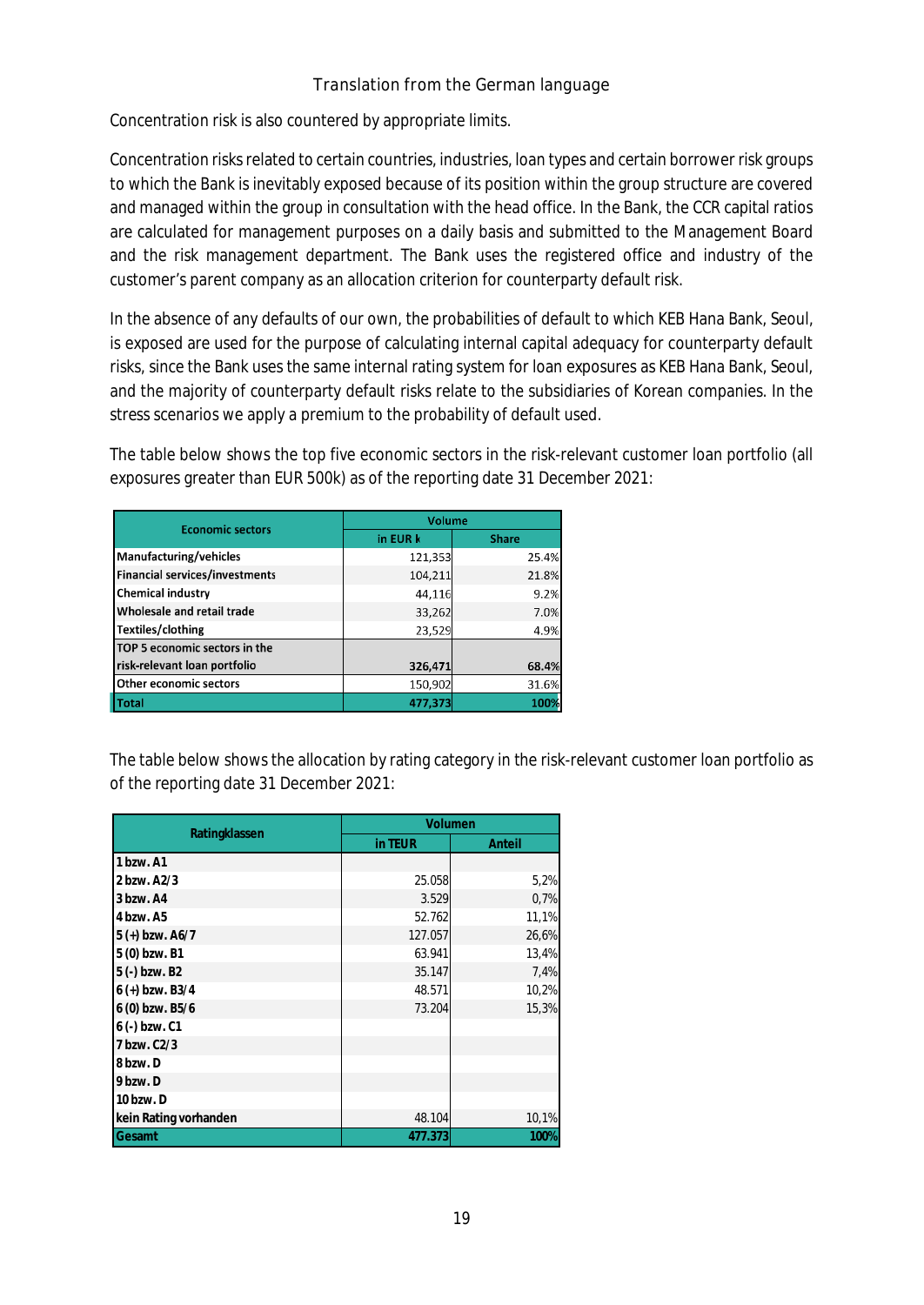The table below shows the allocation by collateral in the risk-related customer loan portfolio as of the reporting date 31 December 2021:

| <b>Collateral category</b>   | <b>Volume</b> |              |  |  |
|------------------------------|---------------|--------------|--|--|
|                              | <b>EUR k</b>  | <b>Share</b> |  |  |
| <b>Pledges</b>               | 879           | 0.2%         |  |  |
| <b>Assignments</b>           | 62,382        | 13.1%        |  |  |
| <b>Real property liens</b>   | 38,300        | 8.0%         |  |  |
| Third-party guarantees, etc. | 249,742       | 52,3%        |  |  |
| Stand-by letter of credit    | 47,225        | 9.9%         |  |  |
| <b>Secured volume</b>        | 398,528       | 83.5%        |  |  |
| Letters of comfort           | 10,000        | 2.1%         |  |  |
| Unsecured                    | 68,845        | 14.4%        |  |  |
| Total                        | 477,373       | 100%         |  |  |

#### **Market risk**

For the Bank, market risk means potential losses due to unfavorable changes in interest rates, credit spreads and exchange rates.

In its interest rate book, the Bank holds variable-interest and fixed-interest items as well as items subject to a benchmark interest rate where the interest rate agreements concluded mature in three months or less and are tied to LIBOR or EURIBOR; some of them include the option of an interest rate floor of 0%.

The Bank's IT systems examine the interest-bearing receivables and liabilities for interest rate risk on a monthly basis.

The imposition of limits on net foreign exchange positions reduces currency risks. The net foreign exchange positions are continuously monitored using IT systems. The Management Board is informed daily concerning the utilization of the limits. As of the reporting date, the net foreign exchange position was EUR 152k (2020: EUR 202k).

There are no commodity risk positions, net interest positions, trading book risk positions or other market risk positions.

To calculate internal capital adequacy, a certain change in the exchange rate is used for currency risk and an assumed change in the interest rate based on a fixed-interest schedule is used for interest rate risk. In the stress scenarios for interest rate risk, the regulatory interest rate shocks are calculated and upscaled using a stress factor. A significant increase in exchange rates is assumed for currency risk. As of the reporting date, the present value of the interest rate risk was EUR 5,239k (2020: EUR 4,899k).

Provisions did not have to be recognized for potential losses resulting from transactions which were already contracted and pending as of the reporting date.

#### **Liquidity risk**

Liquidity risk is the risk that the Bank cannot meet its current and future payment obligations fully or in a timely manner. Funding risk is a material liquidity risk for the Bank.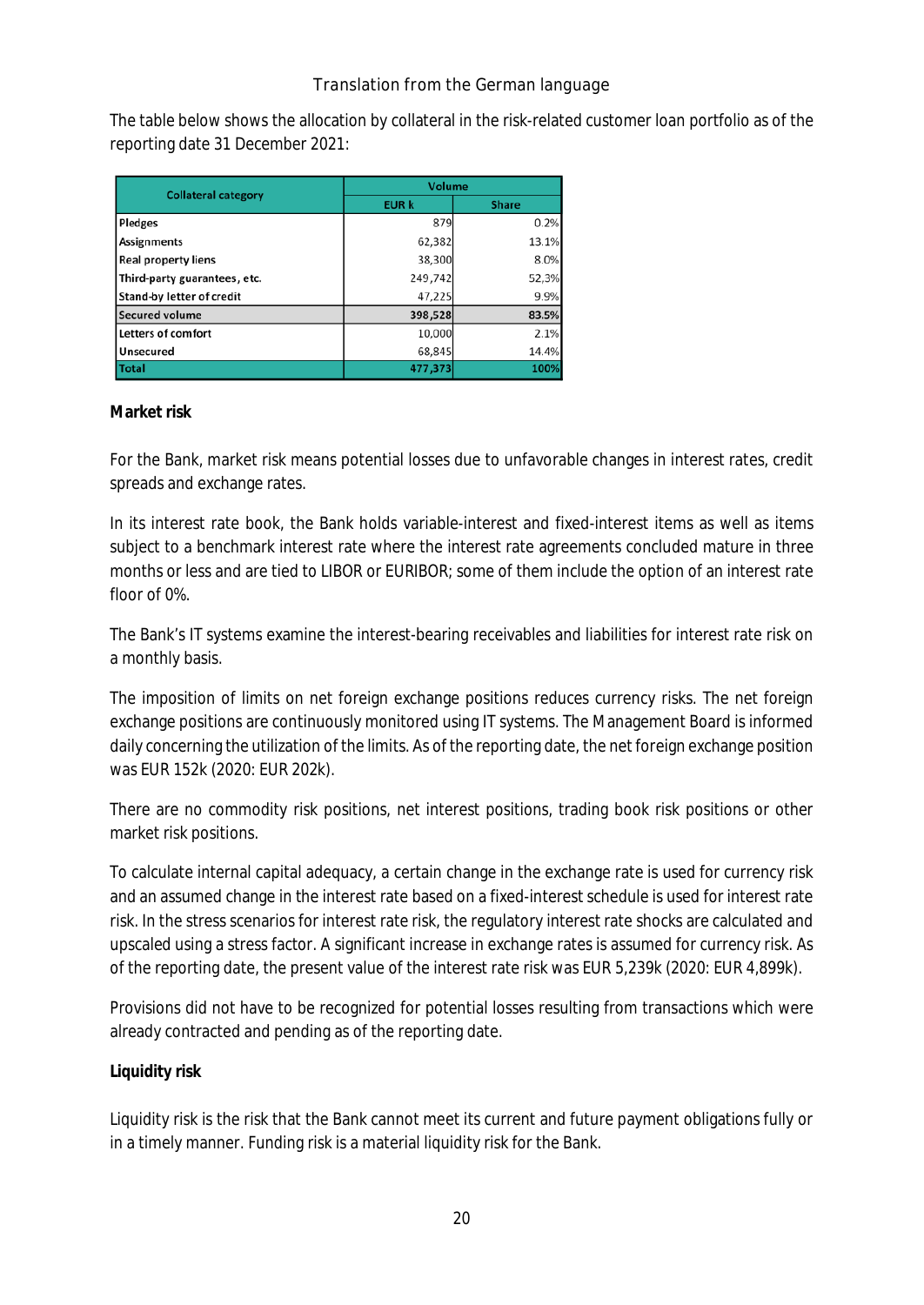The treasury department is responsible for operational liquidity management. IT systems which are used to prepare forecast calculations are available for ongoing liquidity monitoring. The functional department determines the liquidity status on a daily basis and informs the Management Board in the context of risk reporting. All contractually agreed and possible cash and cash equivalents and payment obligations are taken into account. Liquidity management is performed separately for each currency.

Funding matrices prepared for short-term, medium-term and long-term liquidity to illustrate the forward liquidity exposure facilitate the monitoring and management of liquidity. The liquidity reserves in the assets are always maintained so as to secure the Bank against unexpected liquidity outflows or bottlenecks. In managing liquidity, attention is also paid to ensuring that various market players are utilized for this purpose. Until further notice, the Bank has determined an internal threshold of 110% for the LCR as a key performance indicator. If the LCR falls below this level, the Management Board must be notified immediately. The LCR is calculated on a daily basis and monitored. The threshold was exceeded four times in the reporting year.

For the internal capital adequacy calculation, a certain percentage of the deposits is deducted, which would then have to be covered at short notice at a certain premium on the money market. For this purpose, money market lines with customers and a USD 330m line from our parent company are available. In the calculation of the stress scenarios, the Bank applies higher percentages and higher premiums.

#### **Operational risk**

For the Bank, operational risk means the risk of loss resulting from inadequate or failed internal processes, people and systems or from external events. For the Bank, this mainly includes transaction risk, control risk, system risk, method-based risk, business risk, legal risk as well as risk arising from the loss of reputation.

In order to limit operational risk, a set of written rules has been prepared and controls have been implemented. Control risk is mitigated, among other procedures, by stipulating the application of the principle of dual control for certain transactions, the IT-supported monitoring of compliance with all prescribed limits as well as by access restrictions to the Bank's IT systems.

The Bank also counters operating risks by outsourcing the activities of certain functions to external service providers.

General risks are covered by back-up systems, contingency plans, disaster plans and insurance contracts which provide coverage at a level that is normal for the banking industry.

A loss database is available for recording all significant loss cases at the group level of KEB Hana Bank, Seoul.

No significant consultancy risks are incurred because the Bank does not operate any consulting-based private client or securities business.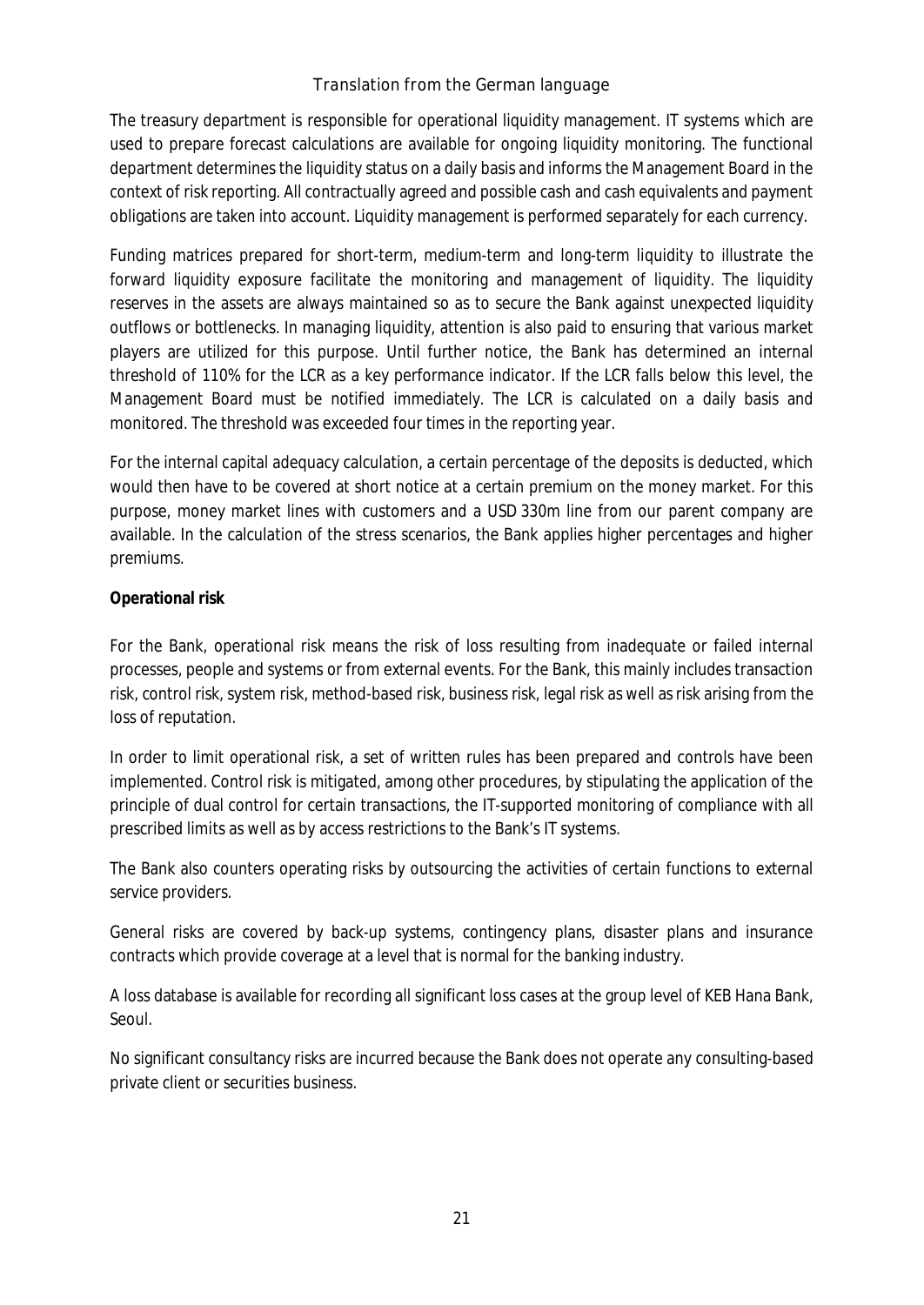The Bank uses standard agreements customary on the banking market (Bank-Verlag) in order to prevent legal risks from arising from contracts. Most loan agreements are individual contracts with individual passages or text modules whose legal enforceability has also been reviewed, using external lawyers where appropriate, in particular where foreign law applies.

There are currently no significant litigation risks.

### **Summary**

As regards the limitation of risks, the Management Board has largely taken the organizational measures required for risk management and risk monitoring. In particular, this includes a risk manual, the implementation of the MaRisk, a risk management committee and regulations for risk classification, early risk detection and risk limitation.

Risks are covered by the available equity. The total capital ratio pursuant to the CRR was 21.92% on the reporting date (2020: 24.48%). EUR 82,149k in own funds was available to comply with the total capital ratio. In 2022, we expect our parent group to increase our capital and we consequently anticipate an increase in the total capital ratio. The Bank will use the capital increase to expand its lending volume.

The worldwide government interventions in the economy in 2021 as a result of the coronavirus crisis did not have any negative effects on our customers and on the Bank's earnings. On the contrary, the business model in place with Korean corporate customers coupled with the increased involvement in transactions of our sister company Hana Financial Investment Co. are proving to be a stable basis for growth, allowing the Bank to chalk up one of the best results in its history in 2021 despite operating in a difficult environment. For 2022, the Management Board expects positive earnings at the prior-year level.

### 7. Proposal for the appropriation of profit

We propose to the annual general meeting that the net retained profit of EUR 2,339k be transferred to the other revenue reserves.

### 8. Our employees

At the end of 2021, the Bank had 29 employees, including the Management Board. As in the prior years, we promoted the continuing education of our employees, in particular through our membership with the Association of Foreign Banks. We wish to express our gratitude and appreciation to all employees for their dedication to serving the interests of our customers and the Bank.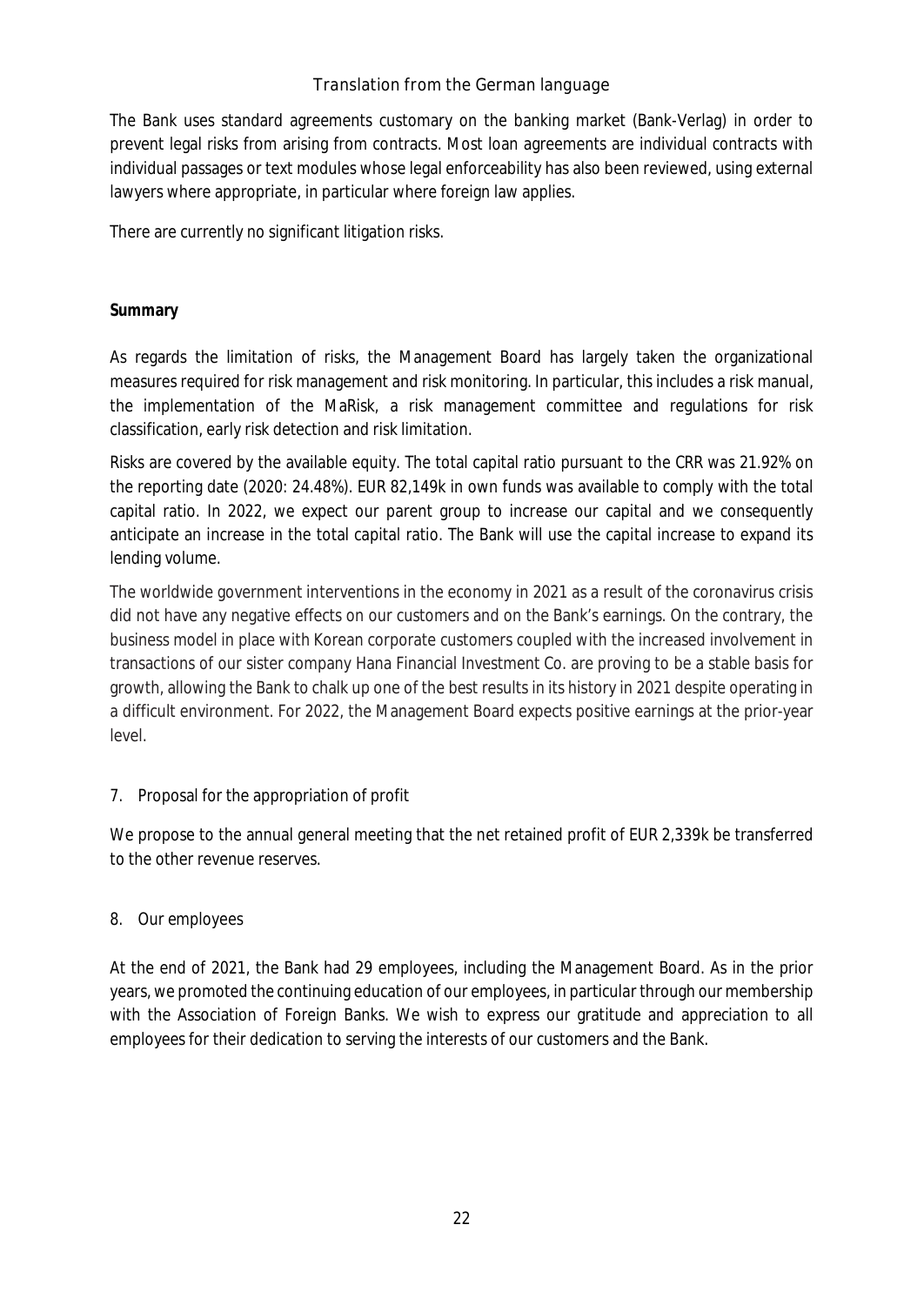9. Relationships with affiliates

In accordance with Sec. 312 AktG, the Bank has compiled a report on relationships with affiliates as of 31 December 2021 in which the Bank discloses all its legal transactions with affiliates and actions or omissions at the instigation of or in the interest of affiliates.

The Management Board's report on relationships with affiliates in accordance with Sec. 312 AktG concludes with the following statement:

The Institution received appropriate consideration for each of the legal transactions disclosed in the report on relationships with affiliates of which the Institution was aware at the time the transactions occurred. There were no actions or omissions in the reporting period.

Frankfurt am Main, 30 March 2022

**KEB HANA BANK (D) AG**

The Management Board

Seagull Kim Dr. Franz Siener-Kirsch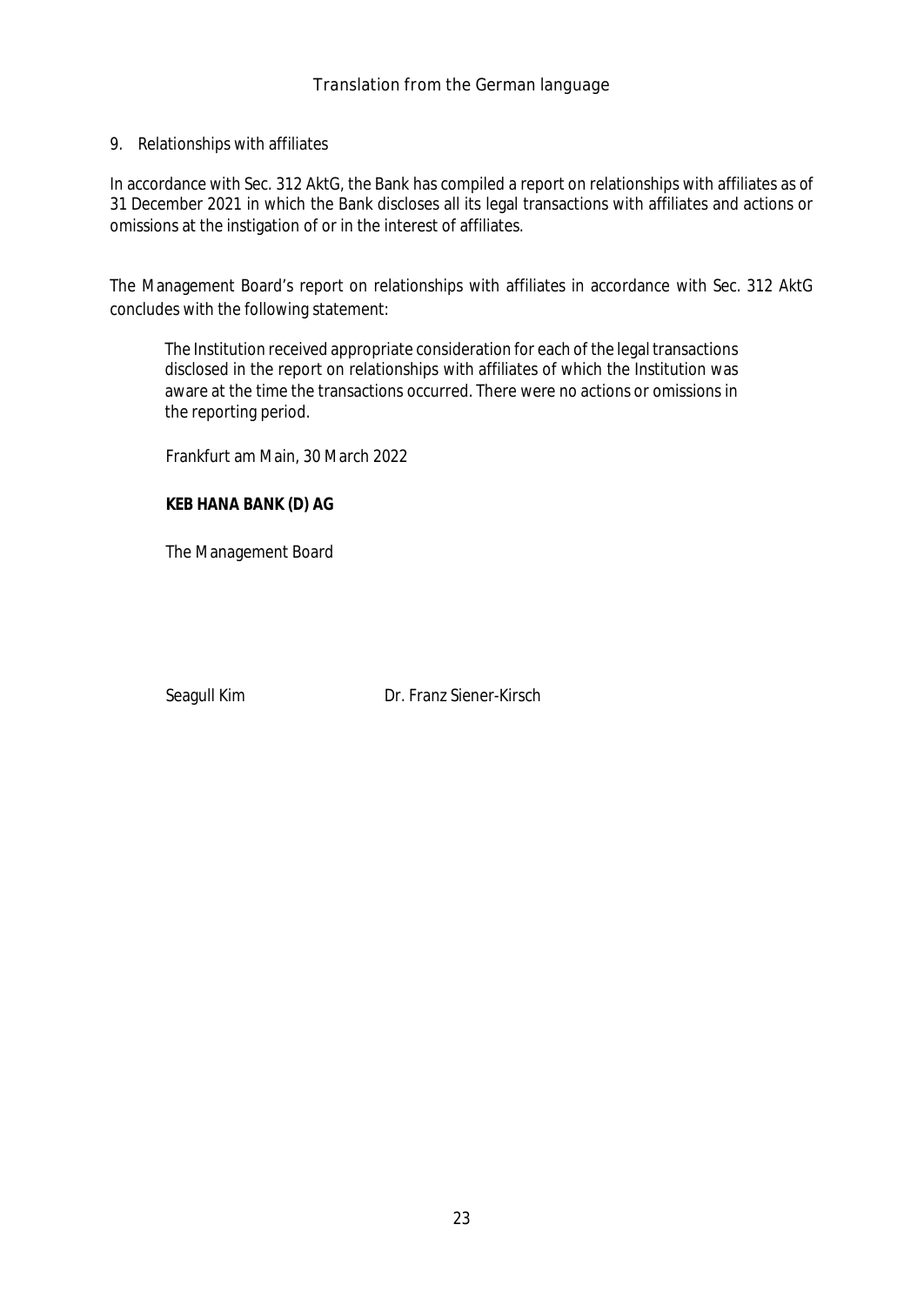

Engagement Terms, Liability and Conditions of Use

We, Ernst & Young GmbH Wirtschaftsprüfungsgesellschaft, conducted our audit of this financial reporting on behalf of the Company. Besides satisfying the legal disclosure requirement (Sec. 325 HGB ["Handelsgesetzbuch": German Commercial Code]) for statutory audits, the auditor's report is addressed exclusively to the Company and was issued for internal purposes only. It is not intended for any other purpose or to serve as a decision-making basis for third parties. The result of voluntary audits summarized in the auditor's report is thus not intended to serve as a decision-making basis for third parties and must not be used for purposes other than those intended.

Our work is based on our engagement letter for the audit of this financial reporting and the "General Engagement Terms for Wirtschaftsprüfer and Wirtschaftsprüfungsgesellschaften" [German Public Auditors and Public Audit Firms] as issued by the Institute of Public Auditors in Germany ["Institut der Wirtschaftsprüfer": IDW] on 1 January 2017.

To clarify, we point out that we assume no responsibility, liability or other obligations towards third parties unless we have concluded a written agreement to the contrary with the respective third party or liability cannot effectively be precluded.

We make express reference to the fact that we will not update the auditor's report to reflect events or circumstances arising after it was issued, unless required to do so by law.

It is the sole responsibility of anyone taking note of the summarized result of our work contained in this auditor's report to decide whether and in what way this information is useful or suitable for their purposes and to supplement, verify or update it by means of their own review procedures.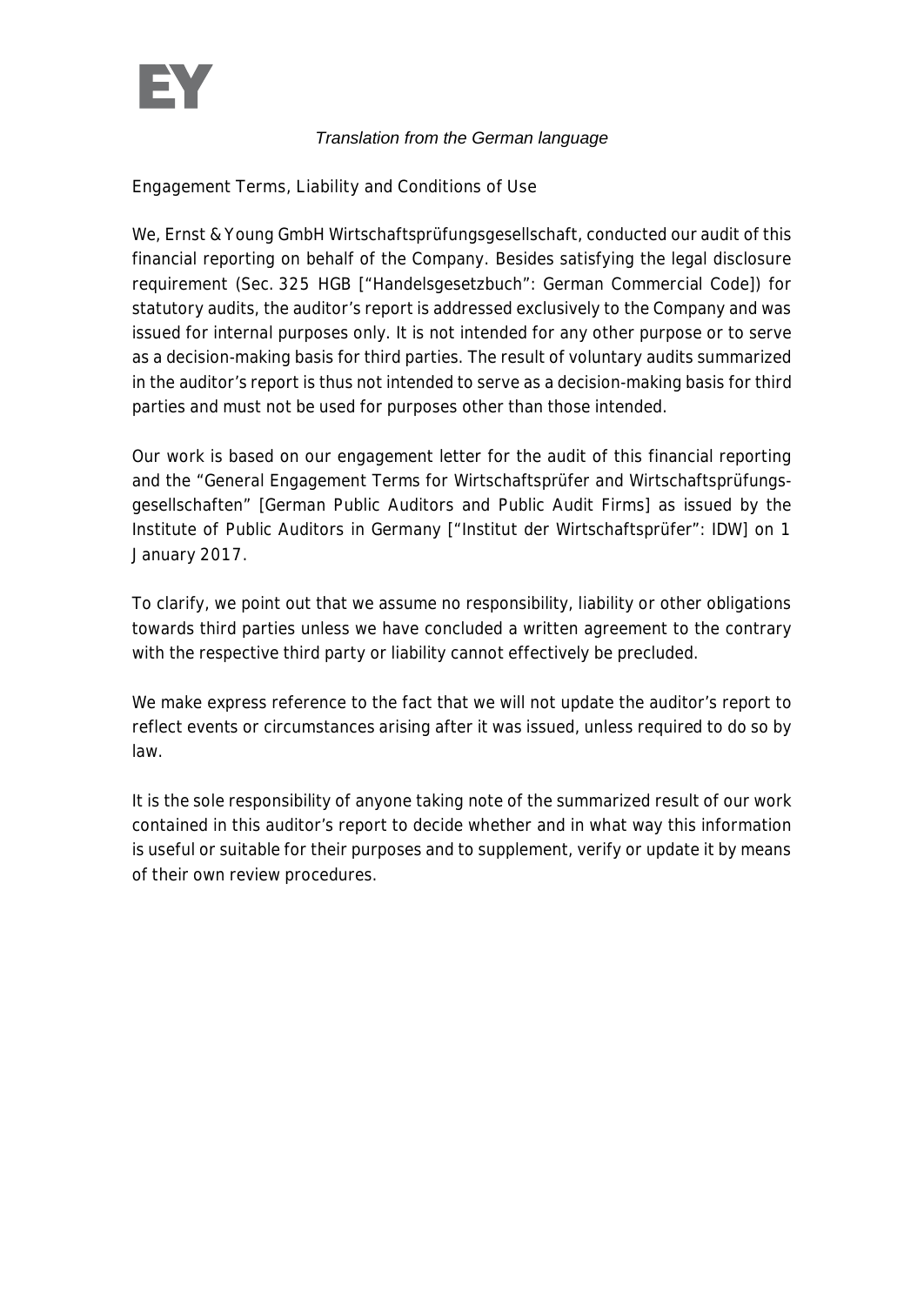#### **General Engagement Terms for Wirtschaftsprüfer and Wirtschaftsprüfungsgesellschaften [German Public Auditors and Public Audit Firms]**

**as of January 1, 2017**

#### **1. Scope of application**

**(1)** These engagement terms apply to contracts between German Public (*Wirtschaftsprüfer*) or German Public Audit Firms (*Wirtschaftsprüfungsgesellschaften*) – hereinafter collectively referred to as "German Public Auditors" – and their engaging parties for assurance services, tax advisory services, advice on business matters and other engagements except as otherwise agreed in writing or prescribed by a mandatory rule.

**(2)** Third parties may derive claims from contracts between German Public Auditors and engaging parties only when this is expressly agreed or results from mandatory rules prescribed by law. In relation to such claims, these engagement terms also apply to these third parties.

#### **2. Scope and execution of the engagement**

**(1)** Object of the engagement is the agreed service – not a particular economic result. The engagement will be performed in accordance with the German Principles of Proper Professional Conduct (*Grundsätze ordnungsmäßiger Berufsausübung*). The German Public Auditor does not assume any management functions in connection with his services. The German Public Auditor is not responsible for the use or implementation of the results of his services. The German Public Auditor is entitled to make use of competent persons to conduct the engagement.

**(2)** Except for assurance engagements (*betriebswirtschaftliche Prüfungen*), the consideration of foreign law requires an express written agreement.

**(3)** If circumstances or the legal situation change subsequent to the release of the final professional statement, the German Public Auditor is not obligated to refer the engaging party to changes or any consequences resulting therefrom.

#### **3. The obligations of the engaging party to cooperate**

**(1)** The engaging party shall ensure that all documents and further information necessary for the performance of the engagement are provided to the German Public Auditor on a timely basis, and that he is informed of all events and circumstances that may be of significance to the performance of the engagement. This also applies to those documents and further information, events and circumstances that first become known during the German Public Auditor's work. The engaging party will also designate suitable persons to provide information.

**(2)** Upon the request of the German Public Auditor, the engaging party shall confirm the completeness of the documents and further information provided as well as the explanations and statements, in a written statement drafted by the German Public Auditor.

#### **4. Ensuring independence**

**(1)** The engaging party shall refrain from anything that endangers the independence of the German Public Auditor's staff. This applies throughout the term of the engagement, and in particular to offers of employment or to assume an executive or non-executive role, and to offers to accept engagements on their own behalf.

**(2)** Were the performance of the engagement to impair the independence of the German Public Auditor, of related firms, firms within his network, or such firms associated with him, to which the independence requirements apply in the same way as to the German Public Auditor in other engagement relationships, the German Public Auditor is entitled to terminate the engagement for good cause.

#### **5. Reporting and oral information**

To the extent that the German Public Auditor is required to present results in writing as part of the work in executing the engagement, only that written work is authoritative. Drafts are non-binding. Except as otherwise agreed, oral statements and explanations by the German Public Auditor are binding only when they are confirmed in writing. Statements and information of the German Public Auditor outside of the engagement are always non-binding.

#### **6. Distribution of a German Public Auditor's professional statement**

**(1)** The distribution to a third party of professional statements of the German Public Auditor (results of work or extracts of the results of work whether in draft or in a final version) or information about the German Public Auditor acting for the engaging party requires the German Public Auditor's written consent, unless the engaging party is obligated to distribute or inform due to law or a regulatory requirement.

**(2)** The use by the engaging party for promotional purposes of the German Public Auditor's professional statements and of information about the German Public Auditor acting for the engaging party is prohibited.

#### **7. Deficiency rectification**

**(1)** In case there are any deficiencies, the engaging party is entitled to specific subsequent performance by the German Public Auditor. The engaging party may reduce the fees or cancel the contract for failure of such subsequent performance, for subsequent non-performance or unjustified refusal to perform subsequently, or for unconscionability or impossibility of subsequent performance. If the engagement was not commissioned by a consumer, the engaging party may only cancel the contract due to a deficiency if the service rendered is not relevant to him due to failure of subsequent performance, to subsequent non-performance, to unconscionability or impossibility of subsequent performance. No. 9 applies to the extent that further claims for damages exist.

**(2)** The engaging party must assert a claim for the rectification of deficiencies in writing (*Textform*) [*Translators Note: The German term "Textform" means in written form, but without requiring a signature*] without delay. Claims pursuant to paragraph 1 not arising from an intentional act expire after one year subsequent to the commencement of the time limit under the statute of limitations.

**(3)** Apparent deficiencies, such as clerical errors, arithmetical errors and deficiencies associated with technicalities contained in a German Public Auditor's professional statement (long-form reports, expert opinions etc.) may be corrected – also versus third parties – by the German Public Auditor at any time. Misstatements which may call into question the results contained in a German Public Auditor's professional statement entitle the German Public Auditor to withdraw such statement – also versus third parties. In such cases the German Public Auditor should first hear the engaging party, if practicable.

#### **8. Confidentiality towards third parties, and data protection**

**(1)** Pursuant to the law (§ [Article] 323 Abs 1 [paragraph 1] HGB [German Commercial Code: *Handelsgesetzbuch*], § 43 WPO [German Law regulating the Profession of Wirtschaftsprüfer: *Wirtschaftsprüferordnung*], § 203 StGB [German Criminal Code: *Strafgesetzbuch*]) the German Public Auditor is obligated to maintain confidentiality regarding facts and circumstances confided to him or of which he becomes aware in the course of his professional work, unless the engaging party releases him from this confidentiality obligation.

**(2)** When processing personal data, the German Public Auditor will observe national and European legal provisions on data protection.

#### **9. Liability**

**(1)** For legally required services by German Public Auditors, in particular audits, the respective legal limitations of liability, in particular the limitation of liability pursuant to § 323 Abs. 2 HGB, apply.

**(2)** Insofar neither a statutory limitation of liability is applicable, nor an individual contractual limitation of liability exists, the liability of the German Public Auditor for claims for damages of any other kind, except for damages resulting from injury to life, body or health as well as for damages that constitute a duty of replacement by a producer pursuant to § 1 ProdHaftG [German Product Liability Act: *Produkthaftungsgesetz*]*,* for an individual case of damages caused by negligence is limited to € 4 million pursuant to § 54 a Abs. 1 Nr. 2 WPO.

**(3)** The German Public Auditor is entitled to invoke demurs and defenses based on the contractual relationship with the engaging party also towards third parties.